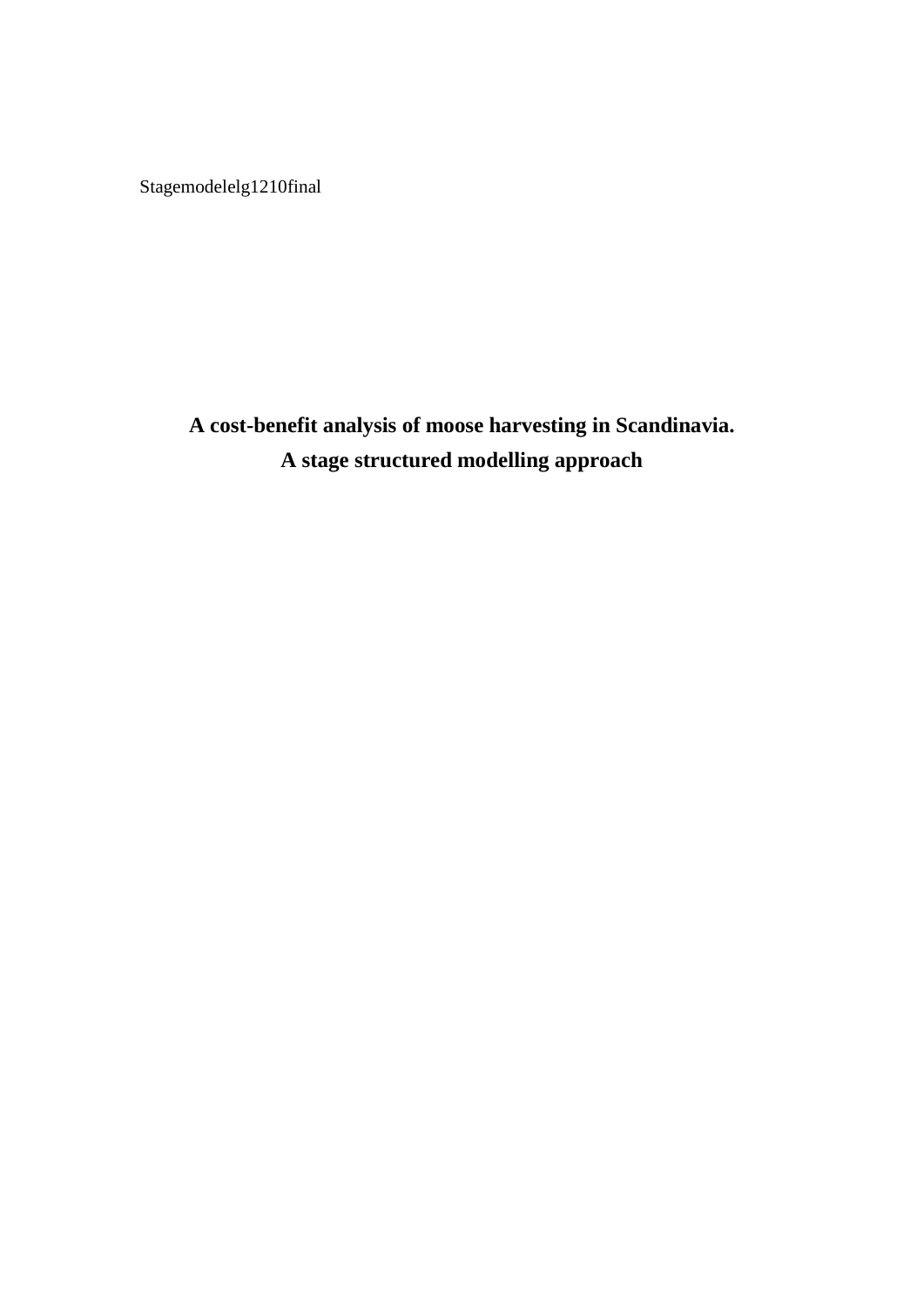### **Abstract**

A cost-benefit analysis of moose (*Alces alces*) harvesting in Scandinavia is presented within the framework of an age structured model with four categories of animals (calves, yearlings, adult females and adult males). The paper aims to demonstrate the economic content of such a wildlife model and how this content may change under shifting economic and ecological conditions. Two different harvesting regimes are explored: landowner profit maximization, where the combined benefit of harvesting value and browsing damage is taken into account, and overall management, where the cost and damages of moose-vehicle collisions are taken into account as well. An empirical analysis of the Norwegian moose stock indicates that the present stock level is far too high compared with the overall management scenario, and that the composition of the harvest could be improved.

Key words: moose hunting, cost-benefit analysis, stage model JEL: Q28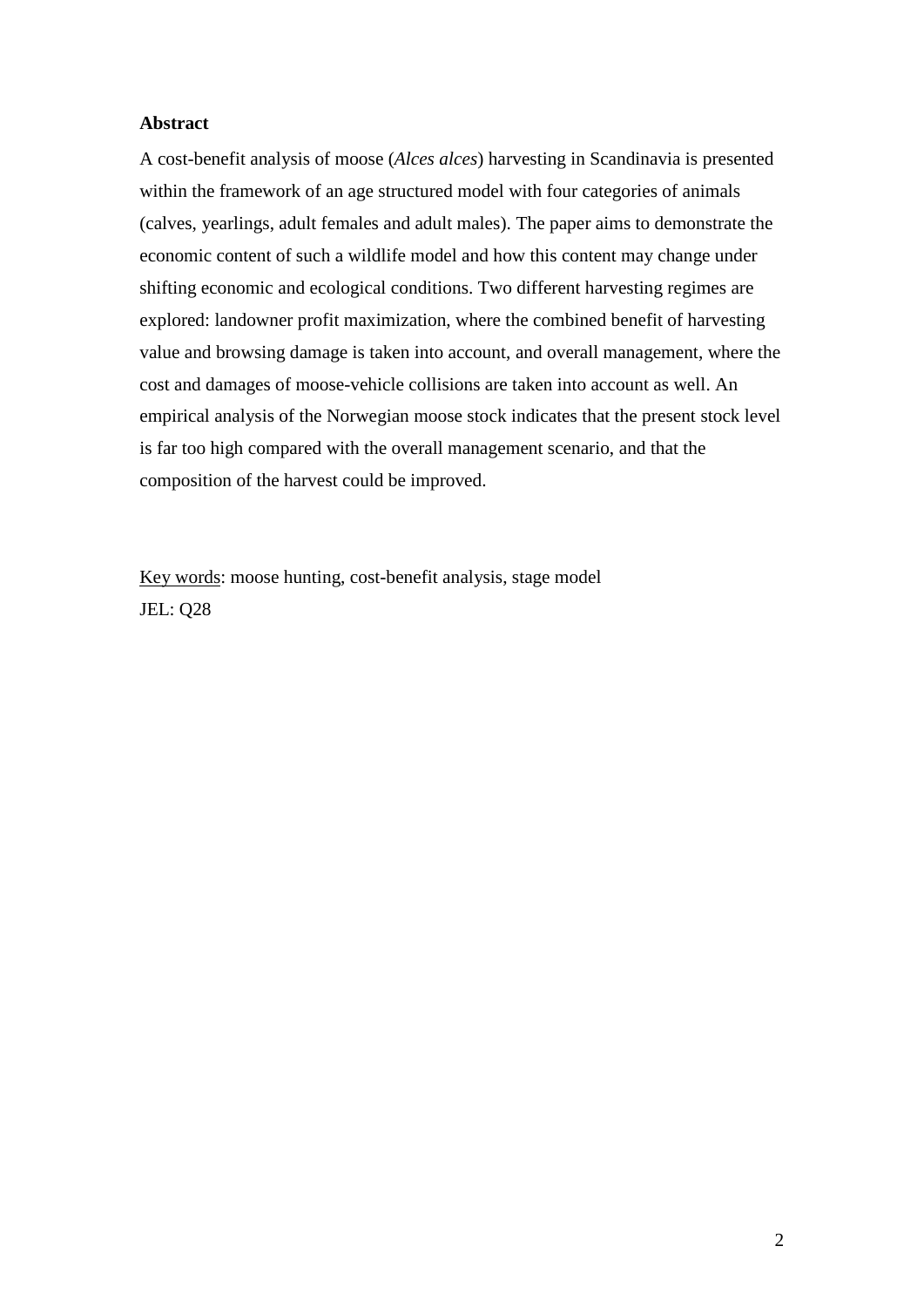#### **1. Introduction**

The aim of this paper is twofold: first, to demonstrate the economic content of an age structured wildlife population model; and second, to show how this economic content may change under different management scenarios. The wildlife considered is the moose (*Alces alces*) which is studied in a Scandinavian ecological and institutional context where the landowners obtain the harvesting value and bear the cost of the timber browsing damage, but do not pay for possible other damages. Two basic management schemes are analysed; landowner management and overall management where the cost of moose-vehicle collisions is taken into account as well.

Analysing structured wildlife harvesting models, i.e., models where the species are grouped in different classes according to age and sex, has a long tradition within biology. Caswell (2001) gives an in-depth overview; see also Getz and Haigh (1989). However, economic analysis plays a minor role in these works. Economic reasoning is taken into account in Skonhoft et al. (2002) who analysed various management strategies for a mountain ungulate living in a protected area and a hunting area. Four stages were included: females and males within and outside the protected area. However, because of the complexity of this model due to the dispersal mechanism it is difficult to understand the various economic mechanisms influencing harvesting and abundance.

The present paper aims to analyse such economic mechanisms more explicitly where a four-stage model (calves, yearlings, adult females and adult males) is formulated. Ericsson et al. (2000) studied the Swedish moose harvest policy with respect to selective versus random harvest of the different stages. In their simulations, however, they only accounted for hunting profit. Wam and Hofstad (2007) also studied a stage structured moose model in a Scandinavian context. The land owner profit was maximized and the trade-off between meat value and timber browsing damage was considered. Such trade-off will also be analysed here, but, as indicated, traffic damage costs will be taken into account as well. These costs are quite high, and recent estimates indicate that they may be even higher than that of the moose meat value (see below). Another important difference compared to the Wam and Hofstad study is that our model, at least to some extent, is solved analytically. We are thus able to show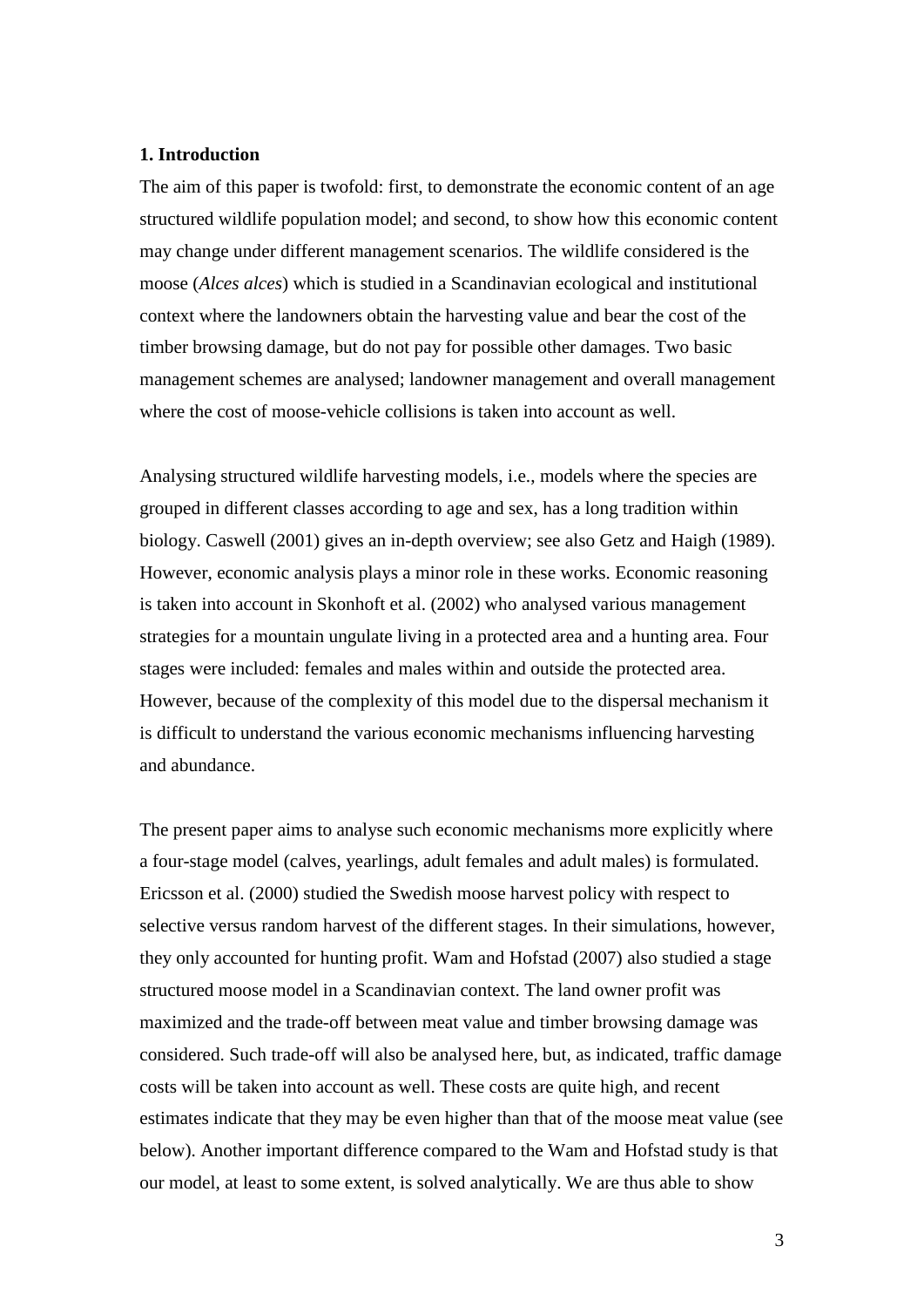more directly the driving forces behind the harvesting composition and the various harvesting scenarios. We find that per animal values (meat value plus omitted damage value due to harvesting) are instrumental in determining the optimal harvesting composition. The similarity with the results in the seminal Reed (1980) paper is apparent. In addition, we explicitly model a female-calf harvest restriction as the current code of conduct among hunters prevent that calves are left without their mother their first winter (section four). A novelty of our paper is thus to demonstrate the analytical and numerical consequences of imposing such restriction. As in Wam and Hofstad (2007) the model is illustrated numerically where the Norwegian moose stock is used as an example. Just as in Ericsson et al. (2000), we also calculate the benefit of our selective harvesting scheme with a harvest pattern where 'an animal is an animal' as considered in the traditional bioeconomic analysis (e.g., Clark 1990).

The paper is organized as follows. In the next section, moose hunting in Scandinavia is briefly described. In section three the population model is formulated while section four demonstrates what happens when the hunting is steered by the traditional landowner goal of maximizing meat value. The landowner exploitation is analyzed both with and without including the browsing damage cost. In section five we study the optimal sex and age composition as well as the economic consequences when the harvest is steered by the overall manager, and where the traffic damage cost, in addition to the meat value and browsing damage cost, are taken into account. Section six illustrates the models by numerical simulations using Norwegian aggregate data and where the various scenarios are compared with recent harvest and stock data. In the basic model, the meat value is assumed to be given by a fixed meat price, and the unit costs related to forest damage and traffic accidents are assumed to be constant as well. In section 6.3 these assumptions are relaxed and we show some numerical results when stock dependent hunting costs as well as convex forest damage costs are included. Section seven finally summarizes our findings.

### **2. Moose hunting in Scandinavia**

The moose is the world's largest member of the deer family and is found in the northern forests of North America, Europe and Russia. It is by far the most important game species in Scandinavia, and in Norway and Sweden about 35,000 and 100,000 animals, respectively, are shot every year. The value of this harvest is substantial, and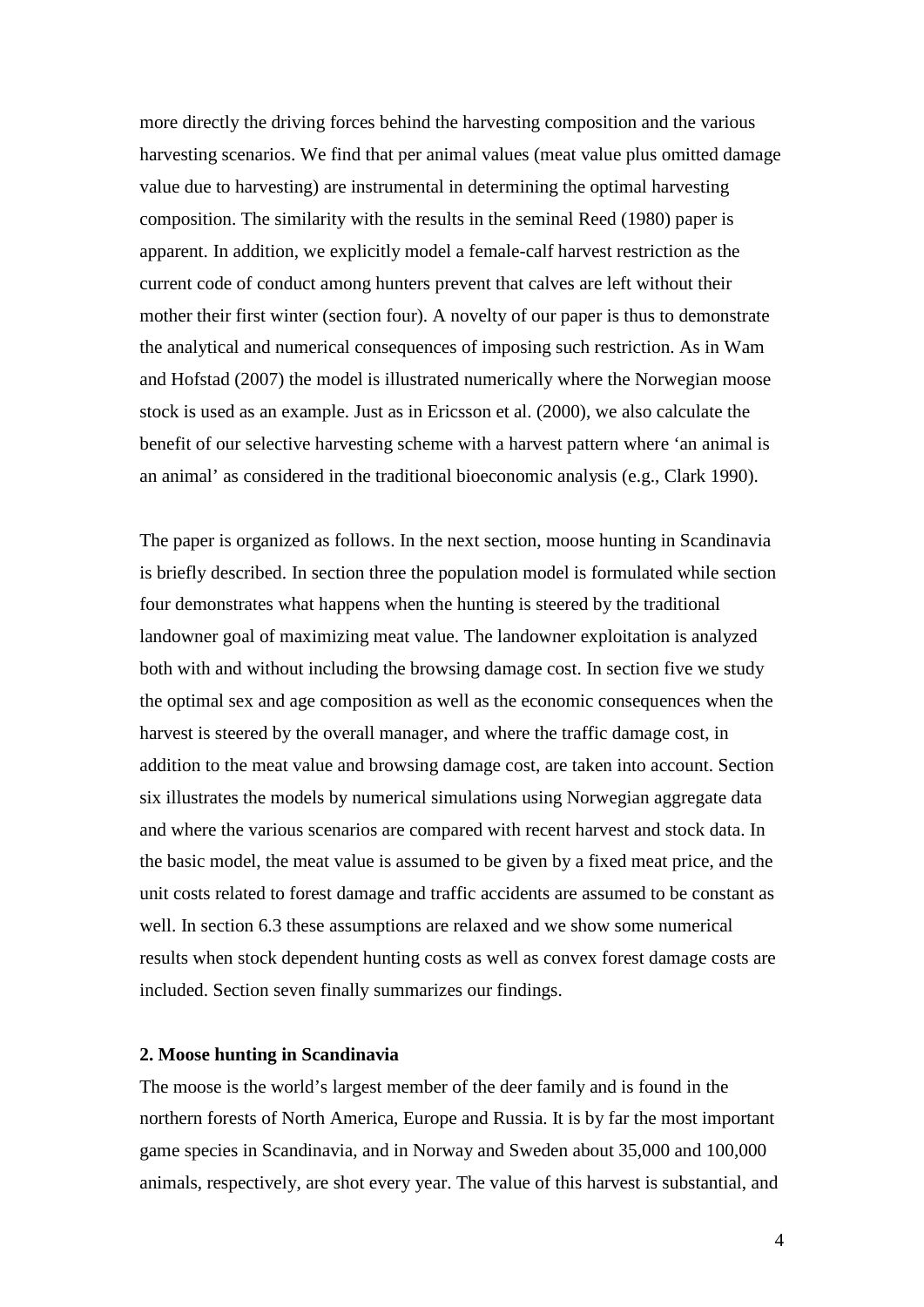the meat counts for more than 2 per cent of the yearly meat consumption in these countries. The moose hunting, which takes place in September and October, is also an important cultural event in a large number of local communities. Moose hunting has traditionally been a local activity, and landowners receive the hunting value. The hunters have been the local people; the landowners and their families and friends, and the traditional management goal has been to maximize the meat value, possibly corrected for forest browsing damage, for stable populations, i.e., biological equilibrium (more details are provided in Skonhoft and Olaussen (2005) and the references therein).

The moose stock and moose harvest in Scandinavia have increased substantially since the 1950-60's when about 4-7000 moose were shot annually in Norway while it counted about 10-30000 in Sweden (see Figure 1). The explanation for these increases is twofold. First, selective harvesting of different stages of the moose population has increased the biomass production considerably. The main principle is to harvest more bulls, yearlings and calves and less of the productive female stage to increase the meat biomass produced. Second, changing the forestry practice from selective logging to clear cutting has increased the forage production and availability (Saether et al. 1992). Note especially the extreme increase in Sweden during the late seventies and early eighties when harvest of calves first was introduced (Ericsson et al. 2000). The rapid increase in the moose population was strengthened by the fact that (especially in Sweden) the hunters came short of harvesting the reproduction in the late seventies. This changed during the eighties and the decrease in the stock reflects that the hunters kept harvesting more than the reproduction for some years.

# Figure 1 about here

Recently, more attention has been paid to the increased costs associated with the high density of moose. The estimates of the annual forest damage cost due to lost forest production in Sweden vary from 400 to 1050 million NOK annually (Skogforsk  $2009$ .<sup>[1](#page-4-0)</sup> Based on the relative moose densities in Norway and Sweden, these estimates indicate that the yearly forest damage cost in Norway may be in the range of NOK

<span id="page-4-0"></span> $1$  500 to 1300 million SEK = 410 to 1066 million NOK (exchange rate 0.82 May 09).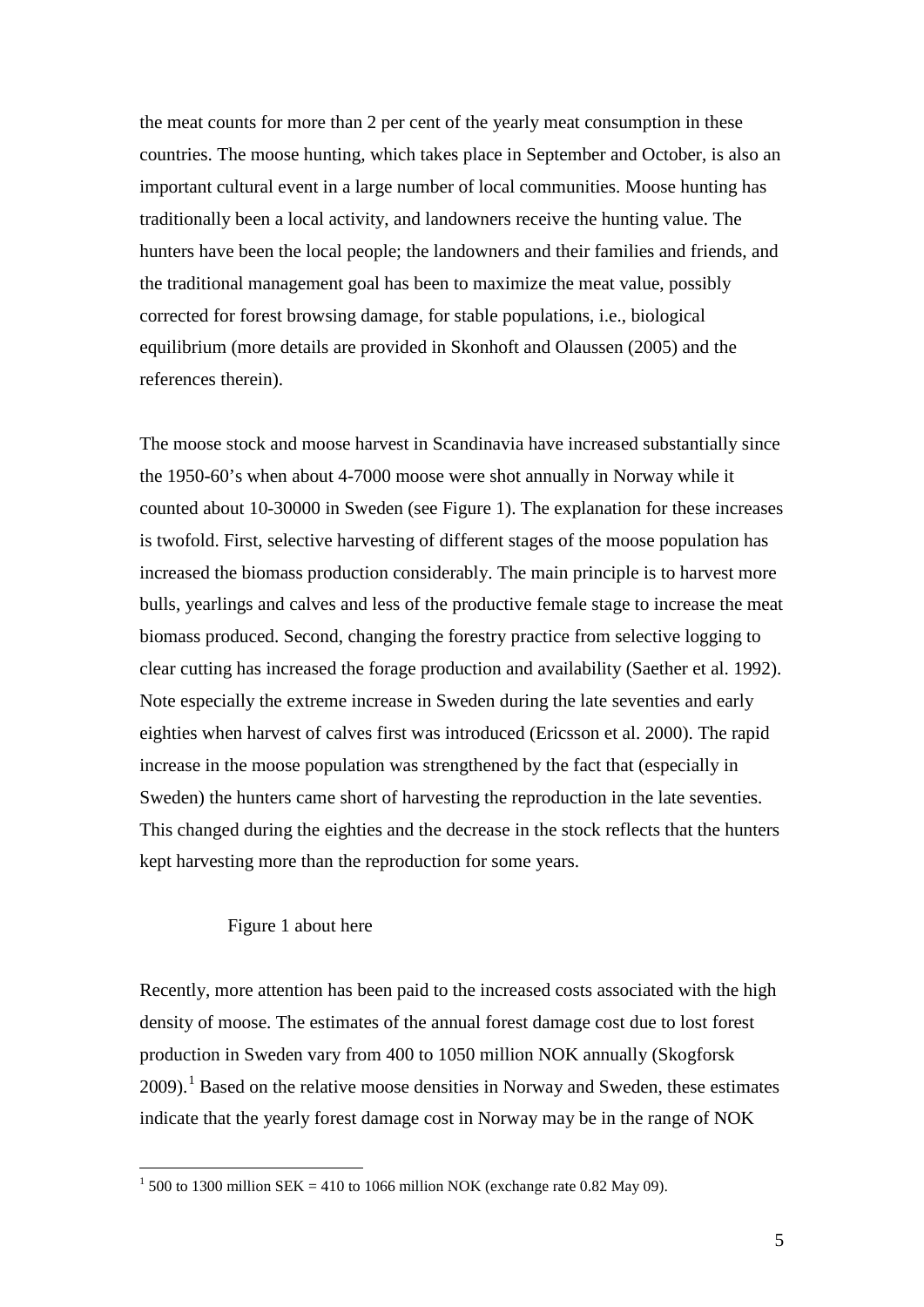160-400 million. However, the Norwegian forest is less productive and one calculation indicates significant lower damage cost (Solbraa 1998) while a more recent estimate indicates the yearly damage to be about 70 million NOK (Larsen 2007, see also Storaas et al. 2001). In addition, traffic accidents due to collisions with cars and trains are costly. On average, during the period 2002-2007, 1350 and 750 moose have been killed annually by car and train, respectively, in Norway. Based on Solstad (2007), the yearly total cost of moose collisions in Norway is about 200 million NOK. The number of car-moose incidents in Sweden is between 4500-5000 annually, and the associated cost is estimated to be about 500 million NOK (Ingemarson et al. 2007).

As mentioned, the traditional exploitations scheme has been steered by the aim of maximising the meat production. This is hereafter denoted the landowner regime LO because the landowners receive the hunting value of the meat. Depending on the migration pattern, the landowners may or may not be concerned with the browsing damage which varies in different regions (see Skonhoft and Olaussen 2005 for details). We therefore distinguish between two stylized situations; the first regime LO where landowners neglect any potential browsing damage, and the other regime LOF where landowners take forest damage into account, and analyse these two as separate cases. In addition, we compare these regimes with an overall management scheme OM, where both forest damages and traffic accident costs, in addition to the meat value benefit, are taken into account.

#### **3. Population model**

The *Alces alces* is a large ungulate with mean slaughter body weight (about 55% of live weight) for adult moose in Scandinavia of about 170 kg for males and 150 kg for females. The non-harvest mortality rates are generally low due to lack of predators, and there is no evidence of density-dependent mortality. On the other hand, fecundity has proven to be affected by the female density while the number of males seems to be of negligible importance within the range of moose densities in Scandinavia. However, it may play a role if the sex composition is very skew (see, e.g., Nilsen et al. 2005 and the references therein for more details).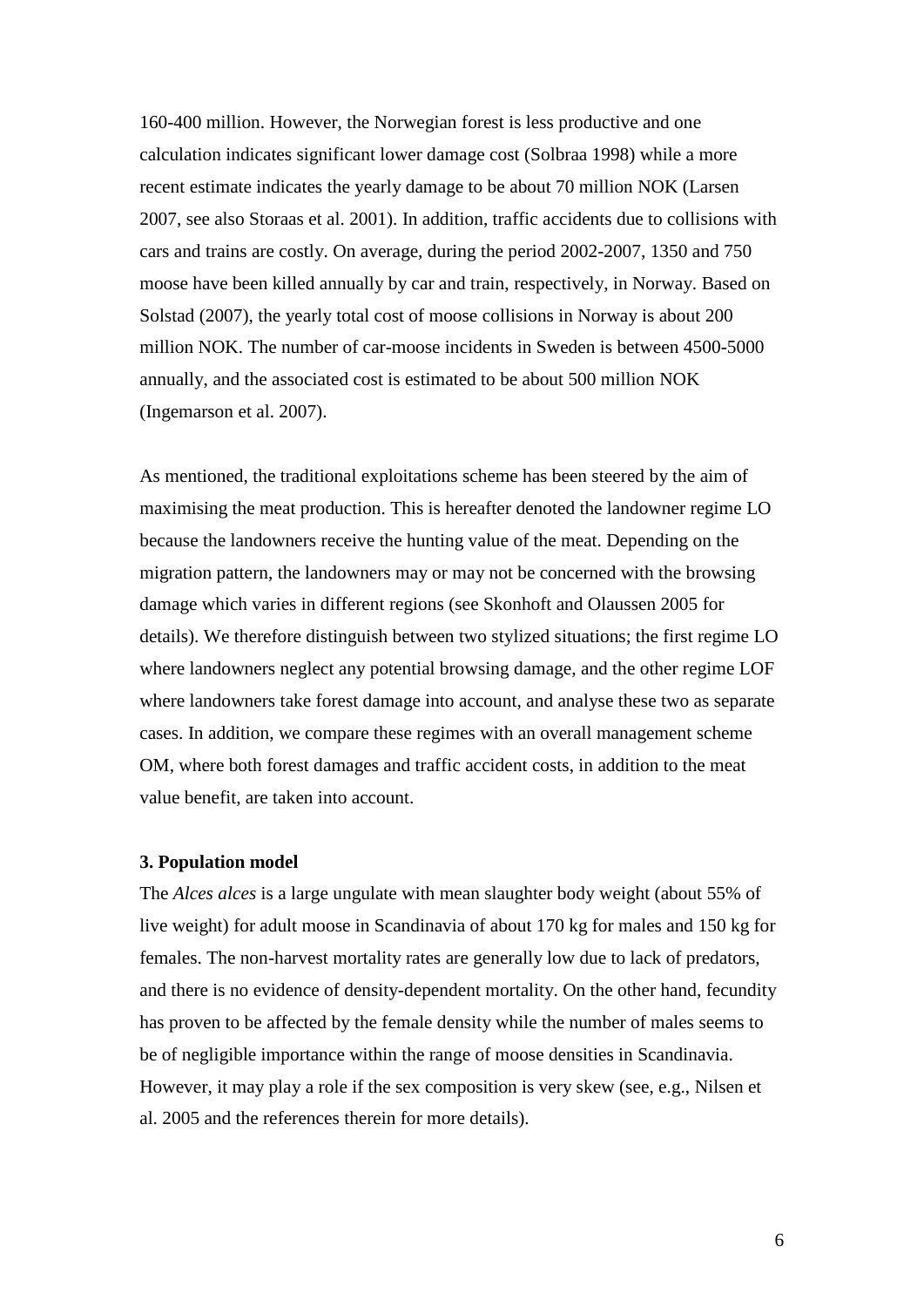Just as in Lande et al. (2003) the population at time (year) *t* is structured in four stages; calves  $X_{c,t}$  (  $yr < 1$  ), yearlings  $X_{y,t}$  (1  $\leq yr < 2$  ), adult females  $X_{f,t}$  (  $yr \ge 2$  ) and adult males  $X_{m,t}$  ( $yr \ge 2$ ) so that the total moose population is  $X_t = X_{t} + X_{t} + X_{t} + X_{m,t}$ . The population is measured in spring before calving. All stages are generally harvested, and the hunting, as already indicated, occurs in September–October (see Figure 2). Natural mortality is assumed to take place during the winter, after the hunting season, as the natural mortality throughout summer and fall is small and negligible. The same natural mortality rate is imposed for males and females, and, as mentioned, the same sex ratio is assumed for the yearlings when they enter the adult stages.

#### Figure 2 about here

Neglecting any stochastic variations in biology and environment, and any dispersal in and out of the considered area, the number of calves (recruitment) is first governed by  $X_{c,t} = r_t X_{f,t}$  with  $r_t = r(X_{f,t}, X_{m,t})$  as the fertility rate (number of calves per female). The fertility rate generally depends on both female density (number of females) and male density. It decreases in the female density  $\partial r / \partial X_{f,t} = r \partial f$ , and may also be reduced when the number of males become low,  $r'_{m} \ge 0$ . In addition, we have  $r(0, X_{m,t}) > 0$  when  $X_{m,t} > 0$  and  $r(X_{f,t}, 0) = 0$ . Therefore, the recruitment function yields:

(1) 
$$
X_{c,t} = r(X_{f,t}, X_{m,t})X_{f,t}.
$$

The recruitment function, starting from the origin, may be a one-peaked value function in the female density, but intuitively  $\partial X_{c,t}/\partial X_{f,t} = (r + r')/K f(t) > 0$  should hold in an optimal harvesting programme, at least when females represent meat hunting value and no positive stock value is included. If not, less female hunting coincides with less recruitment which barely can represent an efficient harvest strategy. This is confirmed by the numerical simulations (section six).

The number of yearlings follows next as:

(2) 
$$
X_{y,t+1} = s_c (1 - h_{c,t}) X_{c,t}
$$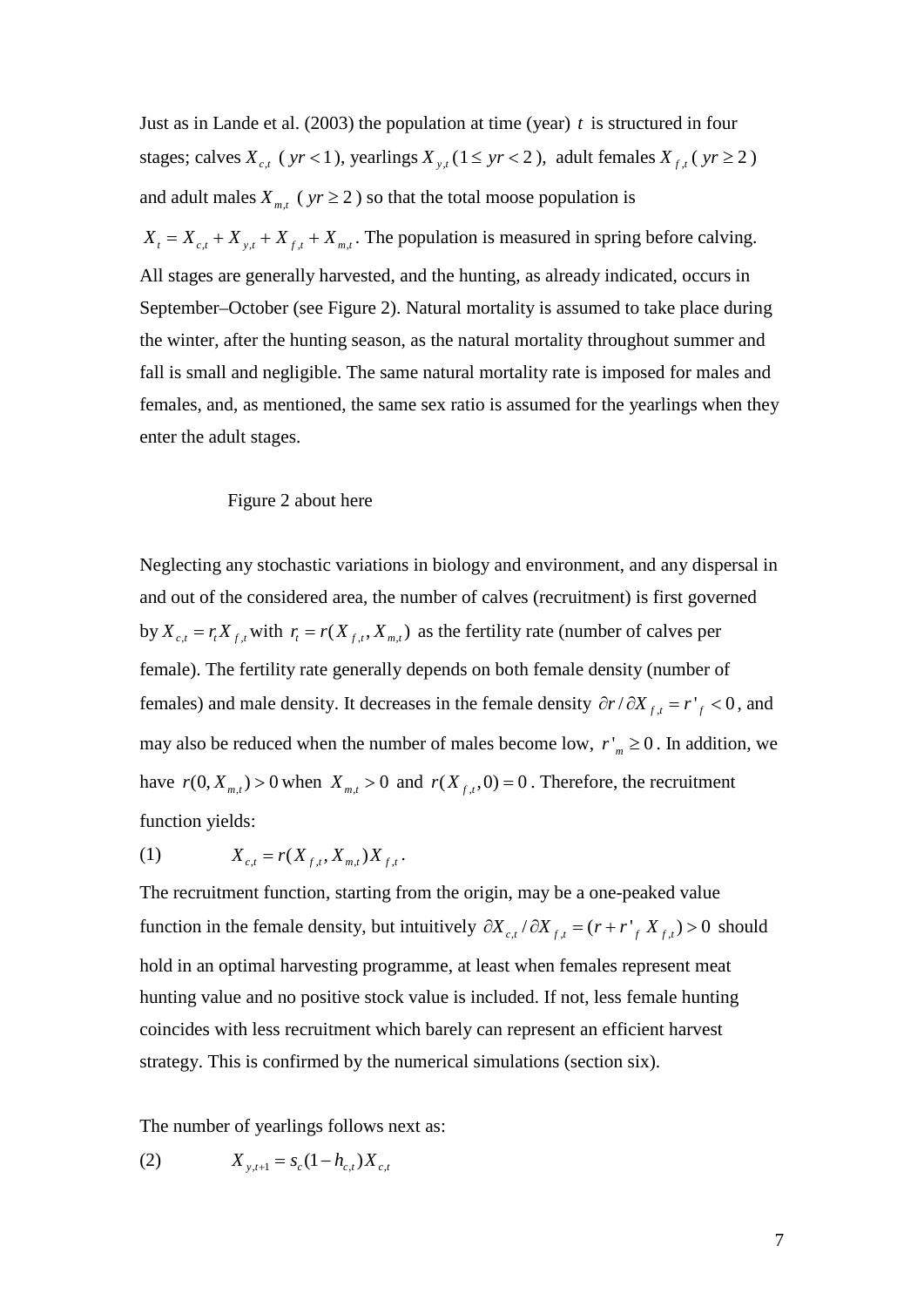where  $s_c$  is the fixed calf natural survival rate (fraction) and  $0 \le h_{c,t} < 1$  is the calf harvesting rate. Finally, the abundance of (adult) females and (adult) males become:

(3) 
$$
X_{f,t+1} = 0.5s_y(1 - h_{y,t})X_{y,t} + s(1 - h_{f,t})X_{f,t}
$$

and

(4) 
$$
X_{m,t+1} = 0.5s_y(1-h_{y,t})X_{y,t} + s(1-h_{m,t})X_{m,t},
$$

respectively, and where the same sex ratio is assumed for the yearlings when they enter the adult stages.*s*is the fixed natural survival rate, identical for females and males while  $s_y$  is the yearling survival rate.  $0 \le h_{y,t} < 1$ ,  $h_{f,t}$  and  $h_{m,t}$  are the harvesting rates of yearlings, females and males, respectively. While the calf and yearling harvesting rates must be less than one to omit stock depletion, the harvest rates of the adult females and males can in principle equalize one. However, if  $h_{m,t} = 1$  and  $h_{f,t} = 1$  we find that the adults in the long term will be individuals of age two only. This may lead to evolutionary drift (Solberg et al. 2009 and references therein). For this reason, we restrict the adult harvest rates to be below one, i.e.,  $0 \leq h_{m,t} < 1$  and  $0 \leq h_{f,t} < 1$ .

The population model  $(1) - (4)$  has a recursive structure, and when combining  $(1)$  and (2) we find:

(5) 
$$
X_{y,t+1} = s_c (1 - h_{c,t}) r(X_{f,t}, X_{m,t}) X_{f,t}.
$$

Therefore, equations  $(3) - (5)$  is a reduced form model in three stages and where all equations are first order difference equations. This form is used when studying the different exploitation schemes below. The system may, however, be reduced further when omitting the yearling population. When combining equations (5) and (3), the female population growth hence reads

$$
X_{f,t+1} = 0.5s_y(1 - h_{y,t})s_c(1 - h_{c,t-1})r(X_{f,t-1}, X_{m,t-1})X_{f,t-1} + s(1 - h_{f,t})X_{f,t}
$$
 while  
combining equations (5) and (4) yields the male population growth as  

$$
X_{m,t+1} = 0.5s_y(1 - h_{y,t})s_c(1 - h_{c,t-1})r(X_{f,t-1}, X_{m,t-1})X_{f,t-1} + s(1 - h_{m,t})X_{m,t}
$$
. These two  
equations represent a system of two interconnected second order non-linear difference  
equations, and numerical analyses demonstrate that the equilibrium is unique and  
stable for fixed harvesting rates (see e.g., Gandolfo 2001 for a theoretical exposition).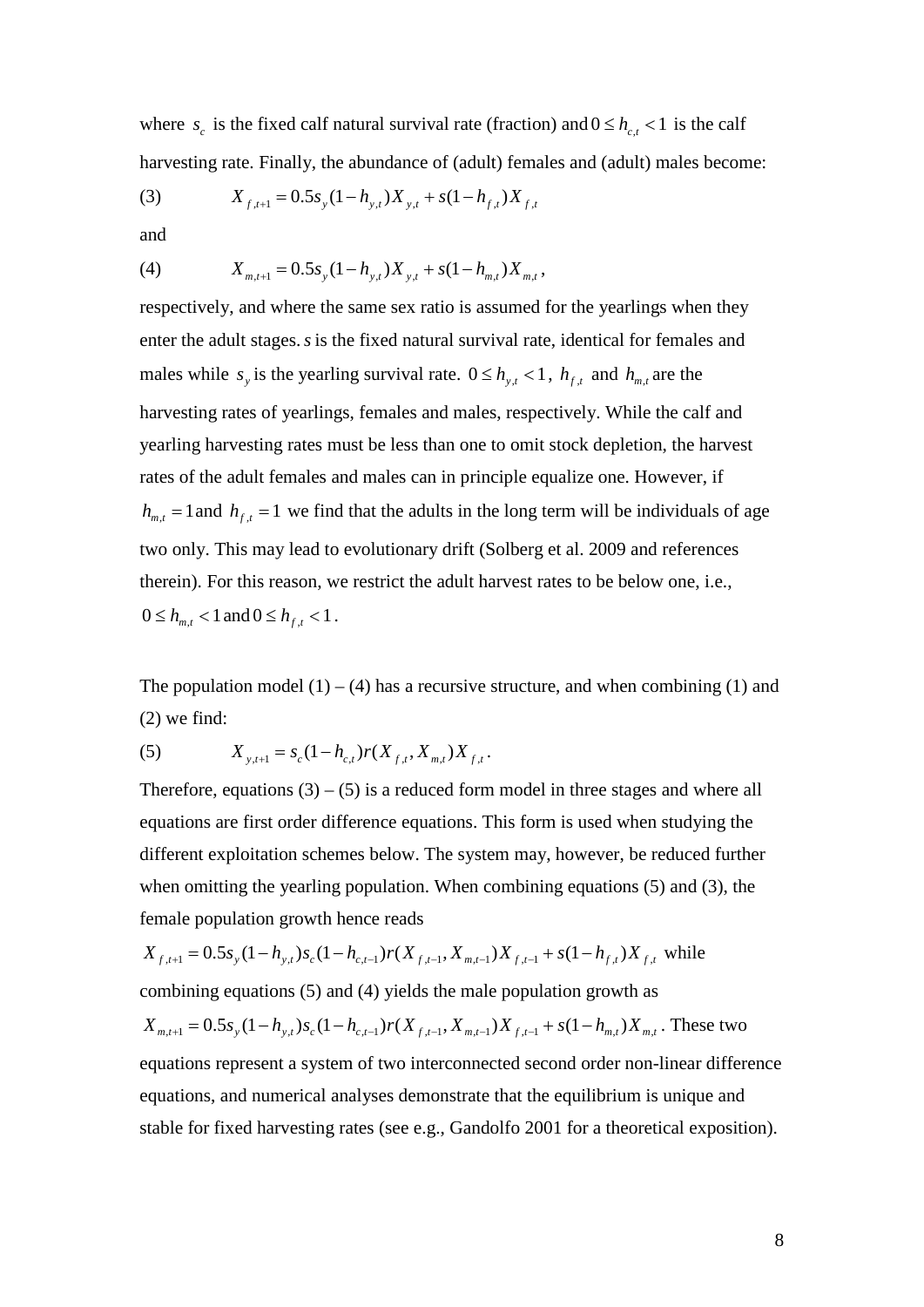Omitting the time subscript, the female equilibrium (when  $X_f > 0$  and  $X_m > 0$ ) reads:

(6) 
$$
1 = 0.5s_y(1 - h_y)s_c(1 - h_c)r(X_f, X_m) + s(1 - h_f)
$$

while

(7) 
$$
X_m = 0.5s_y(1-h_y)s_c(1-h_c)r(X_f, X_m)X_f + s(1-h_m)X_m
$$

represents the male population equilibrium. The female equilibrium condition (6) slopes upward in the  $X_m - X_f$  plane, but becomes flat when of  $X_m$  is 'large' as the number of males then has a negligible fertility effect. Higher harvesting rates  $h_c$ ,  $h_v$ and  $h_f$  shift it down. The male equilibrium equation (7) slopes upward as well, but will bend backwards for 'large' values of  $X_f$  when  $(r + r \cdot K_f)$  becomes negative (see also above). [2](#page-8-0) As indicated, it will be a unique biological equilibrium for fixed *harvesting rates (see Figure 3). Higher harvesting rates*  $h_c$ *,*  $h_y$  *and*  $h_m$  *shift the male* equilibrium condition inwards. Therefore, not surprisingly, more aggressive harvesting of all stages reduces the female as well as the male density. On the other hand, the yearlings abundance  $X_y = s_c (1 - h_c) r(X_f, X_m) X_f$  increases under higher harvesting pressure if the harvesting activity initially is modest and the intersection of the male and female equilibrium conditions takes place on the backward bending part of the male equilibrium schedule. The same will be so for the equilibrium calf population,  $X_c = r(X_f, X_m)X_f$ . On the contrary, if the intersection between the male and female equilibrium schedules takes place on the upward sloping part of the male schedule, increased harvesting activity reduces all stages of the population.

#### Figure 3 about here

When combining the above equilibrium equations (6) and (7), the male–female proportion may be written as  $X_m / X_f = [1 - s(1 - h_f)]/[1 - s(1 - h_m)]$ . Therefore, the yearling harvest (as well as the calf harvest) does not influence the equilibrium adult population proportion because the natural mortality of males and females is equal, and the same fraction of yearlings enters the female and male populations. It is also seen

<span id="page-8-0"></span><sup>&</sup>lt;sup>2</sup> The slope of the female population equilibrium (6) is given by  $dX_f/dX_m = -r'_m/r'_f$  while  $dX_f / dX_m = [1 - s(1 - h_m) - 0.5s_y(1 - h_y)s_c(1 - h_c)X_f r'_m]/[0.5s_y(1 - h_y)s_c(1 - h_c)(r + r'_f X_f)]$ is for the male equilibrium (7).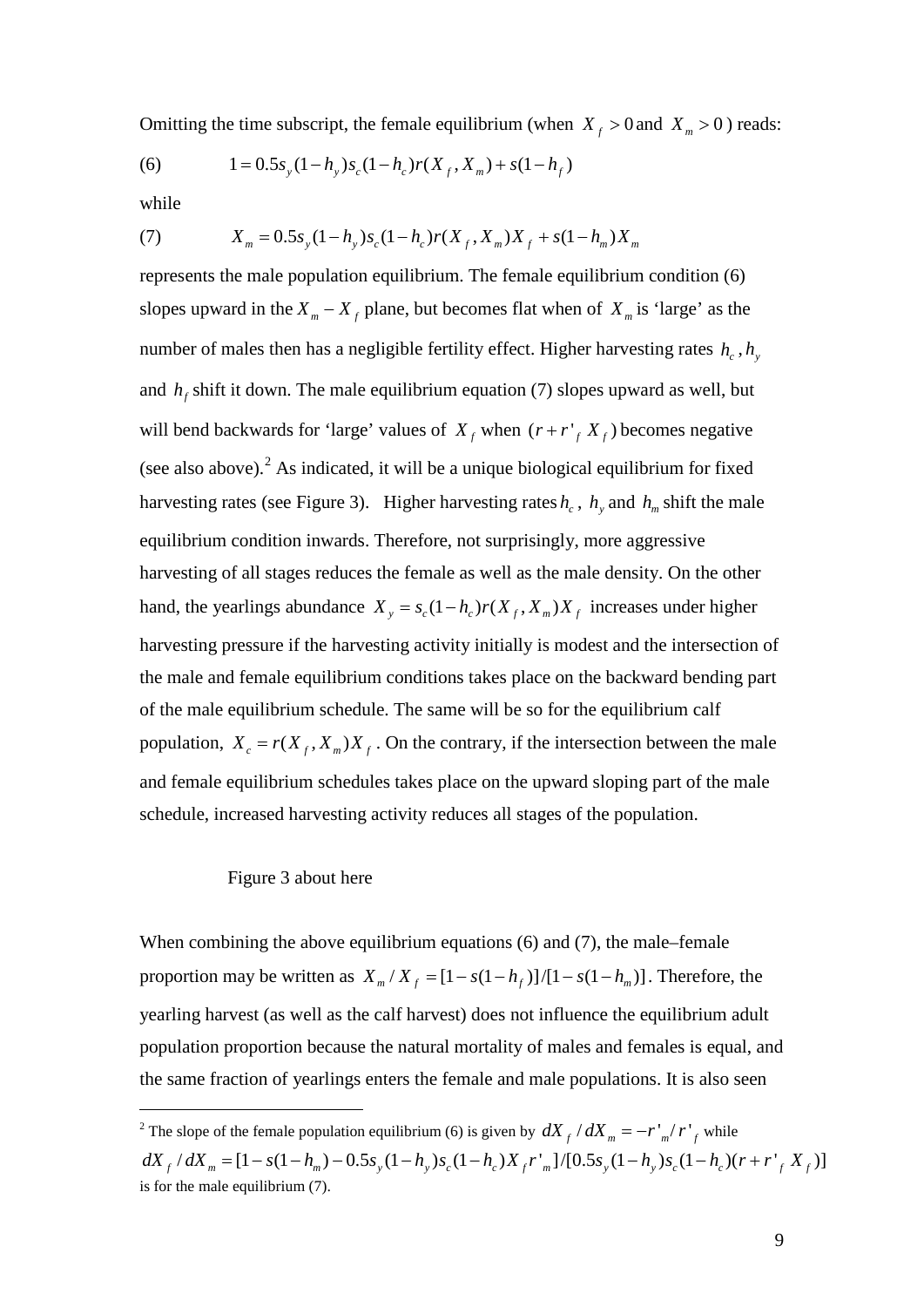that sex-skewed adult harvesting rates translate directly into sex-skewed adult abundance. In an unexploited system, we have  $X_m / X_f = 1$  together with equation (6) as  $r(X_f, X_m) = (1 - s) / 0.5 s_y s_c$ .

### **4. Landowner exploitation**

#### *4.1 The cost and benefit functions*

We first study the situation where the landowner, or the group of landowners acting as a single agent through a landowner association, maximises the meat value while taking the timber browsing damage cost into account. This is the LOF regime (section two above). Because natural mortality basically occurs during the winter, after the hunting season (see above), the number of animals removed in the different categories in year *t* are  $H_{c,t} = h_{c,t} X_{c,t}$ ,  $H_{y,t} = h_{y,t} X_{y,t}$ ,  $H_{f,t} = h_{f,t} X_{f,t}$  and  $H_{m,t} = h_{m,t} X_{m,t}$ . In this regime, as well as in the LO regime where the browsing damage costs are neglected and the overall management regime OM, the current hunting value is accordingly:

(8) 
$$
Q_t = p(w_c h_{c,t} X_{c,t} + w_y h_{y,t} X_{y,t} + w_f h_{f,t} X_{f,t} + w_m h_{m,t} X_{m,t}).
$$

 $w_c < w_y < w_f < w_m$  are the (average) body slaughter weights (kilogram per animal) of the four stages and *p* (NOK per kilogram) the hunting price, assumed to be similar for all stages. The unit hunting price is supposed to be independent of the amount harvested and the stock sizes. When further assuming that the marginal cost of the landowners of organizing this hunting is stock independent, the harvest price *p* is a 'net' price assumed to be fixed. [3](#page-9-0) As mentioned, this assumption stock independent costs is relaxed in section 6.3.

As already indicated, the forest browsing damage on pine trees occur during the winter when other food sources are restricted. We assume this damage to be related to the number of animals, determined by the population sizes during the winter and approximated by the population sizes after the hunting,  $D_i((1 - h_{i,t})X_{i,t})$ 

<span id="page-9-0"></span><sup>&</sup>lt;sup>3</sup> Following Scandinavian practices, hunters pay a licence from the landowner. One licence allows the hunter to shoot one animal (e.g., one yearling) but is paid only if the animal is killed. The final payment is a payment per kilo of the actual moose shot. Wam and Hofstad (2007) also applied a fixed per kg meat price across stages. Hussain and Tschirhart (2010) describe a far more complicated licence-price system for elk hunting in the US while Naevdal et al. (2010) look at a situation of Scandinavian moose hunting where adult males are shot for their trophy value and where the price is contingent upon the number of animals hunted and 'quality', as expressed by the abundance of males in the population.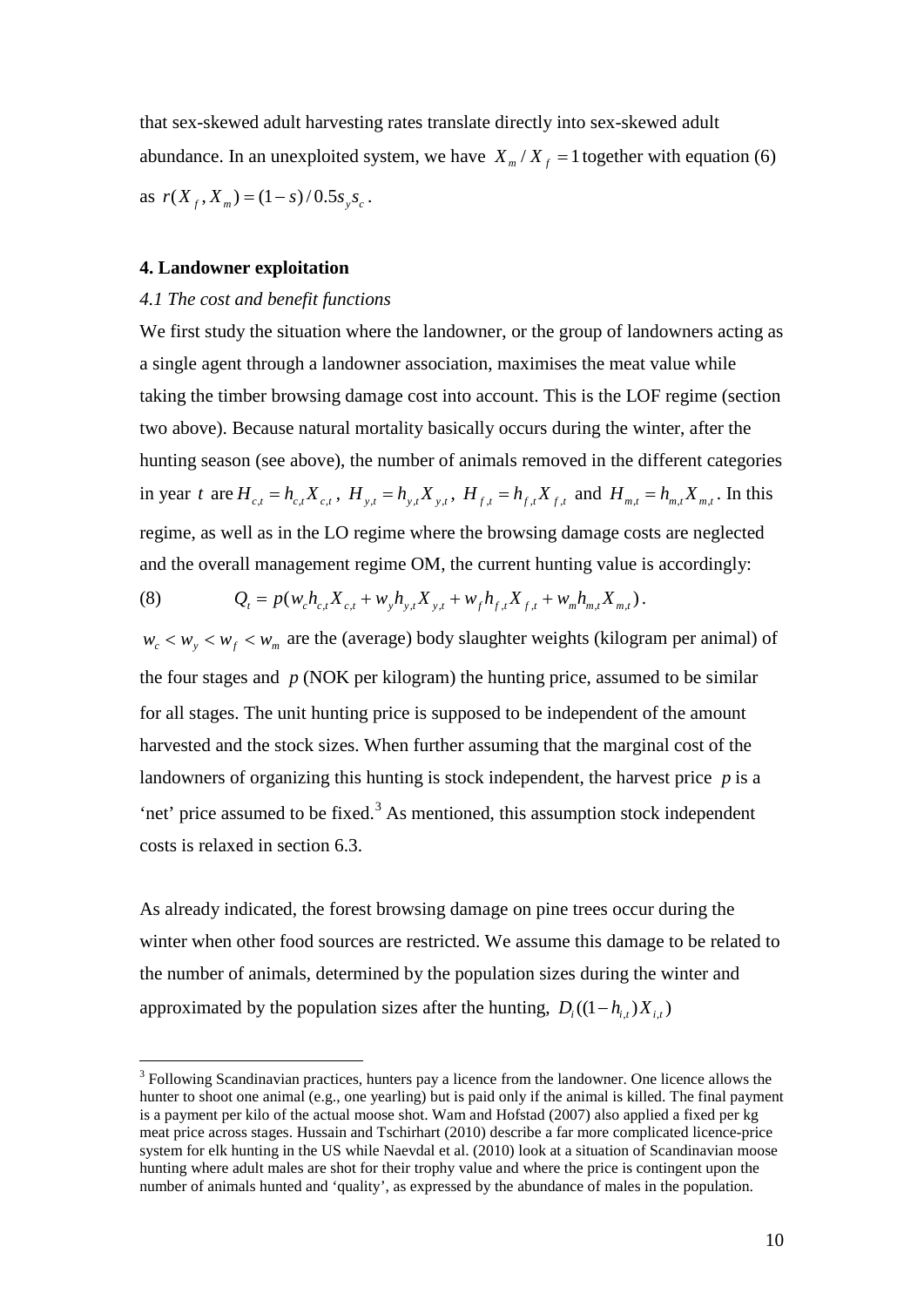$(i = c, y, f, m)$ .<sup>[4](#page-10-0)</sup> It is further assumed that more animals mean more damage,  $D_i(0) = 0$  and  $D_i > 0$ . Following Wam and Hofstad (2007) the damage functional forms are generally unknown and will vary due to circumstances, like the quality of the timber stands, the timber market conditions, the productivity of the forest and so forth, and can be concave as well a convex functions (or even concave – convex, or  $convex - concave$ ).<sup>[5](#page-10-1)</sup> For this reason, we simply choose a compromise and approximate these costs by linear functions as in Ingemarson et al. (2007) (but see section 6.3).

With linear functions, the current browsing damage hence reads:

(9)  $D_t = d_c(1 - h_{c,t})X_{c,t} + d_v(1 - h_{v,t})X_{v,t} + d_v(1 - h_{t,t})X_{f,t} + d_w(1 - h_{m,t})X_{m,t}$ and where  $d_c < d_y < d_f = d_m$  are the per animal (NOK per animal) cost which differ among the stages, just as in Wam and Hofstad (2007). As no more cost and benefit components are included for the landowner, the current landowner profit is  $(Q<sub>t</sub> − D<sub>t</sub>)$  in the LOF regime and simply  $Q<sub>t</sub>$  in the LO regime. Henceforth, only the LOF maximization problem is analyzed as the LO is completely analogous with  $D_t = 0$ .

## *4.2 The optimality conditions*

The present-value landowner profit is to be maximised subject to the above biological constraints. In addition to these constraints, a female - calf harvest restriction is included because the common hunting code of conduct is to never shoot an adult female without also harvesting her calf.<sup>[6](#page-10-2)</sup> This restriction is included simply as:

(10)  $h_{f_t} X_{f_t} \leq h_{cf} X_{cf}$ 

<span id="page-10-0"></span> $4$  The average stock sizes over the winter possibly describes the actual browsing damage better, but comes at the cost of considerable notational clutter without altering the qualitative aspect of the model. How to decide on this and, and similar questions, is an inherent problem of time discrete models. <sup>5</sup> In general, the browsing may also have additional components as it can influence native ground flora and biodiversity.

<span id="page-10-2"></span><span id="page-10-1"></span> $6$  As mentioned, calving takes place early spring (May) while harvest takes place in the autumn (September - October). (See Figure 2). Since the calves are dependent on their mother the first winter, this female – calf harvest restriction is also implemented in several local harvest regulation plans (Solberg 2009, see also e.g. Glomfjord-Spildra Storvald 2009). Surprisingly, this important feature of the management practice is neglected in both Nilsen et. al. (2005) and Lande et al. (2001).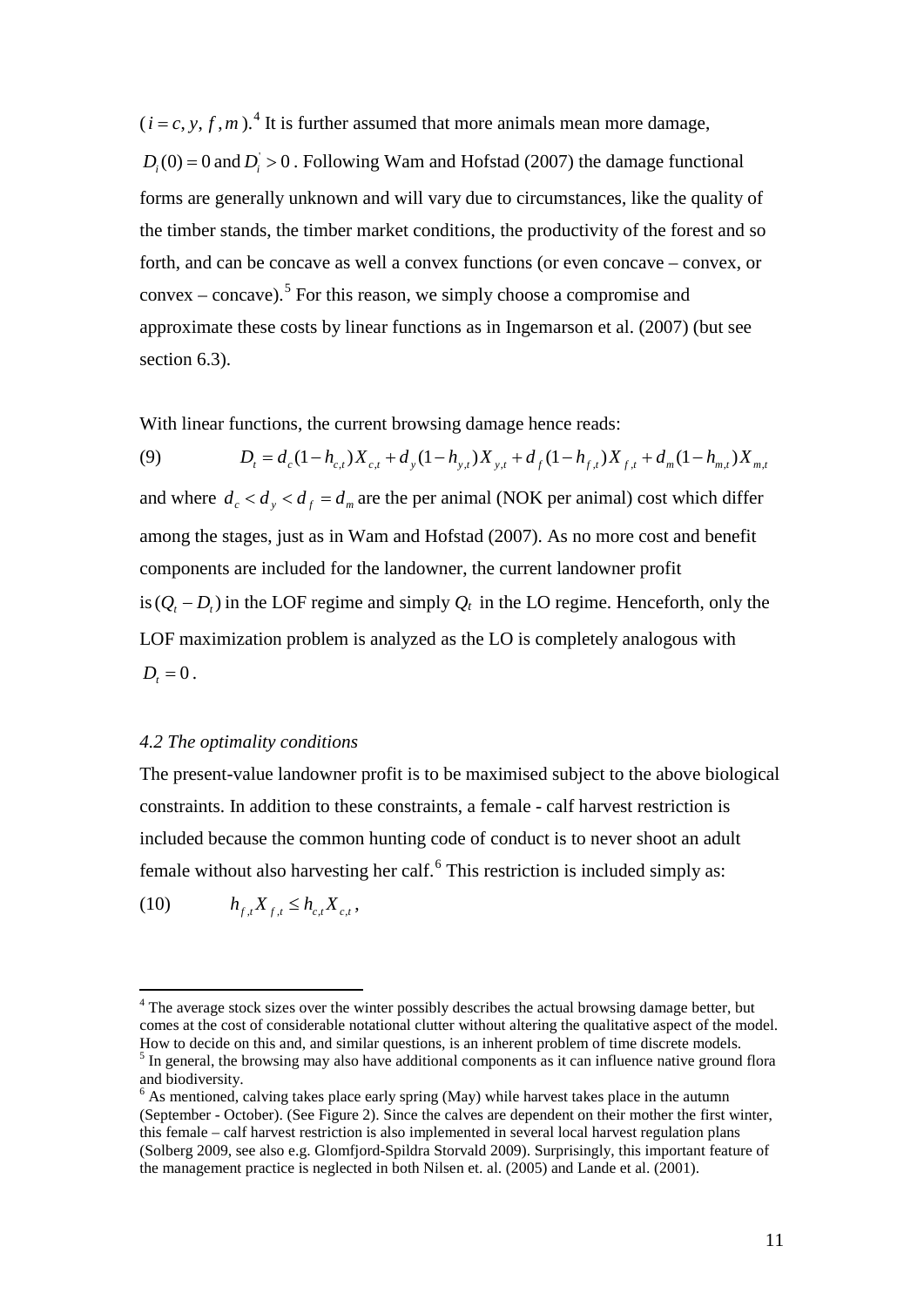indicating that the harvest of the adult females never can exceed the calf harvesting. This restriction must always hold in any harvest scheme. The LOF problem is hence

to 
$$
\max_{h_{c,i}, h_{y,i}, h_{f,i}, h_{m,i}} \sum_{t=0}^{t=\infty} \rho^t (Q_t - D_t)
$$
 subject to the growth equations (3) – (5), and (10), and

where  $\rho = 1/(1 + \delta)$  is the discount factor with  $\delta \ge 0$  as the (yearly) discount rate. The Lagrangian of this problem may be written as

$$
L = \sum_{t=0}^{\infty} \rho^{t} \left\{ \left[ p \left( w_{c} h_{c,t} r(X_{f,t}, X_{m,t}) X_{f,t} + w_{y} h_{y,t} X_{y,t} + w_{f} h_{f,t} X_{f,t} + w_{m} h_{m,t} X_{m,t} \right) \right] - \left[ d_{c} (1 - h_{c,t}) r(X_{f,t}, X_{m,t}) X_{f,t} + d_{y} (1 - h_{y,t}) X_{y,t} + d_{f} (1 - h_{f,t}) X_{f,t} + d_{m} (1 - h_{m,t}) X_{m,t} \right] - \rho \eta_{t+1} \left[ X_{y,t+1} - s_{c} (1 - h_{c,t}) r(X_{f,t}, X_{m,t}) X_{f,t} \right] - \rho \lambda_{t+1} \left[ X_{f,t+1} - 0.5 s_{y} (1 - h_{y,t}) X_{y,t} - s (1 - h_{f,t}) X_{f,t} \right] - \rho \omega_{t+1} \left[ X_{m,t+1} - 0.5 s_{y} (1 - h_{y,t}) X_{y,t} - s (1 - h_{m,t}) X_{m,t} \right] - \rho \omega_{t+1} \left[ h_{f,t} X_{f,t} - h_{c,t} r(X_{f,t}, X_{m,t}) X_{f,t} \right] \right\}
$$

and where  $\eta_t > 0$ ,  $\lambda_t > 0$ ,  $\mu_t > 0$  and  $\omega_t \ge 0$  are the shadow prices of the yearling, female and male populations, and the female – calf harvesting restriction, respectively. Notice that the population equation shadow prices, in contrast to the female – calf constraint shadow price, always will be strictly positive.

All the first-order control conditions of this maximizing problem are stated with the actual complementary slackness conditions and where the possibility for keeping each of the stages unexploited is considered while harvesting whole sub populations are not possible (section three above). These control conditions then read:<sup>[7](#page-11-0)</sup>

(11) 
$$
\frac{\partial L}{\partial h_{c,t}} = rX_{f,t}(pw_c + d_c - \rho \eta_{t+1} s_c + \rho \omega_{t+1}) \leq 0 \; ; \; 0 \leq h_{c,t} < 1,
$$

$$
(12) \qquad \frac{\partial L}{\partial h_{y,t}} = X_{y,t}(p w_y + d_y - \rho \lambda_{t+1} 0.5s_y - \rho \mu_{t+1} 0.5s_y) \leq 0 \, ; \, 0 \leq h_{y,t} < 1 \, ,
$$

(13) 
$$
\frac{\partial L}{\partial h_{f,t}} = X_{f,t}(pw_f + d_f - \rho \lambda_{t+1} s - \rho \omega_{t+1}) \le 0; 0 \le h_{f,t} < 1
$$

and

(14) 
$$
\frac{\partial L}{\partial h_{m,t}} = X_{m,t} (p w_m + d_m - \rho \mu_{t+1} s) \leq 0 \quad ; 0 \leq h_{m,t} < 1.
$$

<span id="page-11-0"></span> $<sup>7</sup>$  As the recruitment function may not be concave in the female abundance when the number of females</sup> becomes 'large', we have a potential non-convexity problem in our optimization. However, as already indicated (section three), such large female population can not represent an optimal harvesting policy. See also numerical section below.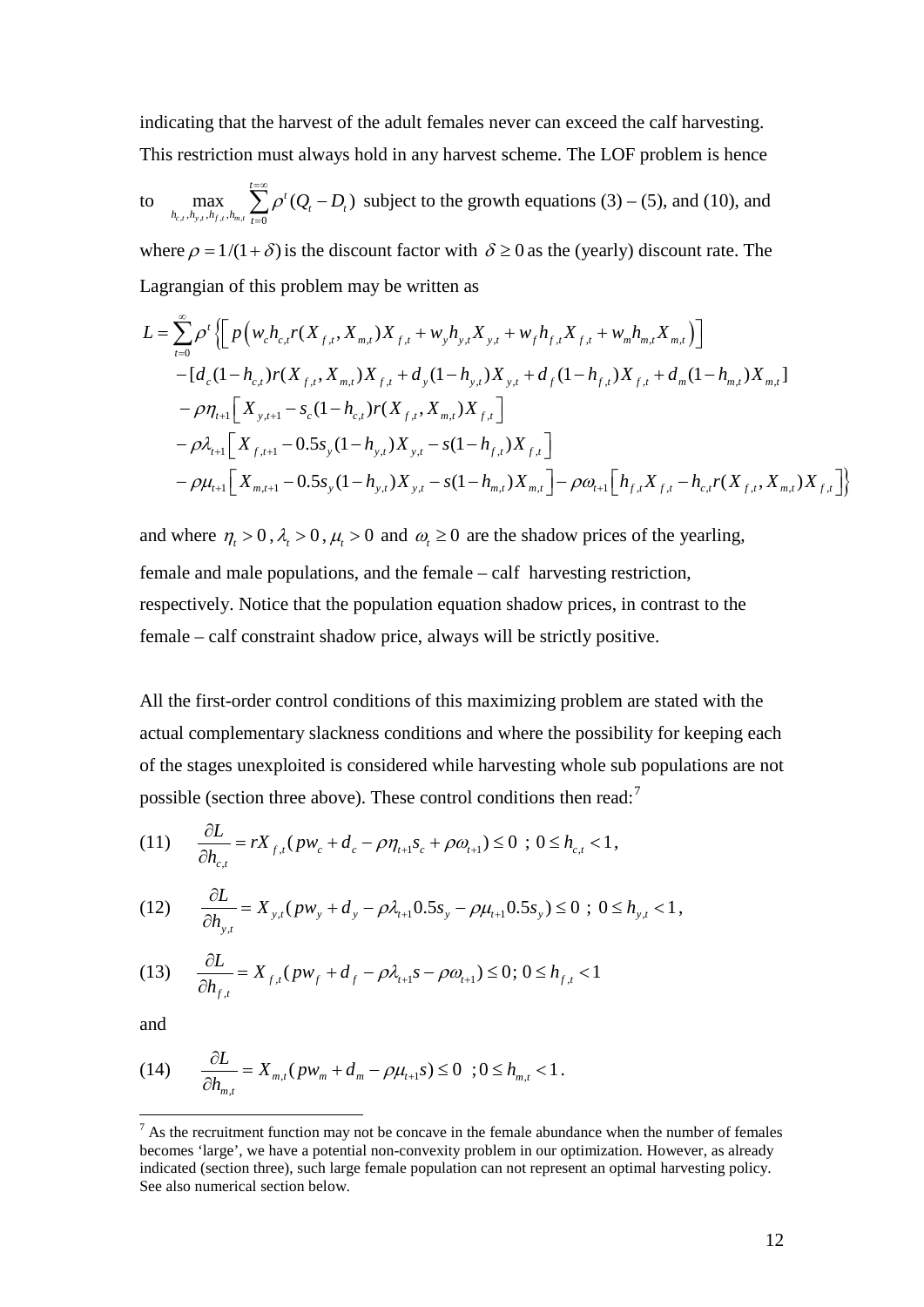The state, or portfolio conditions, with  $X_{y,t} > 0$ ,  $X_{f,t} > 0$  and  $X_{m,t} > 0$ , are:

(15)  
\n
$$
\frac{\partial L}{\partial X_{y,t}} = p w_y h_{y,t} - d_y (1 - h_{y,t}) - \eta_t + \rho \lambda_{t+1} 0.5 s_y (1 - h_{y,t}) + \rho \mu_{t+1} 0.5 s_y (1 - h_{y,t}) = 0,
$$
\n(16)  
\n
$$
\frac{\partial L}{\partial X_{f,t}} = p w_c h_{c,t} (r + r'_{f} X_{f,t}) + p w_f h_{f,t} - d_f (1 - h_{f,t}) + \rho \eta_{t+1} s_c (1 - h_{c,t}) (r + r'_{f} X_{f,t}) - \lambda_t
$$
\n
$$
+ \rho \lambda_{t+1} s (1 - h_{f,t}) - \rho \omega_{t+1} [h_{f,t} - h_{c,t} (r + r'_{f} X_{f,t})] = 0
$$

and

(17) 
$$
\frac{\partial L}{\partial X_{m,t}} = p w_c h_{c,t} r'_{m} X_{f,t} + p w_m h_{m,t} - d_m (1 - h_{m,t}) + \rho \eta_{t+1} s_c (1 - h_{c,t}) r'_{m} X_{f,t}
$$

$$
- \mu_t + \rho \mu_{t+1} s (1 - h_{m,t}) + \rho \omega_{t+1} h_{c,t} r'_{m} X_{f,t} = 0
$$

Condition (11) says that calf harvest should take up to the point where marginal harvest income plus the benefit of reduced browsing damage is equal to, or below, the cost in term of reduced yearling growth evaluated at its shadow price while also taking the discount rent into account. The female - calf harvesting restriction shadow price is also included. When this condition holds as an inequality, the marginal benefit is below its marginal cost and harvesting of this stage is thus not profitable,  $h_{c,t} = 0$ . In a similar manner, condition (12) indicates that harvesting of the yearlings should take place up to the point where the marginal benefit is equal to, or below, the cost in terms of reduced population of males and females. The female condition (13) is simpler as reduced stock growth works only through its own stage. The shadow price of the female - calf harvesting constraint is also included here, indicating this as an additional shadow cost. The male condition (14) is analogous to the female harvesting condition. As discussed (section three), it is assumed that  $h_{m,t}$  is less than one as well.

The yearling stock portfolio condition (15) may also be written as

 $\eta_t = p w_y h_{y,t} - d_y (1 - h_{y,t}) + \rho \lambda_{t+1} 0.5 s_y (1 - h_{y,t}) + \rho \mu_{t+1} 0.5 s_y (1 - h_{y,t})$ . It hence indicates that the number of yearlings should be maintained so that its shadow price equalizes the meat value minus the browsing damage of one more animal on the margin plus its growth contribution to the adult stages evaluated at their shadow prices and when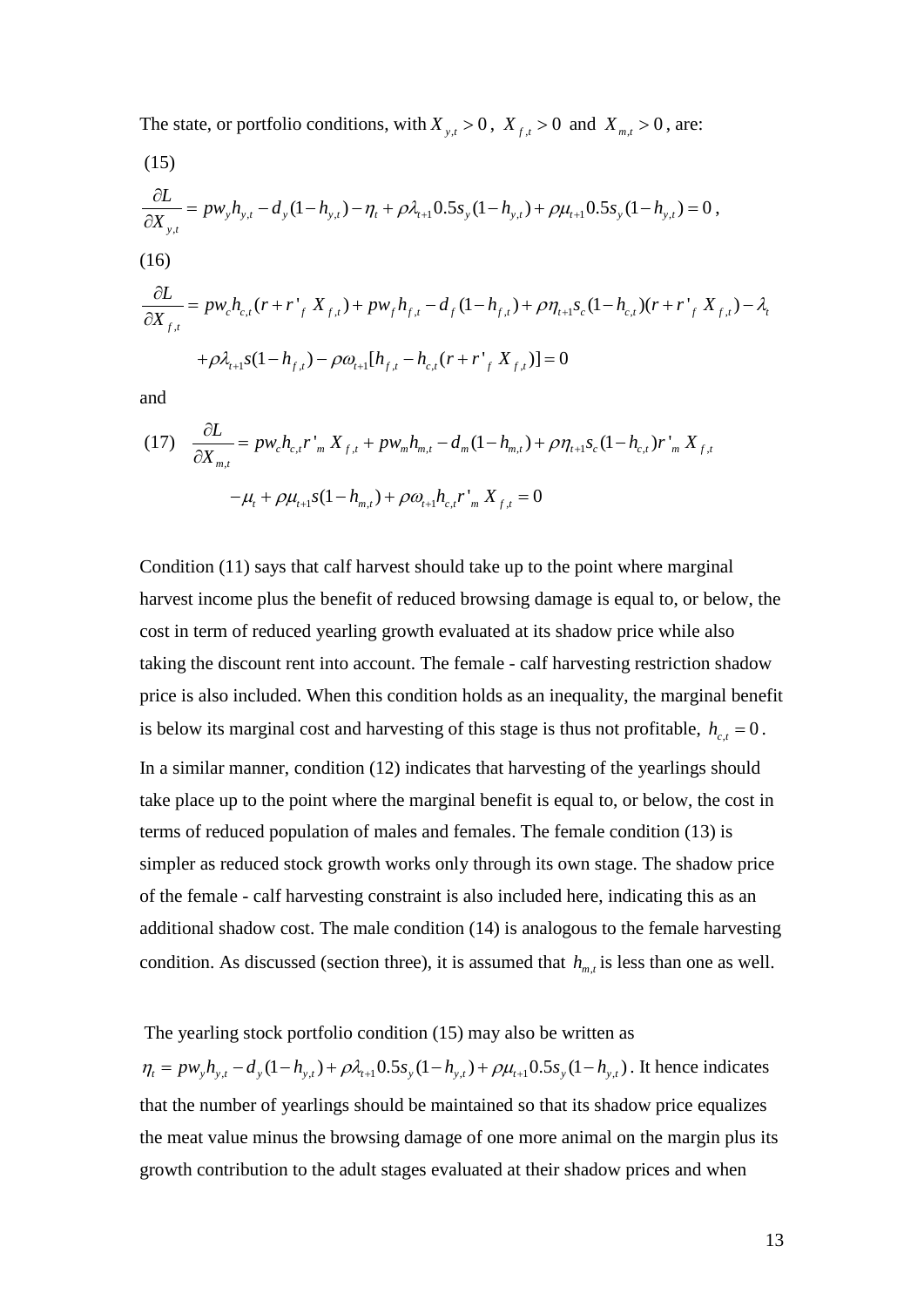discounting is taken into account as well. The other stock portfolio conditions (16) and (17) are more complex, but can be given similar interpretations. When rewriting (17), we hence find that the value of the male shadow price is

 $\mu_t = p w_c h_{c,t} r'_{m} X_{f,t} + p w_m h_{m,t} - d_m (1 - h_{m,t}) + \rho \eta_{t+1} s_c (1 - h_{c,t}) r'_{m} X_{f,t}$  $+\rho\mu_{t+1} s(1-h_{m,t}) + \rho\omega_{t+1} h_{c,t} r_{m} X_{t,t}$ . It is therefore seen that a binding female – calf constraint and  $\omega_{t+1} > 0$  partially works in the direction of a higher male stock shadow price .

These first order conditions together with the biological constraints comprise a complex dynamic system with eleven unknowns and eleven equations. It is therefore difficult, if not impossible, to assess the dynamics analytically. However, because of the linear cost and benefit functions, some important tradeoffs that occur when composing the harvest can be studied. Furthermore, we may also ask if it is likely that all stages should be harvested, and which stages that are most likely to be exploited in the optimal solution.

Before trying to answer these questions, it should first be noted that harvests of the calf and yearling stages may be seen as substitutes because both activities reduce the female and male stock. Intuitively, we may suspect that yearling harvest is more beneficial than calf harvest because yearlings have a higher harvesting value (weight) and generate more damage (see also below). However, on the other hand, since it is a constraint linking calf harvest to female harvest, we may find that giving up an inefficient calf harvest means that we also give up the potentially beneficial female harvest. Hence, if the cost of giving up female harvest is high, the optimum programme would possibly involve some calf harvest as well. Whether this occurs or not is clearly an empirical question depending on parameter values. We start to analyze these questions in the simplified situation when the female – calf constraint (10) is assumed not to bind. This unbinding case sheds light over the case when the restriction binds. This unbinding case may also be important in the management of other species where such code of conduct restriction is irrelevant, i.e., for many small game species and in fisheries.

## 4.3 Unbinding female- *calf harvest constraint,*  $\omega_t = 0$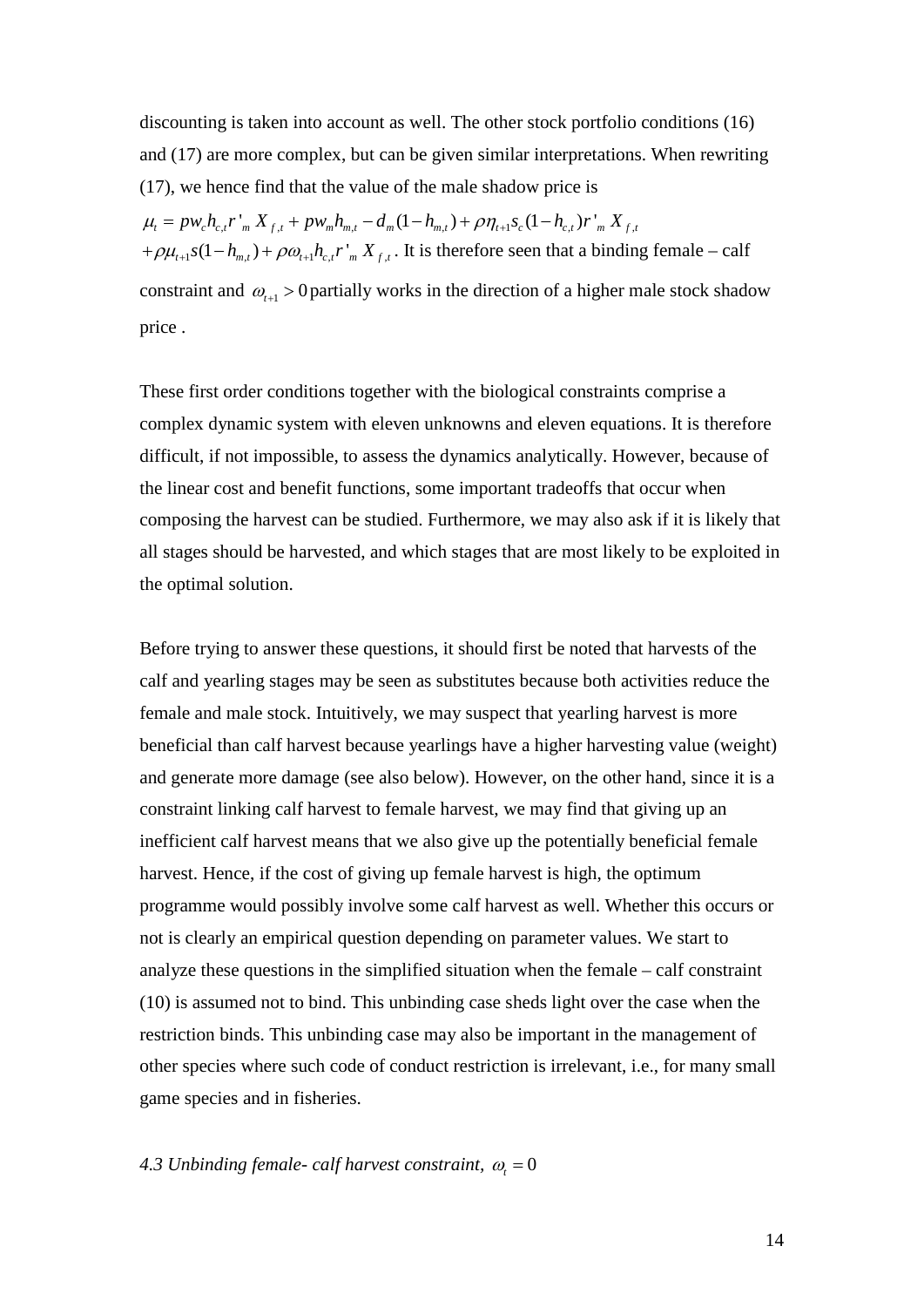With the female - calf constraint not binding,  $\omega_t = 0$ , we first ask whether it is more likely to harvest only yearlings, females or males, two of these stages, or all stages. We find that yearling harvest will contradict the optimality conditions. To see this, suppose first that yearling, but also female and male harvest, take place; that is,  $h_{y,t} > 0$ ,  $h_{f,t} > 0$  and  $h_{m,t} > 0$ . All the control conditions (12) – (14) then holds as equations. Combining these equations (with positive stock sizes) yields  $pw_y + d_y = 0.5(s_y / s)(pw_f + d_f + pw_m + d_m)$ . As only parameters are included, this equation will hold only by accident. Therefore, harvesting all these three stages at the same time can not represent an optimal solution when the female - calf harvesting constraint is not binding.

Suppose next that we have positive yearling harvest together with zero female and positive male harvest, i.e.,  $h_{v,t} > 0$ ,  $h_{f,t} = 0$  and  $h_{m,t} > 0$ . Condition (13) then holds as an inequality and combination of conditions  $(12) - (14)$  yields therefore  $pw_v + d_v > 0.5(s_v / s)(pw_f + d_f + pw_m + d_m)$ . Note first that if we assume  $w_y = w_f = w_m$  and  $d_y = d_f = d_m$  this inequality holds suggested that  $s_y < s$ . Furthermore, if  $w_v < w_f < w_m$  and  $d_v < d_f \leq d_m$ , and additionally if  $s_v$  is sufficiently lower than *s*, the inequality still holds. However, in the specific case of moose hunting in Scandinavia considered here, this outcome seems very unlikely. Therefore, since the adult and yearling survival rates *s* and *s*<sub>*x*</sub> ('biological discount rates') are more or less identical (Table 1, numerical section), and the yearling weight is below that of the females, which again is below that of males,  $w_y < w_f < w_m$ , and the marginal browsing damage of adults typically is above that of the yearlings,  $d_y < d_f = d_m$  (Table 1), we find that the above inequality represents a contradiction. Note that the hunting price (NOK per animal) and the size of the browsing damage work in the same direction in this reasoning. Note also that there are the cost/price ratios that matter for the outcome, not the price nor the absolute (marginal) costs.

In a similar manner, we find that positive yearling harvest together with zero male and positive female harvest yields the same inequality as above and hence also contradict the optimality conditions for the given structure of parameter values. The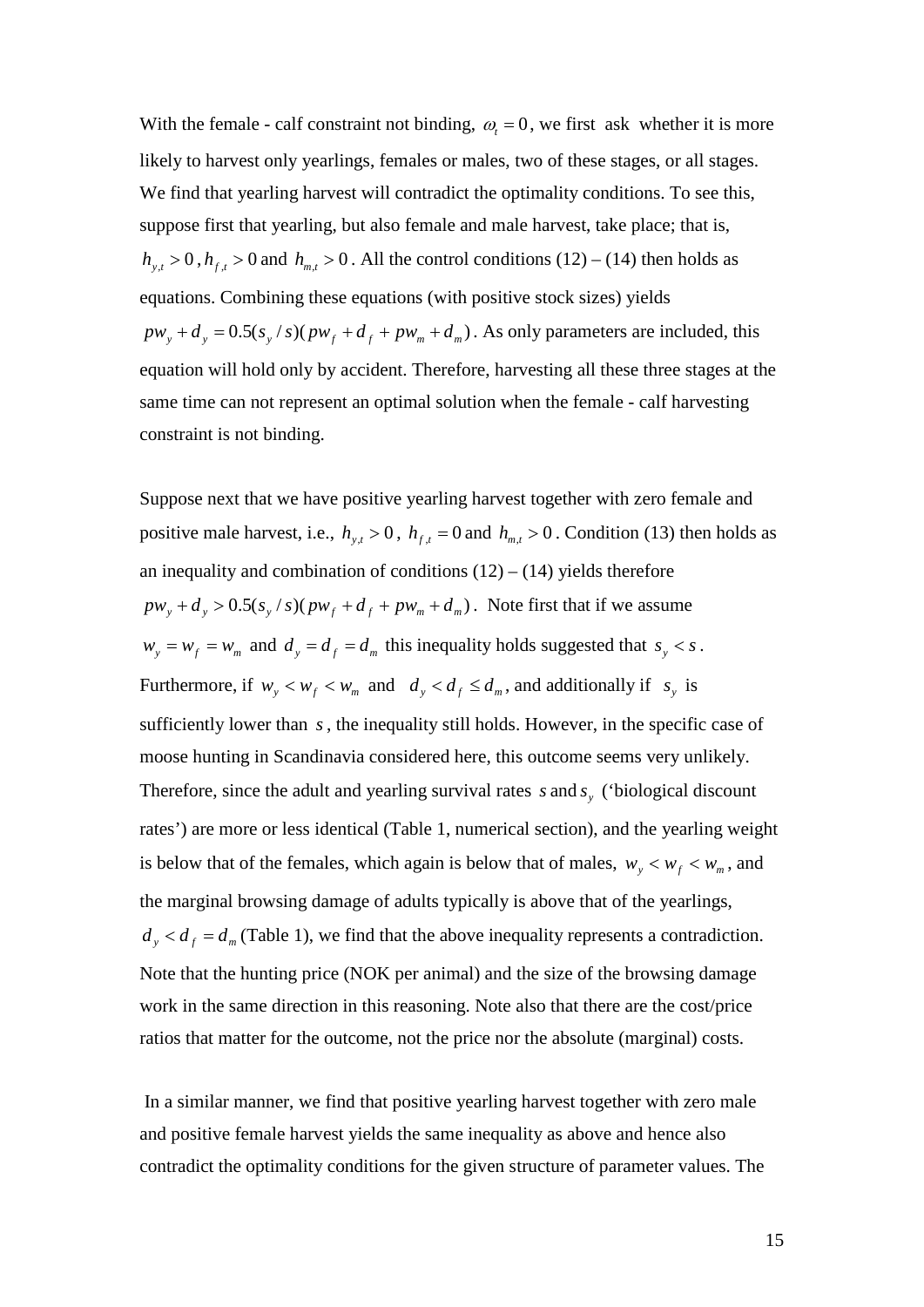assumption of positive yearling harvest together with zero male and zero female harvest contradicts the optimality conditions as well. We can therefore conclude that positive yearling harvest is not a possible option when the female - calf restriction is not binding under the assumption of constant harvest price and constant marginal browsing damage for all categories of animals. On the other hand, we find that zero yearling harvest together with positive harvest of one, or both, of the adult categories do not contradict the optimality conditions. The reason for this outcome is simply that the per animal values (meat value plus omitted damage value due to harvesting) are higher for the adults than the yearling category while the survival rates do not differ too much. The similarity with the findings in the seminal Reed (1980) paper is apparent.<sup>[8](#page-15-0)</sup>

Above we argued that yearling harvest is more likely to be beneficial than calf harvest since they are close substitutes in the harvest while the yearling harvest value at the same time is higher. Now, under the the unbinding adult female - calf constraint (10), it is also possible to show that positive calf harvest can not be optimal suggested that there is no yearling harvest. With zero yearling harvest  $h_{v,t} = 0$ , the yearling state condition (15) writes  $\eta_t + d_y = \rho \lambda_{t+1} 0.5 s_y + \rho \mu_{t+1} 0.5 s_y$ , while the yearling control condition (12) is  $p w_y + d_y < \rho \lambda_{t+1} 0.5 s_y + \rho \mu_{t+1} 0.5 s_y$ . These two conditions yield  $\eta_t > pw_y$ . When combining the calf control condition (11) under the assumption of positive calf harvest and  $\omega_t = 0$  with the above inequality, we find  $(1/\rho s_c)(p w_c + d_c)$  >  $p w_v$ , or  $(p w_c + d_c)/s_c$  >  $\rho p w_v$ , i.e., a higher 'biological discounted' meat plus omitted damage value of the calf age class than the economic discounted meat value of the yearlings. When  $w_y = w_c$ , this inequality may hold. Furthermore, if  $(pw_c + d_c) < pw_y$  and additionally  $s_y$  and  $\rho = 1/(1+\delta)$  are sufficiently low, this inequality may still hold. This outcome is, however, not likely because of the substantial more valuable harvest of the yearling than the calf category together with the small calf damage cost and the high calf survival rate (again, see Table 1 numerical section). Therefore, suggested that there is no harvest of the yearling stage and if the discount factor is not too low, i.e. the discount rate  $\delta$  is not too high, it can

<span id="page-15-0"></span><sup>&</sup>lt;sup>8</sup> Reed finds that that the differences in the weight – survival ratio (or the 'biological discounted biomass content') of the various harvestable age classes determines the optimal fishing composition.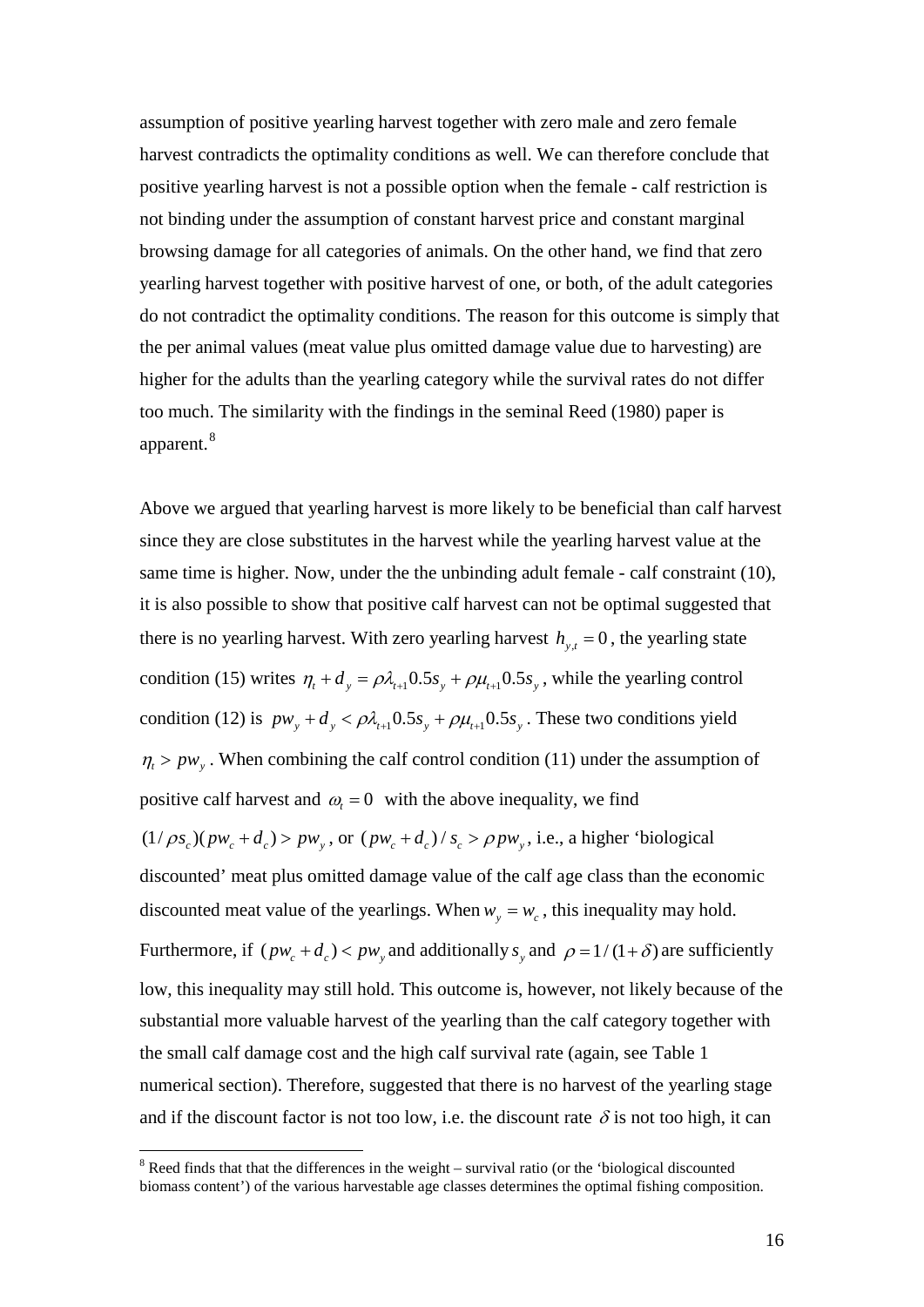not be beneficial to harvest the calf population when the female - calf harvest constraint is not binding<sup>[9](#page-16-0)</sup>.

## *4.4 Binding female – calf harvest restriction,*  $\omega_t > 0$

The above analysis shows that if the female – calf restriction does not bind, there will be adult harvesting only. From this analysis we may also suspect that whether both or only one of the adult stages should be harvested will depend on parameter values, like the animal weights and the survival rates. However, if both females and males are harvested in the unbinding case, this result may change when the restriction binds. The reasoning goes as follows. If females are harvested, the code of conduct restriction (10) indicates that at least the same number of calves must be harvested. Since the restriction is unbinding if more calves than females are harvested, we already know from the unbinding case that no calves should be harvested. Therefore, harvesting more calves than females represents a contradiction both in the unbinding as well as the binding case. Hence, the only remaining case to be considered is the case when the restriction binds; that is, the number of calves and females harvested are similar, or zero.

When constraint (10) binds, it will certainly also influence the various possibilities of yearling harvest together with adult female and male harvest. We may hence find that yearling harvest together with male harvest occurs in the optimal solution. The intuition is straightforward since the harvest of females implies an extra cost in terms of reducing all other stages as more calves are harvested than in the unrestricted case. This extra cost may turn the optimal harvest scheme in favour of only male and yearling harvest. Hence, when the female harvest is restricted by the calf harvest constraint, yearling harvest may not longer be less valuable than adult harvest. Because yearlings and calves can be seen as substitutes in terms of their effects on reducing male and female stocks, we may also find that male harvest together with calf and hence adult female harvest, without yearling harvest, can represent the optimal strategy.

<span id="page-16-0"></span><sup>&</sup>lt;sup>9</sup> For the parameter values in Table 1,  $(pw_c + d_c)/s_c > \rho pw_v$ , does not hold if  $\rho > 0.56$ , or  $\delta$  < 0.78 (78%).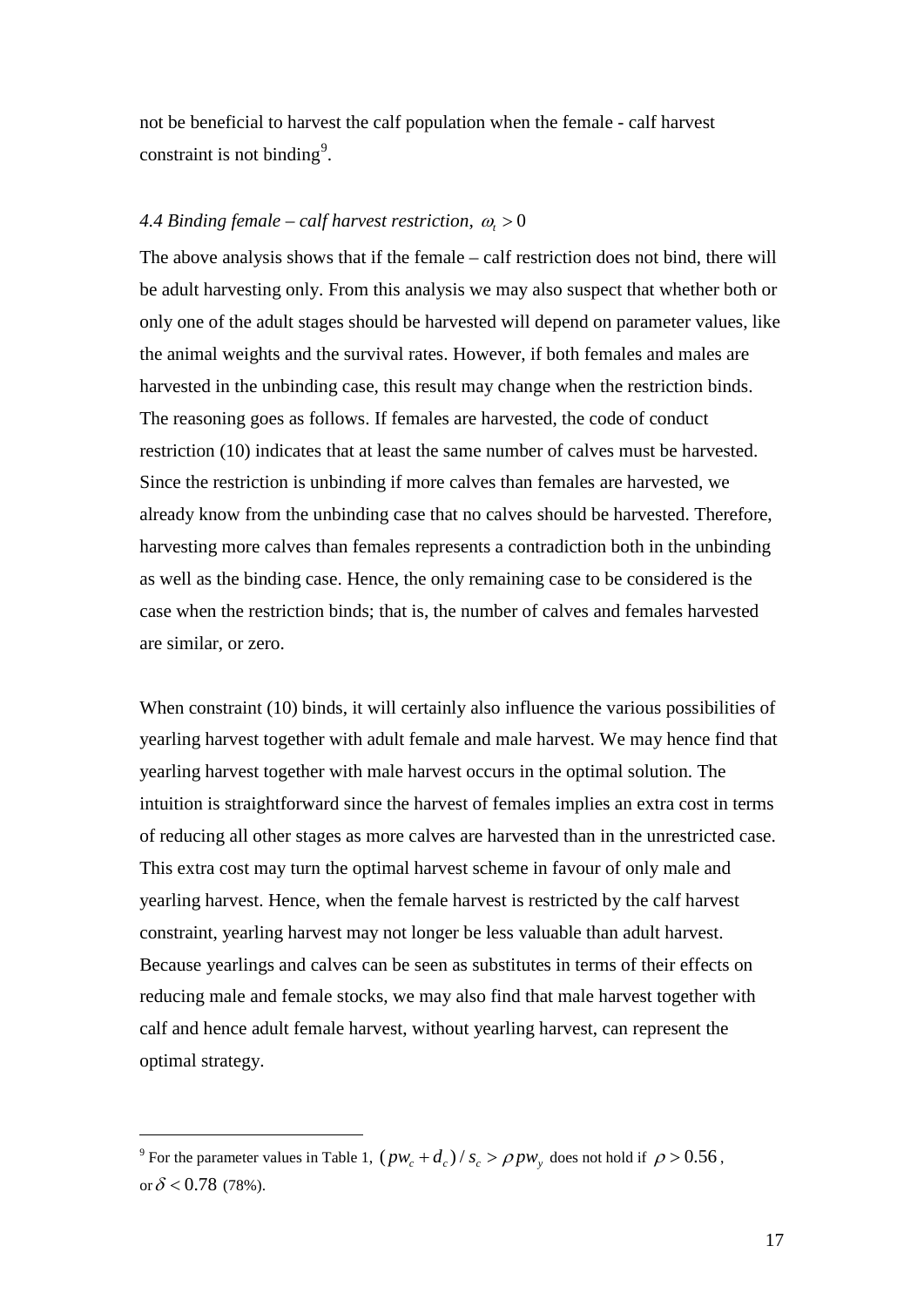It can also be shown analytically that zero yearling harvest together with calf harvest is less likely to represents a contradiction when the female-calf constraint binds. To see this, we again combine the yearling state condition (15) and the yearling control condition (12) and the calf control condition (11), now under the assumption of a binding female – calf harvest constraint. The result is

 $(pw_c + d_c + \rho \omega_{t+1})/s_c > \rho pw_v$  which now may hold due to the positive shadow price of the female – calf constraint. In the numerical analysis, we also find calf harvest without yearling harvest to be included in the optimal solution. Sensitivity analyses also indicate that this holds in the range of realistic parameter values. Again, we stress that all conclusions about the harvesting composition is based on the linear damage cost and benefit assumptions (but see section 6.3 and Appendix).

### *4.5 The LO regime*

In the LO regime where the browsing damage is not taken into account, we find the same optimality conditions as the above conditions  $(11) - (17)$ , except that the marginal damage term is missing. Therefore, if the female – calf harvesting constraint is not binding, and based on realistic parameter values, we reach the same harvest composition conclusions in this regime as in the LOF regime because the damage cost structure is similar the marginal harvest benefit structure; that is,  $d_c < d_y < d_f \leq d_m$ and  $w_c < w_y < w_f < w_m$ . This means that we will still have adult harvesting only, just as explained in the LOF case above (section 4.3).

However, with the female - calf constraint binding, we may reach different conclusions compared to the LOF regime because the value of the female – calf constraint shadow price changes when the browsing damage cost components are not included. Indeed, this is actually what happens under the baseline parameter value scenario (see numerical section) where only yearlings and adult males are harvested. The intuition is exactly as above because the additional cost of harvesting females is that it requires the same amount of calf harvest. It turns out that when neglecting forest damage costs, yearling and male harvest is preferred to harvest combinations involving female and calf harvest. The crucial parameters here are the weights of the different stages as the average weight of a female and calf is sufficiently lower than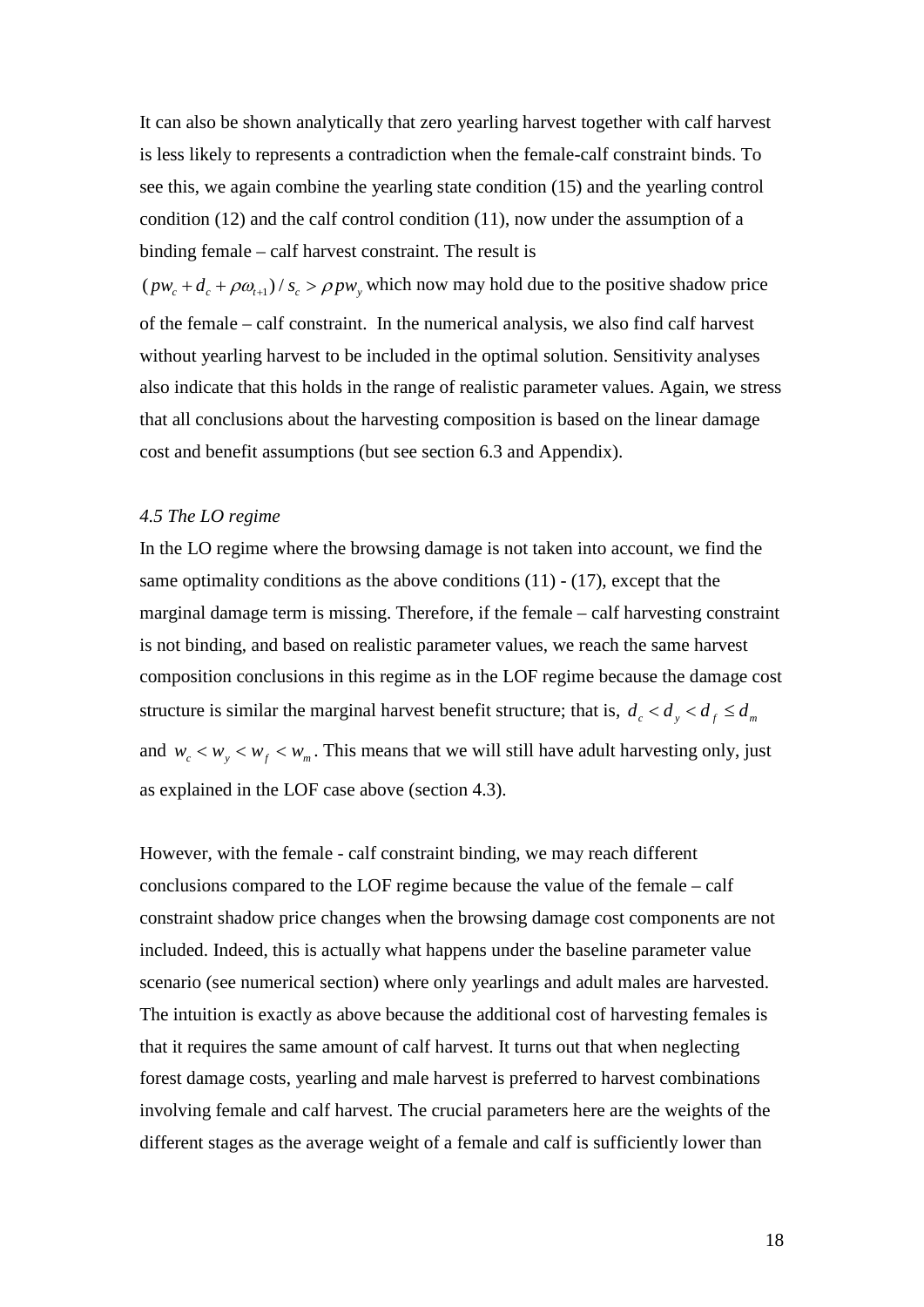that of a yearling (see Table 1, numerical section). Hence, harvesting yearlings generates more benefits than harvesting adult females together with calves.

### **5. Overall optimality**

So far the harvest decision has been determined by the landowner, or the landowner association acting as a single agent, with and without taking browsing damage into account. However, to assess the overall value of the moose harvest, more cost and benefit components should be included. As already mentioned, the single most important of these is the damage related to moose-vehicle and moose-railway collisions. These costs can be considerable (section two) and are not experienced by the landowners. A simple, yet realistic way to account for this type of damage cost is, just as for the browsing damage, to relate it to the population density, and where again, *ceteris paribus*, a higher density means more damage. As most of the traffic incidents happen during the winter, this cost component is also approximated by the population size after harvesting (but before natural mortality). Again, the cost functions depend on circumstances, like weather and snow conditions, and may be concave as well a convex in the number of animals, but are still approximated by using linear functions (see also Ingemarson et al. 2007):

(18)  $T_t = t_c(1 - h_{c,t})X_{ct} + t_v(1 - h_{v,t})X_{vt} + t_f(1 - h_{t,t})X_{ft} + t_m(1 - h_{m,t})X_{mt}$ 

 $t_i$  ( $i = c, y, f, m$ ) is therefore the per animal (NOK per animal) cost which, just as for the browsing damage cost, varies among the different stages. The current overall surplus hence reads  $(Q_t - D_t - T_t)$ .<sup>[10](#page-18-0)</sup>

The overall management problem (OM regime) is then to

 $, h_{y,t}, h_{f,t}, h_{m,t}$  $\max_{(c_t, h_{y,t}, h_{f,t}, h_{m,t})} \sum_{t=0}^{\infty} \rho^t (Q_t - D_t - T_t)$  $\sum_{t=\infty}^{t=\infty}$  $\max_{h_{c,t}, h_{y,t}, h_{f,t}, h_{m,t}} \sum_{t=0}^{\infty} \rho^t (Q_t - D_t - T_t)$ =∞  $\sum_{t=0}^{\infty} \rho^{t} (Q_{t} - D_{t} - T_{t})$ , again subject to the above biological growth equations  $(3) - (5)$ , together with the female – calf harvest constraint (10). It is easily recognized that the necessary first order conditions of this problem will be just as above except

<span id="page-18-0"></span> $10$  Note that the term overall optimality considered here is meant in a restrictive manner and should not be confused with a social optimal solution in the traditional meaning. We ignore both non-consumptive and some consumptive benefits and costs of the moose stock such as existence value, wildlife viewing, fear of wildlife, crop damage costs, biodiversity effects, and so forth.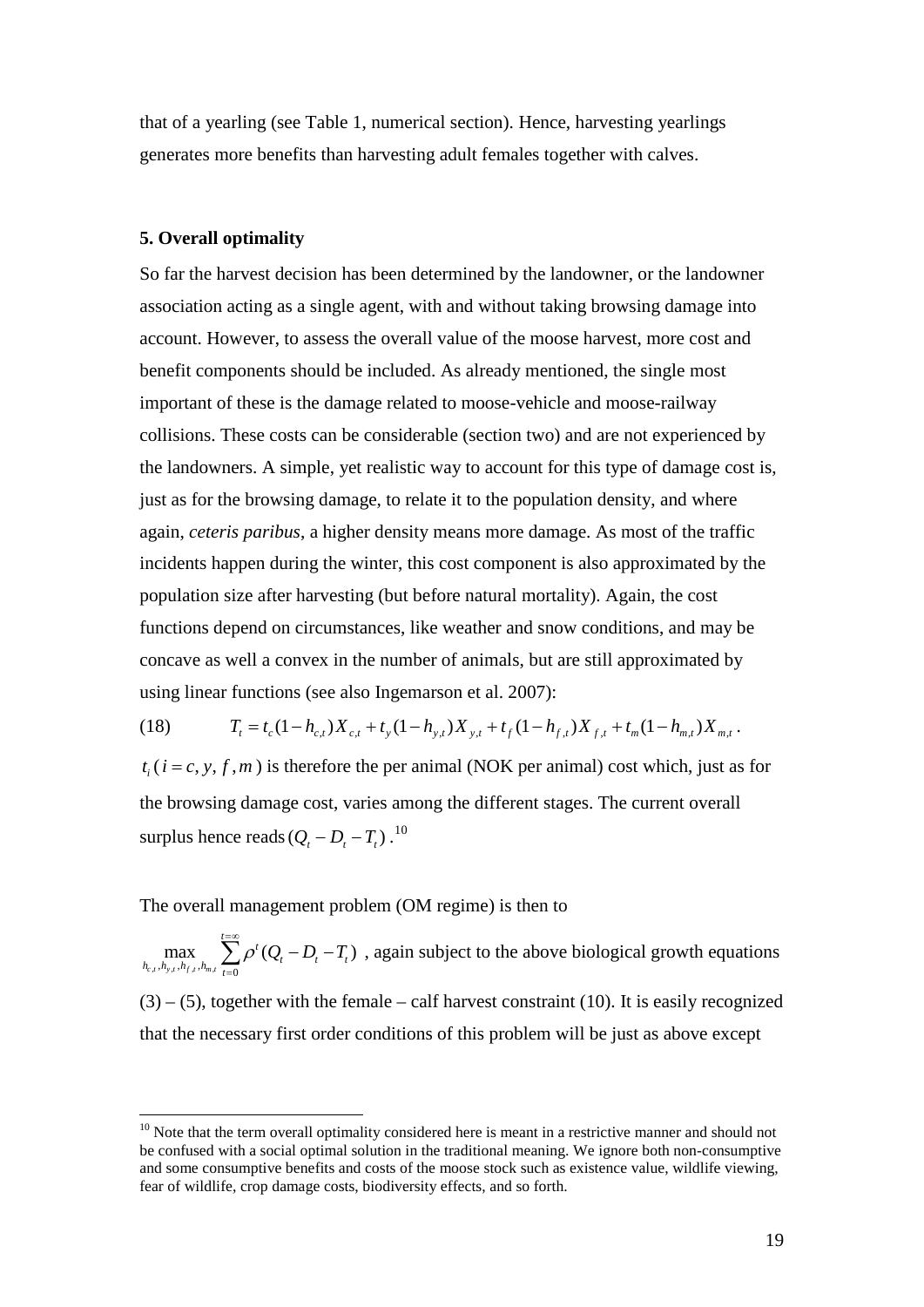that the additional traffic damage terms are included. The control conditions hence read:

(19) 
$$
\frac{\partial L}{\partial h_{c,t}} = rX_{f,t}(pw_c + d_c + t_c - \rho \eta_{t+1} s_c + \rho \omega_{t+1}) \leq 0 \; ; \; 0 \leq h_{c,t} < 1,
$$

$$
(20) \qquad \frac{\partial L}{\partial h_{y,t}} = X_{y,t} (p w_y + d_y + t_y - \rho \lambda_{t+1} 0.5 s_y - \rho \mu_{t+1} 0.5 s_y) \leq 0 \; ; \; 0 \leq h_{y,t} < 1 \,,
$$

(21) 
$$
\frac{\partial L}{\partial h_{f,t}} = X_{f,t}(pw_f + d_f + t_f - \rho \lambda_{t+1} s - \rho \omega_{t+1}) \le 0 \quad ; \, 0 \le h_{f,t} < 1
$$

and

$$
(22) \qquad \frac{\partial L}{\partial h_{m,t}} = X_{m,t} (p w_m + d_m + t_m - \rho \mu_{t+1} s) \leq 0 \quad ; 0 \leq h_{m,t} < 1.
$$

As harvest reduces the traffic damage cost, just as it reduces the browsing damage cost, and because the marginal damage generally increases with the size of the animals; that is, we have  $t_c < t_y < t_f \leq t_m$  (again, see numerical section), the structure of the solution of this problem will be as above, both when the female - calf restriction (10) binds and when it does not. Hence, when it binds, the same number of calf and adult females, either positive or zero, will be hunted in the optimal solution. We may suspect that the harvest of the different stages and the harvest composition changes due to a shift in the female- calf harvest constraint shadow price. However, as the shift works in the same direction as the shift imposed by forest damages, it seems reasonable that the harvest composition will follow more or less the same pattern as in the LOF case. Moreover, just as in biomass models (e.g., Skonhoft and Olaussen 2005), we may also suspect that the harvest will be higher and the number of animals lower when more damage costs are included.

#### **6. Numerical illustration**

### *6.1 Data and specific functional forms*

The exploitation will now be illustrated numerically. The fertility rate, decreasing in the number of females, is specified as a sigmoidal function with an increasing degree of density dependence at high densities (Nilsen et al. 2005). The function reads:

(23) 
$$
r_{t} = r(X_{f,t}, X_{m,t}) = \frac{\tilde{r}}{1 + (X_{f,t} / K)^{b}} (1 - e^{-aX_{m,t}})
$$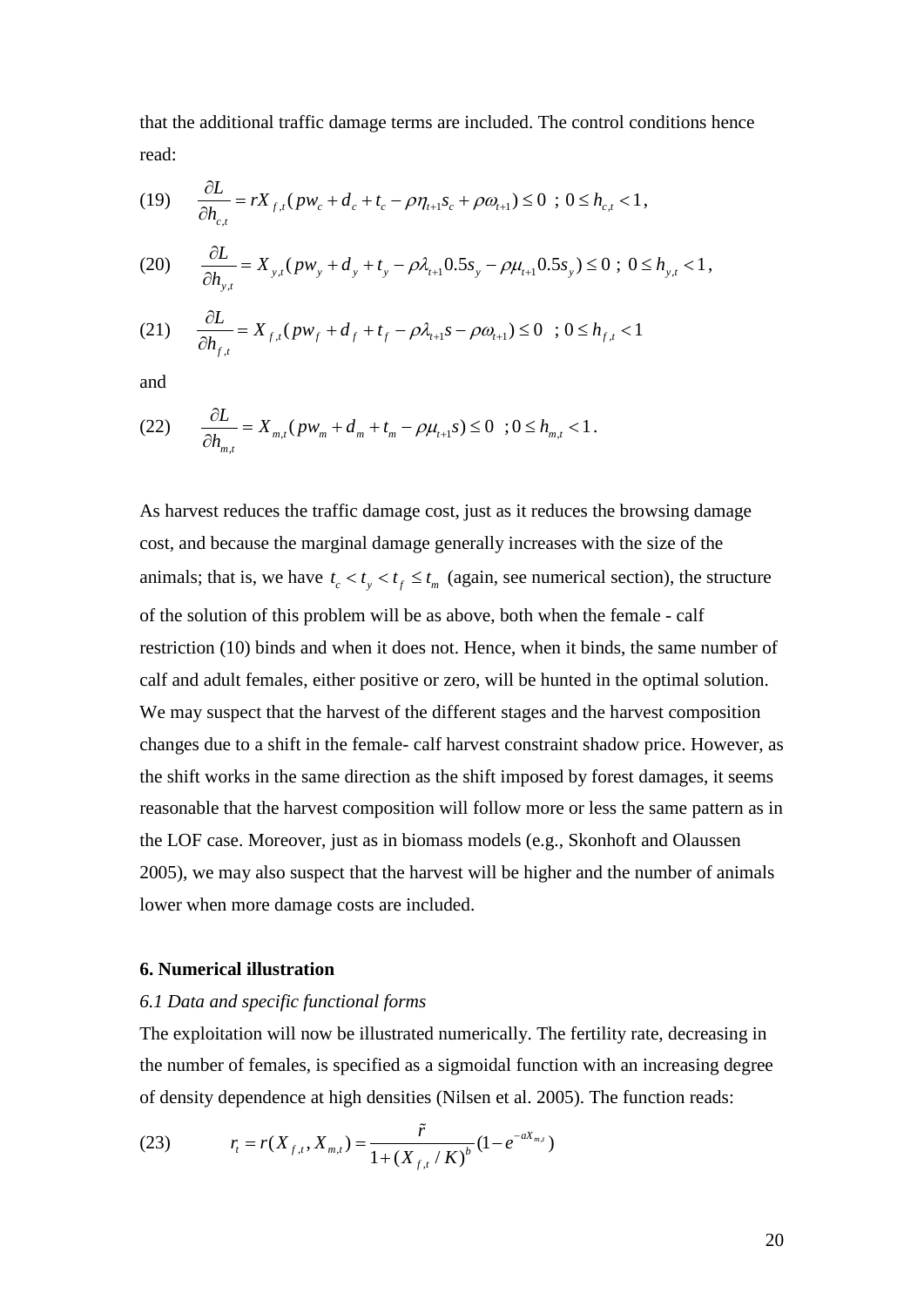with  $\tilde{r} > 0$  as the intrinsic growth rate (maximum number of calves per female). The fertility rate shifts down with a smaller male – female population ratio and where  $a > 0$  yields this composition ratio effect.  $K > 0$  is the female stock level for which density-dependent fertility is equal to density-independent fertility. Thus, for a stock level above *K*, density-dependent factors dominate. This parameter scales the population sizes, and its value is contingent upon factors like the size of the area, the biological productivity of the grazing and browsing resources, and so forth. The compensation parameter  $b > 0$  indicates to what extent density-independent effects compensate for changes in the stock size.

Equation (23) implies a recruitment function

 $X_{c,t} = r(X_{f,t}, X_{m,t})X_{f,t} = \tilde{r}(1 - e^{-aX_{m,t}})X_{f,t}/[1 + (X_{f,t}/K)^b]$  and is of the so-called Shepherd type. With  $b > 1$ , which is assumed, we have the Ricker version meaning that  $\partial X_{ct}$  /  $\partial X_{ft}$  < 0 for a high female density. However, as already indicated (section three),  $\partial X_{c,t}/\partial X_{f,t} > 0$  will hold in the optimal harvest programme and the recruitment function is then concave in the number of females.<sup>[11](#page-20-0)</sup> Table 1 gives the baseline population. The baseline value of the parameter  $K$  is scaled in this way and is parameter values for this function as well as the economic parameter values. In the present exposition we want to mimic the management of the whole Norwegian moose assumed to be 80,000 animals (females). Notice also that it is assumed a zero discount rate in the baseline scenario. It is well known that the steady state of the dynamic optimization problem then coincides with the problem of maximizing the current animal benefit in biological equilibrium. Hence, the steady state results are similar with the results of the equilibrium harvest problem.

## Table 1 about here

### *6.2 Results*

<u>.</u>

<span id="page-20-0"></span><sup>11</sup> Differentiation yields  $\partial X_{c,t} / \partial X_{f,t} = [K^b + (1-b)X_{f,t}^b](1-e^{-aX_{m,t}})/(K^b + X_{f,t}^b)^2$ . Moreover, we find  $\partial^2 X_{c,t}/\partial X_{f,t}^2 = -v[(b+1)K^b + (1-b)X_{f,t}^b]$  where the coefficient *v* collects terms and is positive. It is easily recognized that  $\partial X_{c,t}/\partial X_{f,t} \ge 0$  implies  $\partial^2 X_{c,t}/\partial X_{f,t}^2 \le 0$ . For the given parameter values of *b* and *K* (Table 1), we find  $\partial X_c$  /  $\partial X_f$  ≥ 0 when  $X_f$  ≤ 80,000.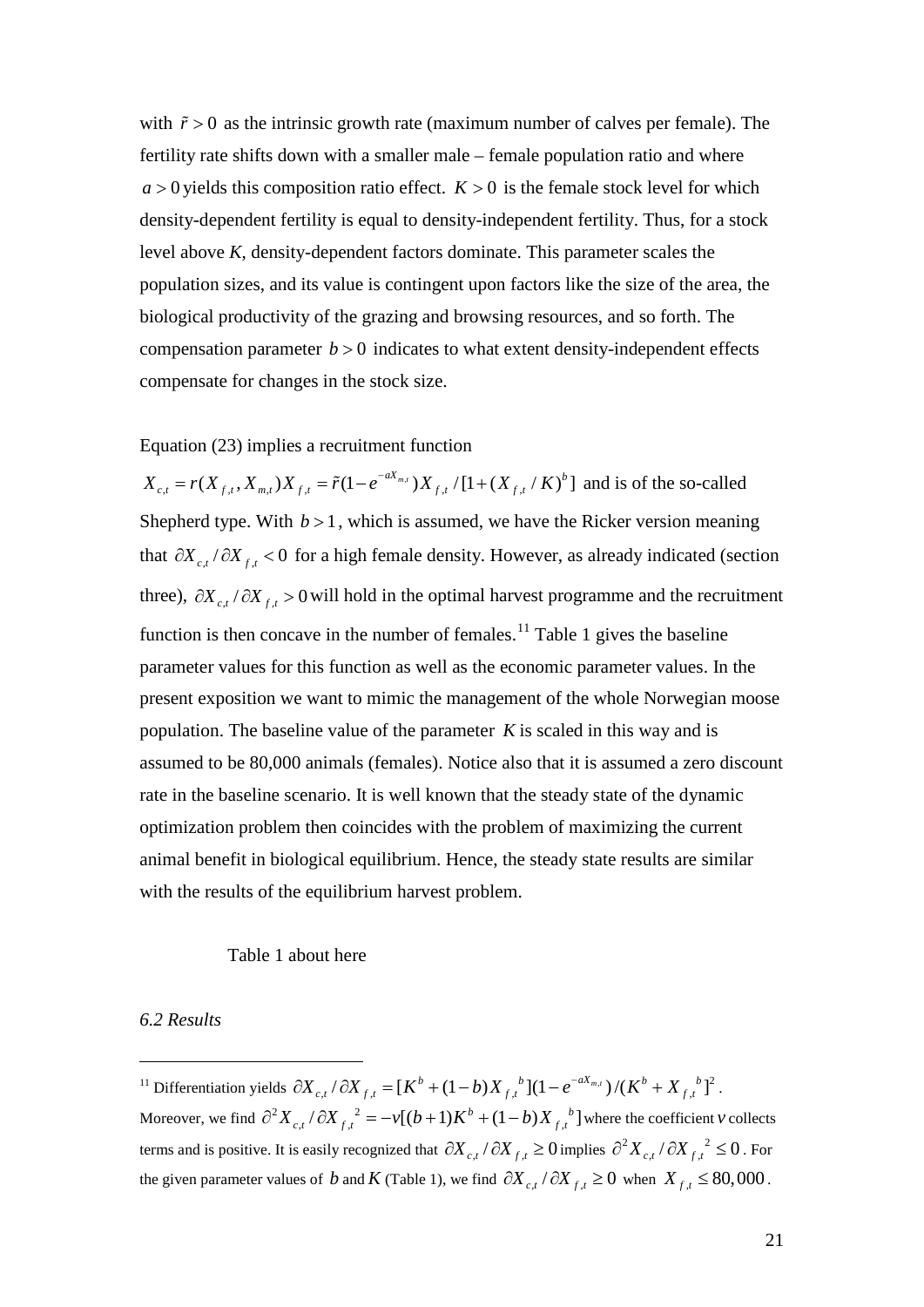We first present the basic dynamic harvesting results.<sup>[12](#page-21-0)</sup> As already mentioned (section four) it is difficult, if not impossible, to say something analytically about the dynamics. However, due to the strong degree of linearity in the model together with density dependent regulating through the recruitment function, we may suspect the model to approach a stable equilibrium. This is confirmed by the numerical results where the dynamics have similarities with the Most Rapid Approach Path (MRAP), but with some degree of undershooting and overshooting depending on the initial situation, parameter values and management regime. Figure 4 shows the harvest rate dynamics with the baseline parameter values under the overall management scenario (OM). Under this management scheme and for these parameter values and initial values, assumed to be 30,000 for all categories of animals, there is no harvest of yearlings, but harvest of calves and females, together with males. As seen, the harvest rates seem to reach the equilibrium, or steady state, values quite fast. The robustness of the dynamics is examined by changing some of the parameters of the model. We find that a positive discount rent (5 %), not surprisingly, yields somewhat higher harvest rates and lower total stock value while the dynamics does not change qualitatively. The effects of other initial stock values were examined as well without changing the qualitative structure of the dynamics; neither was other steady – state values found ('ergodic' dynamics). These and other dynamic sensitivity results are available from the authors upon request.

## Figure 4 about here

-

Tables 2 and 3 report the detailed steady state results under the baseline parameter value scenario for all management regimes. In addition, we have included recent harvest and stock data in Norway where the present total stock is about 160,000 and total harvest is about 36,000 individuals, indicated by the harvesting scheme denoted as Current (see also Figure 1). In the LO regime with meat value maximization only, the calf, yearling, female and male harvest rates become 0.00, 0.81, 0.00 and 0.14, respectively. The low male harvest rate may seem surprising as this is the far most valuable animal category (cf. Table 1). The analytical results (section four) showed

<span id="page-21-0"></span> $12$  The dynamic optimization was performed with the Premium Solver Platform from Frontline Systems.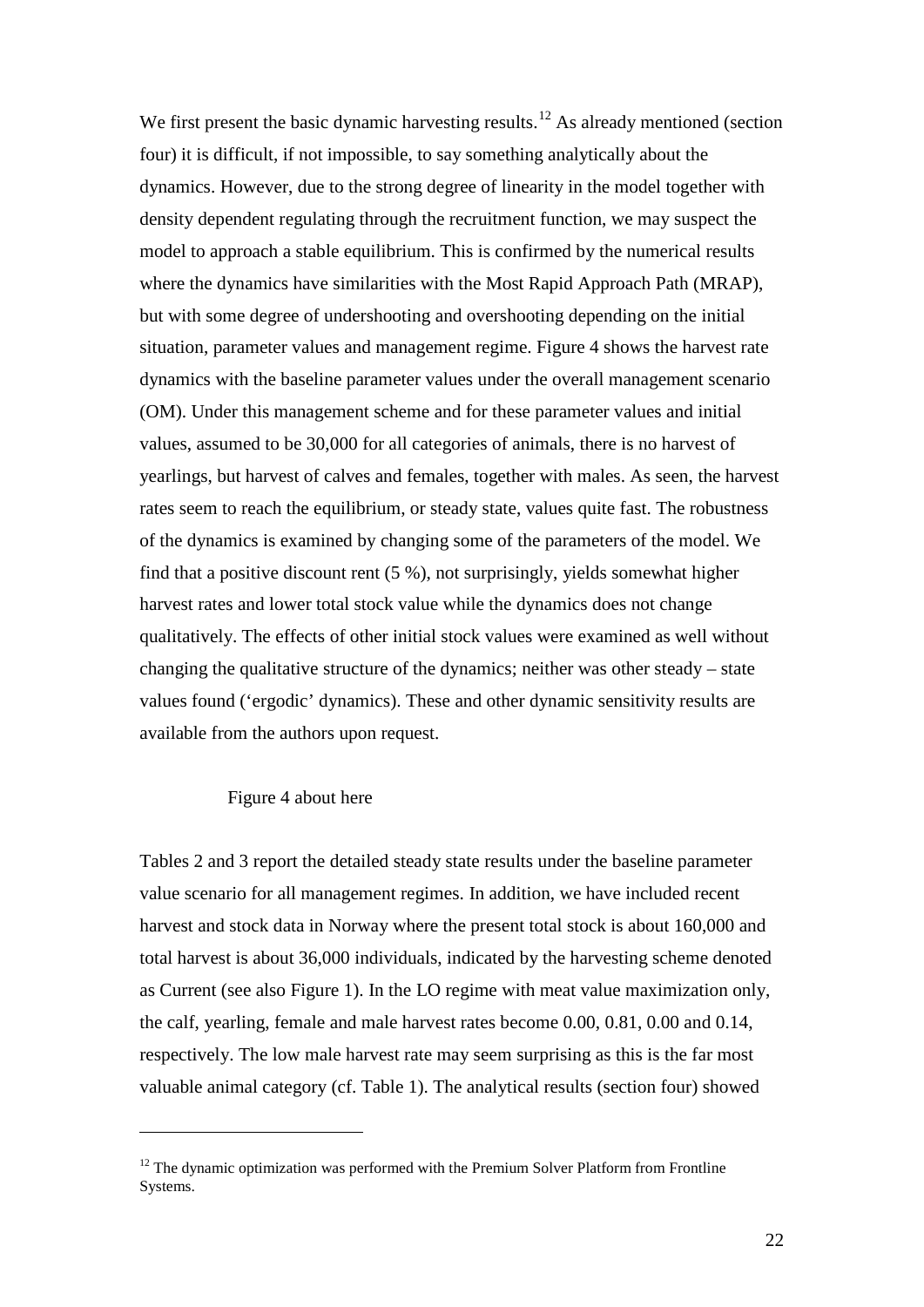that a positive yearling harvest could not be beneficial with an unbinding female- calf harvest constraint (10). On the other hand, when this constraint binds, we found that yearling harvest together with male harvest could possibly also represent the optimal strategy, which is exactly what happens here. It occurs when the constraint binds with zero female as well as zero calf harvest as discussed above (section four). In this case and for the baseline parameter values it turns out that since the female harvest is restricted, controlling the female population by harvesting yearlings is beneficial. The high yearling harvest rate leaves few males. This comes at the cost of a low male harvest rate, and the whole population is almost completely controlled by yearling harvest alone. Therefore, in this LO regime the yearling control condition (12) (without damage cost) holds as an equation, meaning that the yearling marginal harvest value equalizes the average survival adjusted shadow value of the adult female and male animals. The male control condition holds as an equation as well. On the other hand, the calf control condition (11) indicates that the calf harvest value is below that of the survival adjusted yearling shadow value minus the shadow value of the female – calf harvest constraint.

Note that these results confirm that  $\partial X_{c,t}/\partial X_{f,t} = (r + r)_{f} X_{f,t} > 0$  holds, and hence the female population size is below the peak value of the recruitment function, i.e., 80,000 animals for the given parameter values (footnote 11). At the same time, this means that this steady state solution is located at the upward bending part of the male population equilibrium condition in the above Figure 3. This will also hold in all regimes (see below). The harvest pattern in the LO regime means that that the adult female population becomes far higher than the male population, and the adult population proportion  $X_m / X_f$  yields 0.28 (20,860/74,520). As shown above (section three), only the adult harvest influences this proportion. The annual meat value  $(Q)$  is about NOK 372 million (Table 3). Adjusted for browsing and traffic damage costs, the annual overall surplus  $(Q - D - T)$  reduces to about NOK 58 million in this LO scheme.

### Tables 2 and 3 about here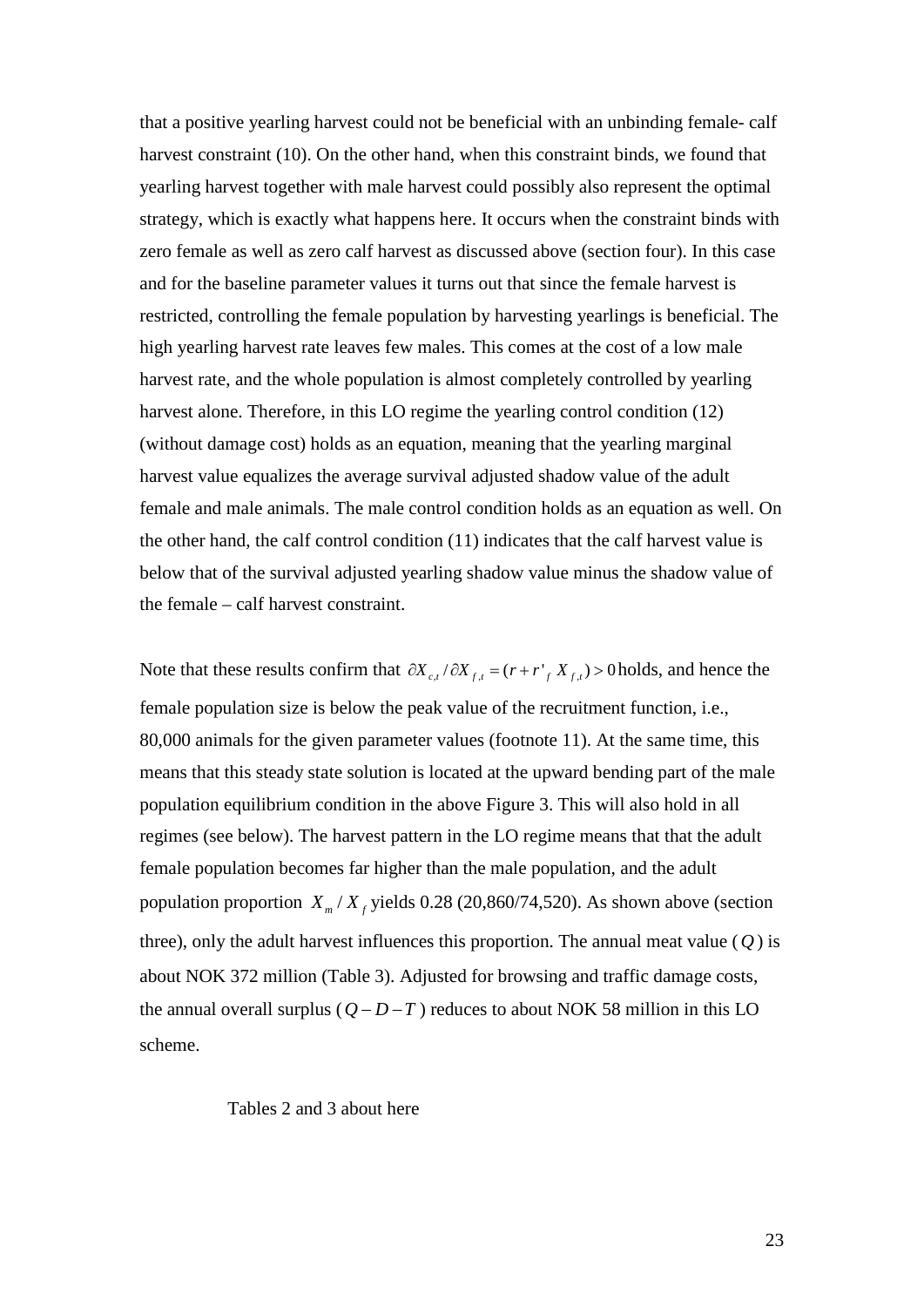In the LOF regime where the browsing damage cost is included, the harvest, as suspected, become generally higher than under the LO scheme. Male harvest is now accompanied by female and calf harvest while the yearling population is unexploited. The calf, female and male harvest rate increases from 0.00 to 0.26, from 0.00 to 0.17 and from 0.14 to 0.80, respectively, while the yearling harvest rate decreases from 0.81 to 0.00. Hence, a substantial change in the harvest pattern takes place when the browsing damage cost is included. The adult population proportion  $X_m / X_f$  reduces moderately to 0.27 as a higher male harvest rate is accompanied by a higher female rate as well (again, see section three). Overall, the total stock decreases from 182,000 animals to 157,500, where the bulk of the reduction comes from lower yearling and female abundance. The reduction in the yearling stock, even though there is no harvest of this category, is due to the direct effect of increased calf harvest and the indirect effect of increased female harvest. The relatively small reduction of the total stock (13.5%) leads to an even smaller reduction in the harvest income; from about 372 to about 362 million  $\langle 3\% \rangle$ . This may be explained by the fact that as more calves are harvested, the weight loss of harvesting calves instead of yearlings is more than compensated by the increase in male and female harvest. At the same time, as the composition of the stock is altered towards less males and females, the forests as well as the traffic damage cost are reduced. In the end, the yearly overall surplus  $(Q-D-T)$  increases by about 85% (from about 58 to 107 million) when the browsing damage 'externality' is taken into account (cf. section two above). Note also that by taking the forest browsing damage into account, the landowners, as a byproduct, reduces the traffic damage cost and thereby moves the solution substantially closer to the overall management solution.

As discussed above (section four), the harvest rate of females (0.24), males (0.94) and calves (0.27) are higher in the overall management scenario OM than under any of the other regimes while the yearling harvest is zero. The yearling population is dramatically reduced; now from about 41,000 individuals under the LO scheme to somewhat below 26,000 under OM. This reduction is again due to increased harvest of calves and females as explained above. Note that almost all adult males are harvested under the OM regime, and hence only those needed to secure recruitment are spared. However, note also that the male yearling entering the adult stage takes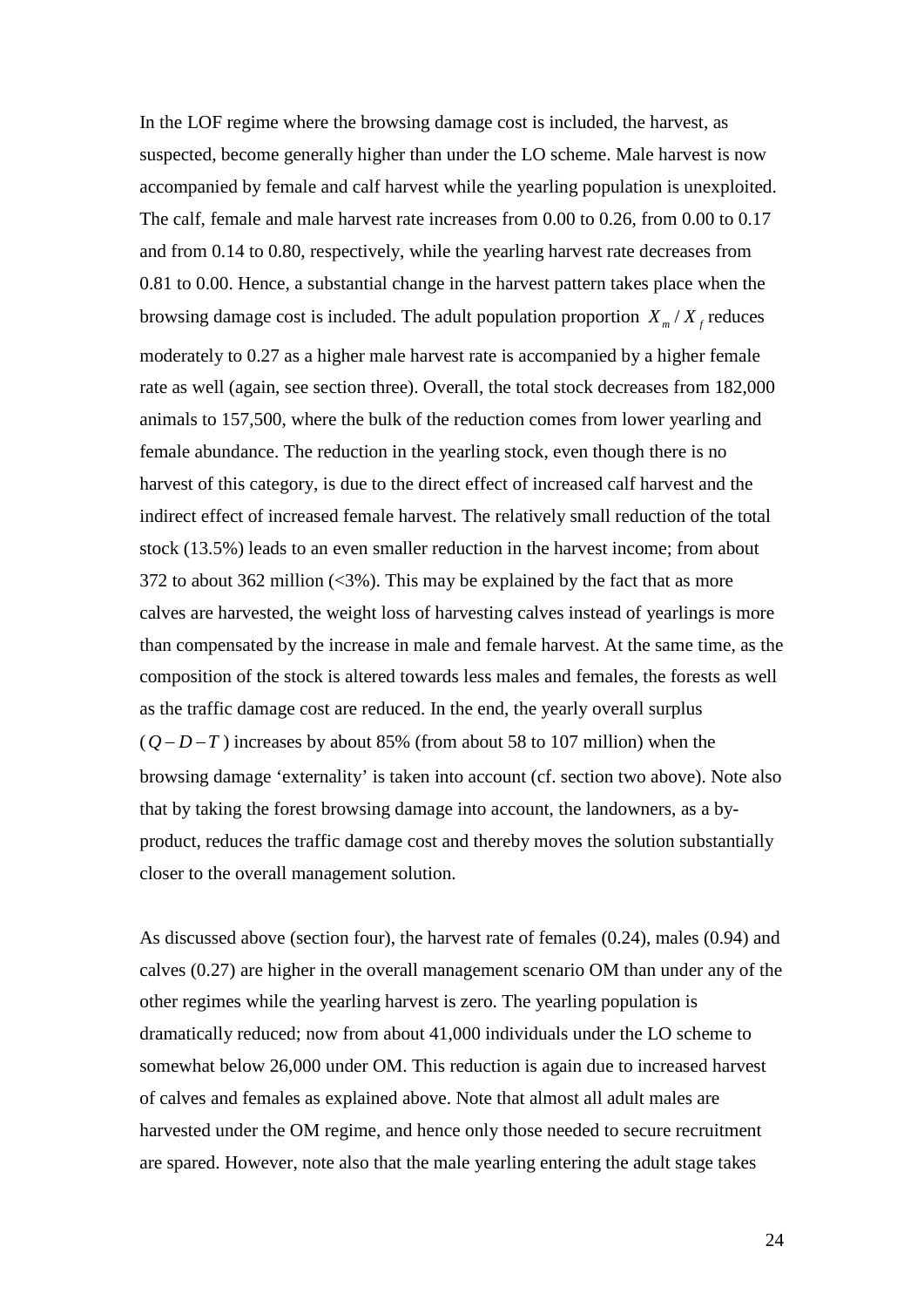part in reproduction from the male side. This male harvest rate may seem extreme, but hinges crucially on the magnitude of the traffic damage costs. The other age classes are also reduced significantly, leaving the total stock at somewhat above 126,000 animals. The yearly hunting income is reduced to about NOK 322 million while the overall surplus is 130% higher than under the LO regime, and about 23% higher than in the LOF regime. Compared to the current management regime discussed below, the overall management would increase the overall surplus by about 30%; from about 101 million to 132 million NOK.

As indicated, Current reflects the present harvest pattern in Norway, and is based on the official hunting statistics (SSB 2009) together with the Table 1 cost and price assumptions. Here, all stages are harvested and the harvest rates of calves, yearlings, females and males are 0.19, 0.28, 0.13 and 0.60, respectively. This harvest scheme indicates that both the traffic damage cost  $(T)$ , the browsing damage cost  $(D)$  as well as hunting income (*Q* ) are somewhat between the LO and LOF results. Furthermore, it seems evident that the results are closer to the LOF than the LO regime and the overall surplus is less than 5% below the outcome of the LOF regime. These results demonstrate the harvest trade-offs between the different stages as the composition of harvest between stages can be quite different. Hence, even though the Current harvest scheme is quite different from the LOF, the steady state population levels and total harvest become quite similar. For example, yearling harvest is zero under LOF and 0.28 under Current while the overall harvest and profit change just modestly. This clearly indicates that different harvest composition is able to produce quite similar population levels. The intuition is that even if calves and yearlings may be seen as substitutes in reducing the adult stocks, it turns out by coincidence that the economic loss of exploiting both these stages becomes quite moderate in this specific case. Hence, not harvesting the yearling stage can be compensated by harvesting more of the calves.

#### *6.3 Sensitivity analysis and model extension*

We have also assessed how sensitive the steady state results are to the cost assumptions. In the following, 10% increases in the baseline browsing and traffic damage cost parameters are considered while all other parameters are kept unchanged.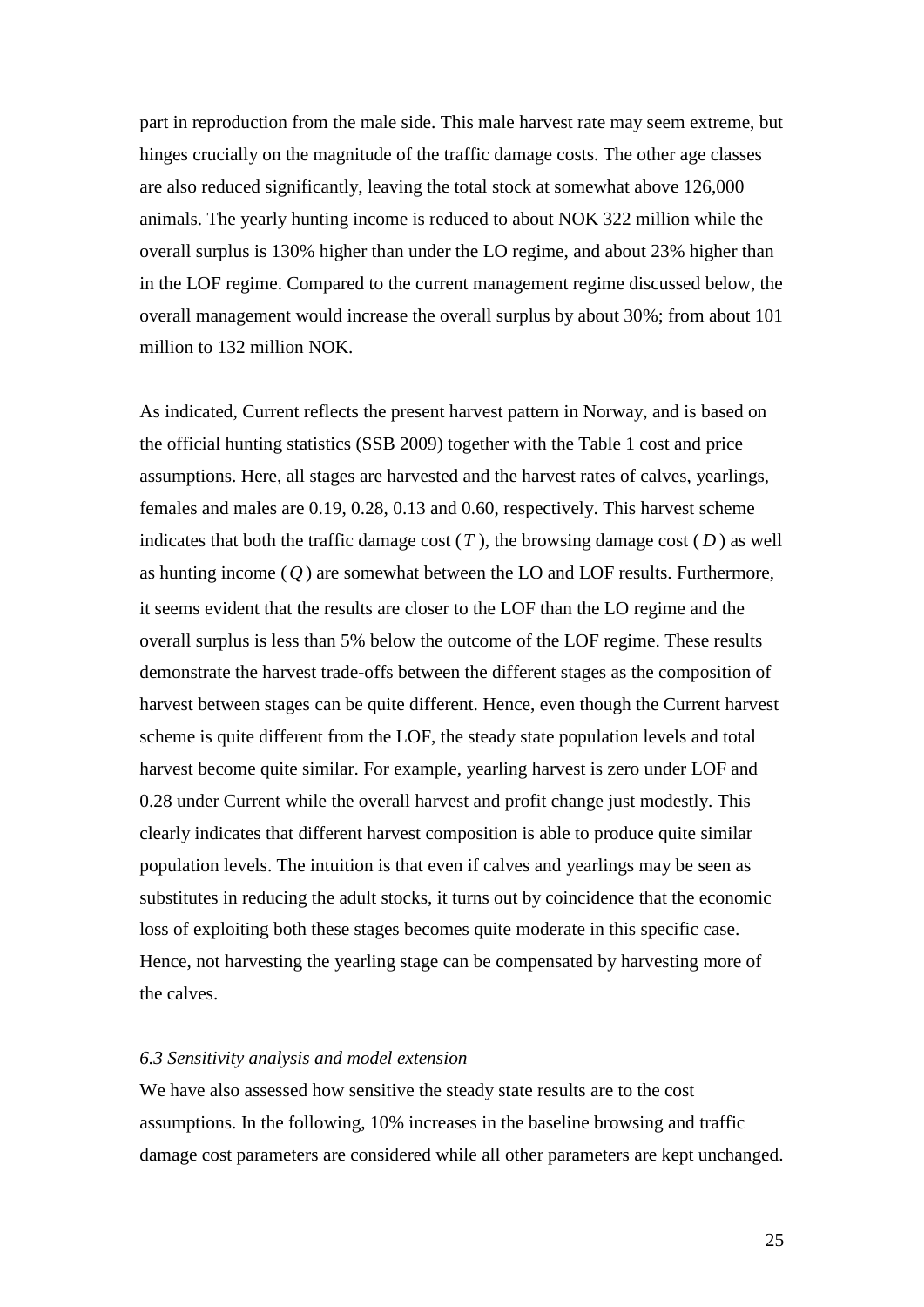Table 4 indicates that these changes have quite modest harvest as well as stock effects. For example, the 10% cost increase reduces the overall stock size under the OM scheme by less than 4%, from about 126,000 to about 122,000 (Tables 2 and 4). However, the economic consequences are more severe as the overall yearly surplus  $(Q-D-T)$  is reduced by about 14%, from about 132,000 to about 113,500 (Tables 3 and 5). This indicates that the profit function is strictly nonlinear. Obviously, the overall surplus difference between the LO and the OM regimes increases when the cost increases since the LO regime is based on maximizing hunting value only. The overall surplus difference between the OM and the LOF regime increases as well because the stock is adjusted only with respect to the browsing damage under the LOF scheme. On the other hand, as the economic differences between the management regimes increase due to higher costs or that more cost components are included, the economic differences between the regimes increases as well. In the opposite case with both zero traffic and browsing costs, the overall surplus will of course be identical under all schemes.

## Tables 4 and 5 about here

Just as in Ericsson et al. (2000), we have also calculated the net benefit when our optimal selective harvesting pattern is replaced by an 'optimal' uniform hunting pattern. This uniform hunting pattern describes an exploitation scheme where the present value net benefit is maximized under the biological constraints together with the female – calf restriction (10) and the condition of similar harvest rates among *all* stages. This scheme may thus indicate a harvest pattern where 'an animal is an animal' as considered in biomass models used in the traditional bioeconomic analysis (e.g., Clark 1990). The 'optimal' uniform steady state harvest rate becomes 0.15, 0.18 and 0.22 in the LO, LOF, and OM regime respectively. See Table 6. The economic benefits reduce dramatically (results available from the authors upon request).

## Table 6 about here

The cost of the female – calf restriction (10) was also calculated. Without this restriction, only adult harvest is optimal (section four) and both stages are hunted. We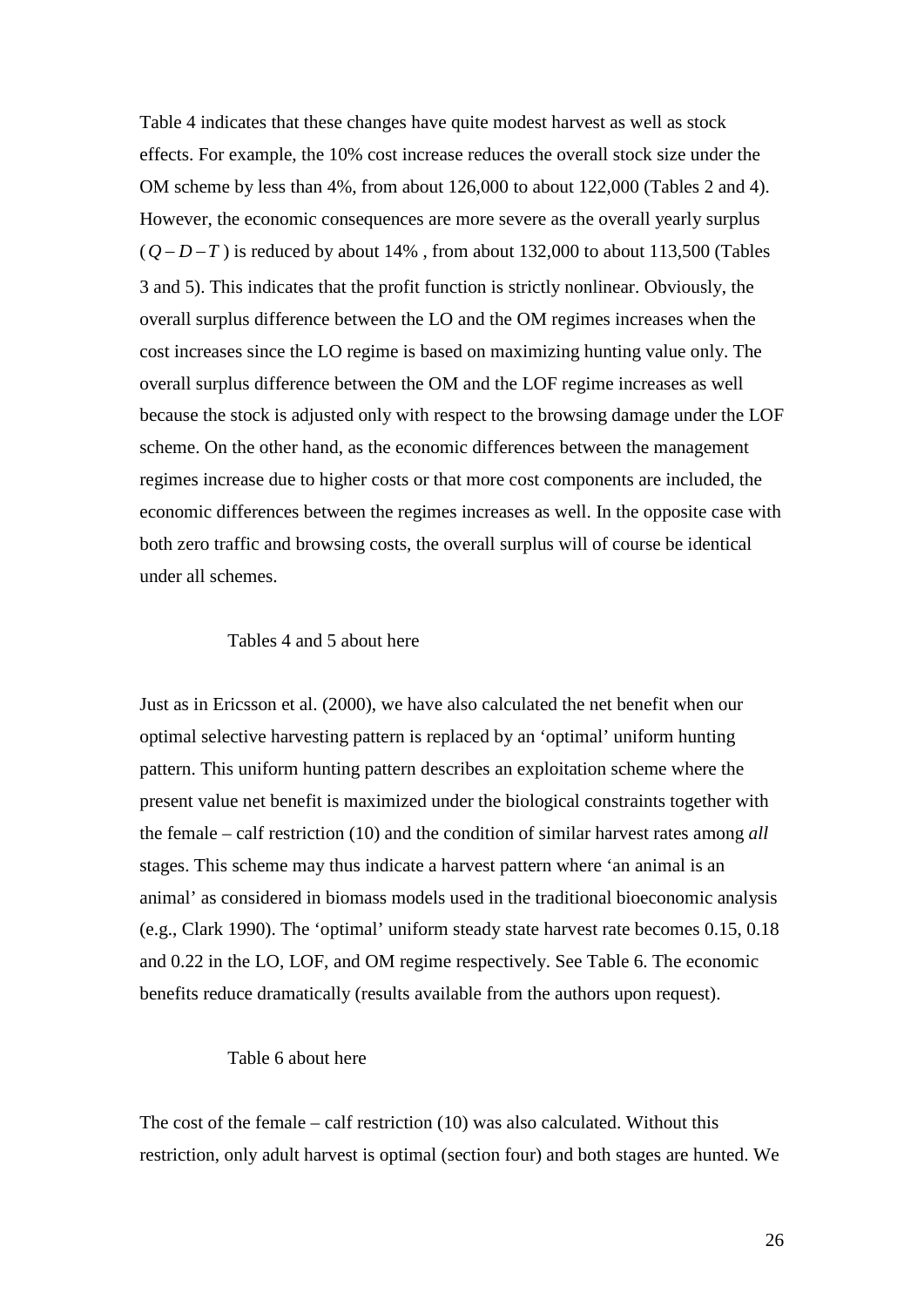find that the net benefit in the LOF regime increases from about NOK 107,000 (Table 3) to NOK 164,500. Hence, the code of conduct harvest restriction comes at a considerable cost.

In our model, linear benefit and cost functions have been assumed. These assumptions may be crucial for the results, and we have therefore studied the optimal harvest pattern when stock dependent harvest costs are included. The results are shown in the Appendix where we also demonstrate how the first order necessary conditions changes. The main numerical finding is that the harvest *pattern* is only modestly affected when the unit harvest cost is assumed similar for all stages. Hence, the exploitation of yearlings remains zero in the LOF regime for the wide range of stock dependent costs we study, while the harvest rates for females and calves change only marginally. However, as we increases the harvest cost, still assumed to be similar for all stages, the harvest rate for males decreases, just as expected (Table A1, Appendix).

Finally, a numerical analysis is also included when the linear damage cost functions assumption is replaced by convex functions. In the LOF regime, we find quite similar harvest pattern as in the linear case (Table A2 Appendix).

### **7. Concluding remarks**

In this paper we have analysed the cost and benefit of the Scandinavian moose population within a four stage model with density-dependent fertility and density independent mortality and where the cost and benefit functions are approximated by linear functions. Two basic exploitation schemes, landowner exploitation (LO and LOF) and overall management (OM), have been studied. The different ways to compose the harvest, e.g. in yearlings or females, and how the various management regimes induce different composition of the harvest are highlighted. Without a restriction on the female – calf harvest, we find the optimal harvest composition to be determined basically by the same factors as in Reed (1980). With the female – calf restriction included, typically neglected in the existing literature on moose harvesting, we find it to bind. As a consequence, the harvest composition will be substantially different from the situation without this constraint. Therefore, the same number of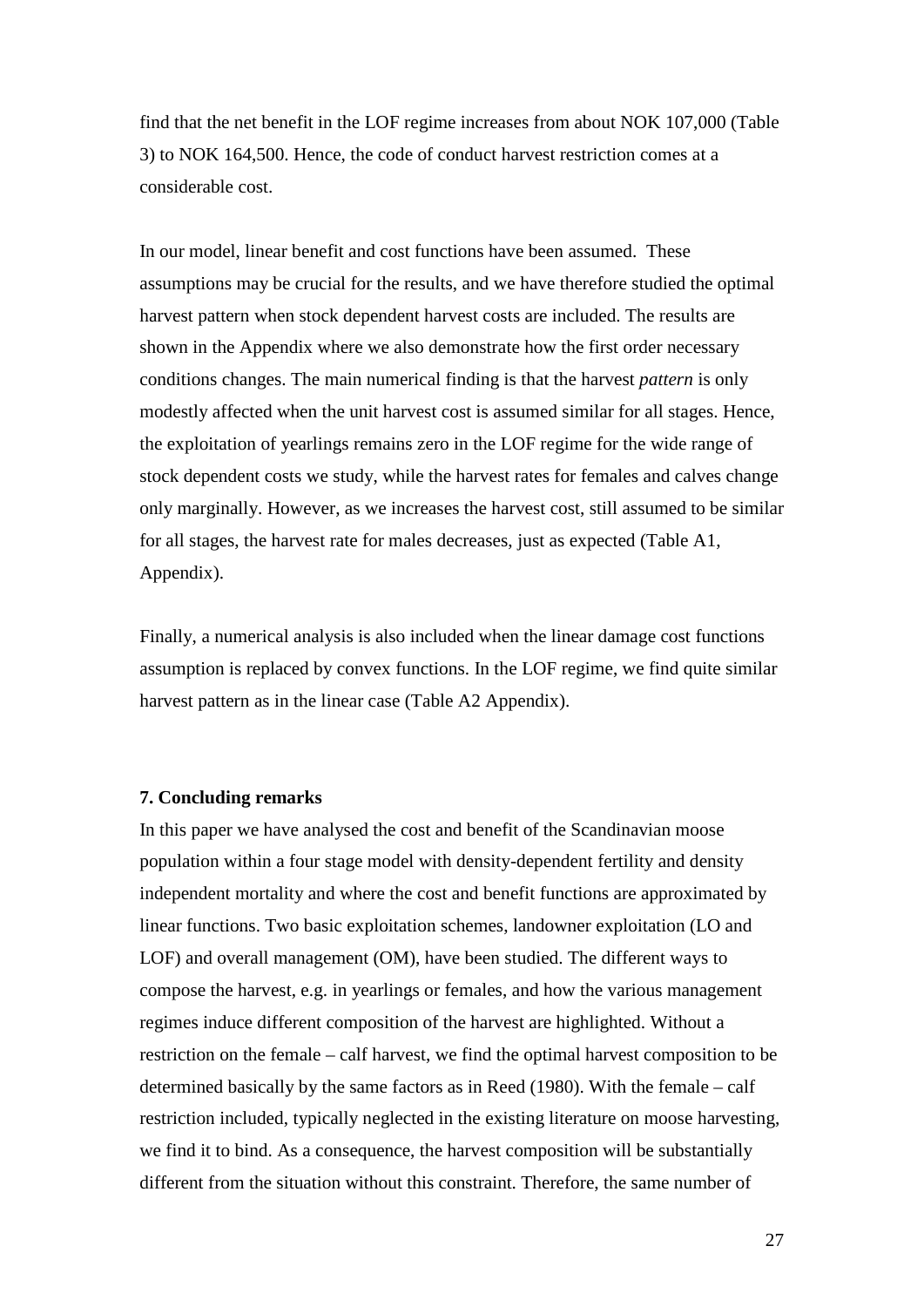calves and females should always be harvested (zero or positive) in the optimal solution, irrespective of harvesting regime.

The numerical section illustrates the predictions from the theoretical model. In the hunting value only management scheme (LO-scenario), we find that zero calf and female harvest and high yearling harvest are accompanied by a modest male harvest. We also find that under the overall management scenario (OM), no yearling harvest is optimal while calves and females should be harvested. Moreover, the male stage is more aggressively harvested than the other stages in the LOF and OM regime. It is also demonstrated how changing harvest mortality of the different stages is accompanied by significant profitability changes while leaving total harvest more or less unchanged.

Comparing the current management regime of moose in Norway (Current) with the overall management (OM) regime studied here shows that the moose stock in Norway generally is far too high. The calculated yearly overall loss is about NOK 30 million. The most significant difference between the two solutions is that the OM management regime suggests that no yearlings should be harvested, while the harvest of yearlings in Current is substantial. Therefore, from an overall perspective, this analysis indicates that the moose stock in Norway is too high causing too much browsing and traffic damage compared to the hunting value income obtained. The massive increase in the moose stock in Scandinavia since the seventies must be seen as a large scale ecological project to maximize meat production. From an economic point of view, maximizing meat production without taking forest and traffic damage costs into account seems strange. Thus, a harvest pattern of the different age classes that maximizes meat production is not in accordance with the economic optimal harvest pattern.

Our study is a restricted type of cost-benefit analysis because some values, like nonuse values and existence values, are neglected. However, due to the recent high moose population in Scandinavia, such values, on the margin, are probably quite modest and will hence only have small influence on the optimal harvest composition. All our basic conclusions drawn about the harvesting composition is based on linear damage cost and benefit functions. However, when relaxing the linearity assumptions,

28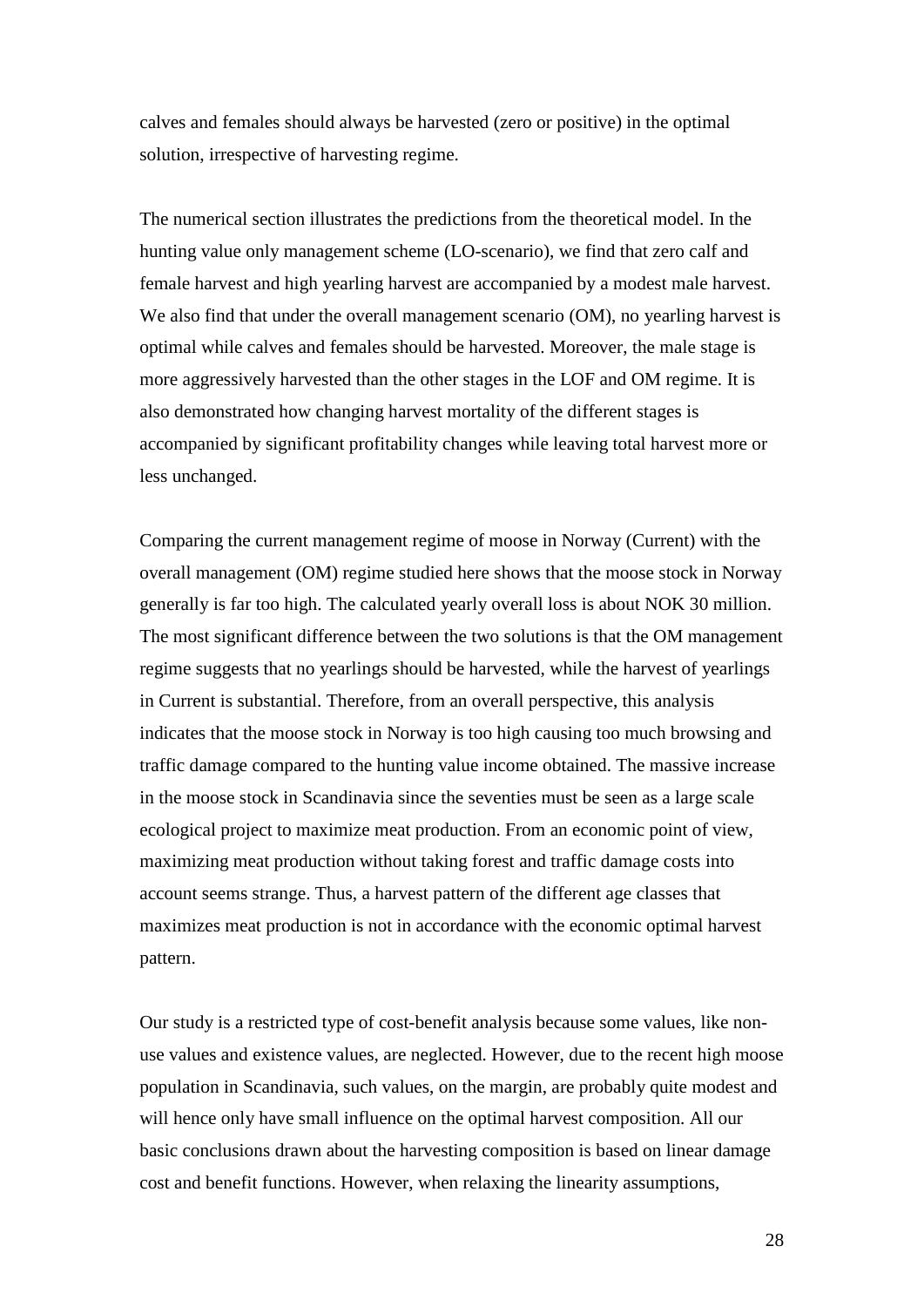numerical results indicate that the harvest pattern does not change dramatically. We have also calculated the net benefit when our optimal selective harvesting pattern is replaced by an 'optimal' uniform pattern where an 'animal is an animal' as considered in the traditional bioeconomic models. We find that such harvesting pattern reduce the economic benefit considerably. Finally, while the present analysis is for a moose population, our results have certainly relevance for the management of other species, cf. the Reed (1980) paper as well as the recent age structured fishery analysis in Tahvonen (2009).

### **Appendix**

#### *Stock dependent harvest costs*

In this Appendix, we first examine how density dependent hunting costs may influence the harvesting decision. We may think of this as the situation where the landowners hunt by themselves with search costs, but no recreation value, and where these costs depend on the moose density. We use the standard Schaefer harvesting function approach under the assumption of perfect selectivity  $H_i = q_i E_i X_i$ 

 $(i = c, y, f, m)$  with  $E_i$  as effort (measured in number of hunting days) and  $q_i$  as the catchability coefficient (1/hunting day), generally assumed to be different for the different categories of animals. When  $\nu$  is the unit effort cost (NOK/hunting day), the current net harvesting benefit reads:

$$
Q_{t} = [p w_{c} h_{c,t} r(X_{f,t}, X_{m,t}) X_{f,t} - (v/q_{c}) h_{c} + p w_{y} h_{y,t} X_{y,t} - (v/q_{y}) h_{y} + p w_{f} h_{f,t} X_{f,t} - (v/q_{f}) h_{f} + p w_{m} h_{m,t} X_{m,t} - (v/q_{m}) h_{m}].
$$

It can easily be confirmed that the first order control conditions under the LOF scenario may be written as:

$$
(11^{\circ}) \quad \frac{\partial L}{\partial h_{c,t}} = rX_{f,t}(pw_c + d_c - \frac{v}{q_c rX_{f,t}} - \rho \eta_{t+1} s_c + \rho \omega_{t+1}) \leq 0 \quad ; \quad 0 \leq h_{c,t} < 1,
$$

$$
(12^{\circ}) \qquad \frac{\partial L}{\partial h_{y,t}} = X_{y,t} (p w_y + d_y - \frac{v}{q_y X_{y,t}} - \rho \lambda_{t+1} 0.5 s_y - \rho \mu_{t+1} 0.5 s_y) \leq 0 \; ; \; 0 \leq h_{y,t} < 1,
$$

$$
(13^{\circ}) \qquad \frac{\partial L}{\partial h_{f,t}} = X_{f,t}(pw_f + d_f - \frac{v}{q_f X_{f,t}} - \rho \lambda_{t+1} s - \rho \omega_{t+1}) \le 0; \ 0 \le h_{f,t} < 1
$$

and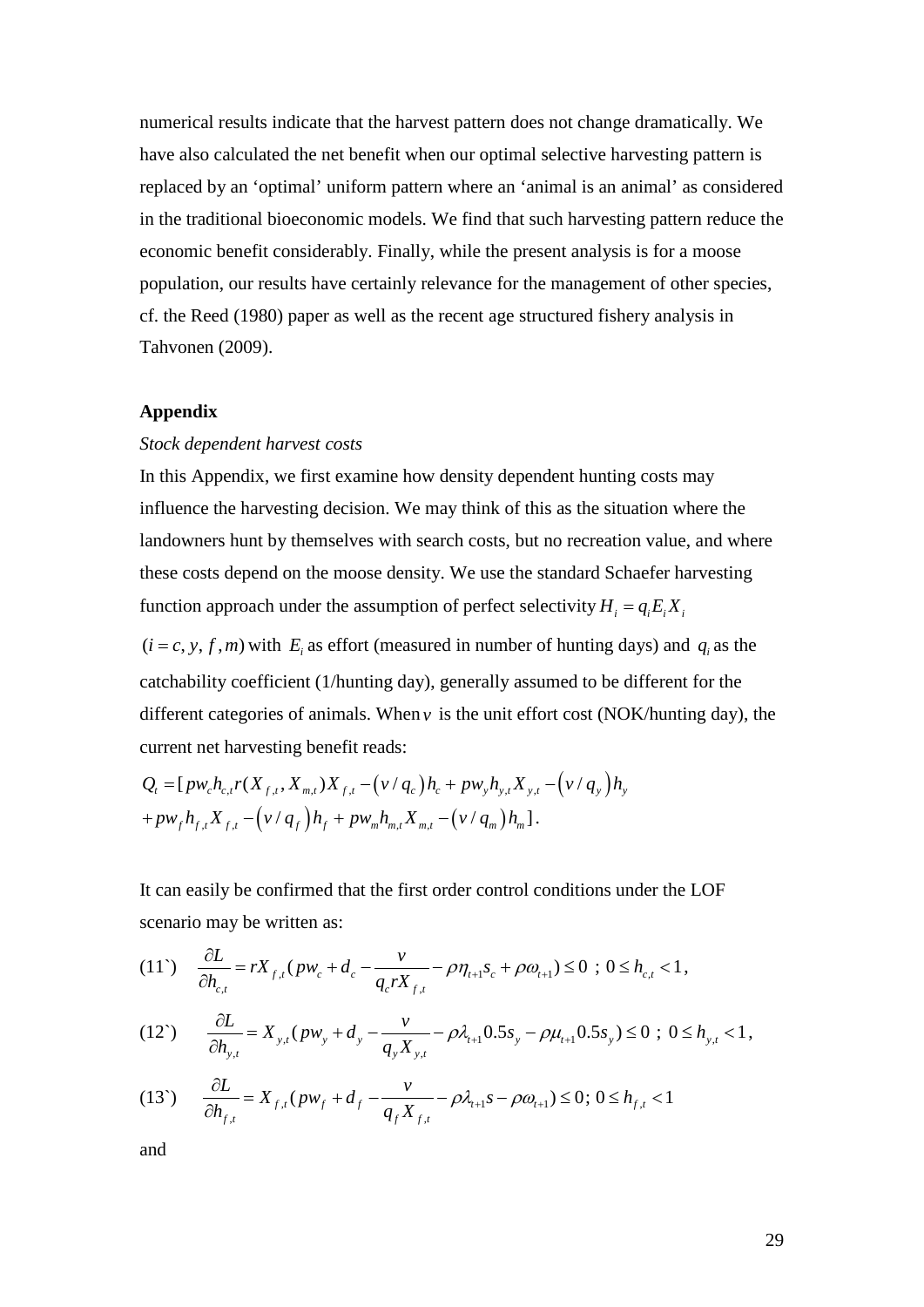(14') 
$$
\frac{\partial L}{\partial h_{m,t}} = X_{m,t} (p w_m + d_m - \frac{v}{q_m X_{m,t}} - \rho \mu_{t+1} s) \leq 0 \quad ; 0 \leq h_{m,t} < 1.
$$

The state, or portfolio conditions, with  $X_{c,t} > 0$ ,  $X_{y,t} > 0$ ,  $X_{f,t} > 0$  and  $X_{m,t} > 0$ , will be similar to what we found without stock dependent costs (Equations  $15 - 17$ ).

Even when the female – calf harvesting restriction does not bind, the analysis of the harvesting composition now becomes quite complex as the stock sizes are included in the control conditions. This analysis is left out for future research. However, we have examined some numerical effects where we assume identical catchability coefficients for all stages,  $q_c = q_y = q_f = q_m = 0.00000041$ . The size of the catchability coefficients are calibrated based on an assumption that 60,000 hunters hunt approximately 10 days per year on average (Statistics Norway 2010). With a total stock of 150,000 moose, these catchability coefficients correspond to a total harvest of 36,900 moose per year (see also Table 2). The numerical effects are studied under various cost assumptions in the LOF regime. See Table A1.

#### Table A1 about here

We have also examined the case where it is easier to shoot calves and yearlings than the mature female and male moose; that is, the catchability coefficients for these categories become higher than that of the adults. We now find yearling harvest to be profitable for a certain range of the effort cost parameter (results are available upon request). It seems reasonable to disentangle this switching harvest pattern as a consequence of the more efficient harvest of the yearling stage. However, we are not able to rule out that the stock dependent harvesting costs also may play a role.

#### *Convex damage cost functions*

Strictly convex damage costs are introduced as:

$$
D_{t} = d_{c}(1-h_{c,t})X_{c,t} + \frac{\sigma_{c}}{2}\Big[(1-h_{c,t})X_{c,t}\Big]^{2} + d_{y}(1-h_{y,t})X_{y,t} + \frac{\sigma_{y}}{2}\Big[(1-h_{y,t})X_{y,t}\Big]^{2}
$$
\n(9)\n
$$
+d_{f}(1-h_{f,t})X_{f,t} + \frac{\sigma_{f}}{2}\Big[(1-h_{f,t})X_{f,t}\Big]^{2} + d_{m}(1-h_{m,t})X_{m,t} + \frac{\sigma_{m}}{2}\Big[(1-h_{m,t})X_{m,t}\Big]^{2}
$$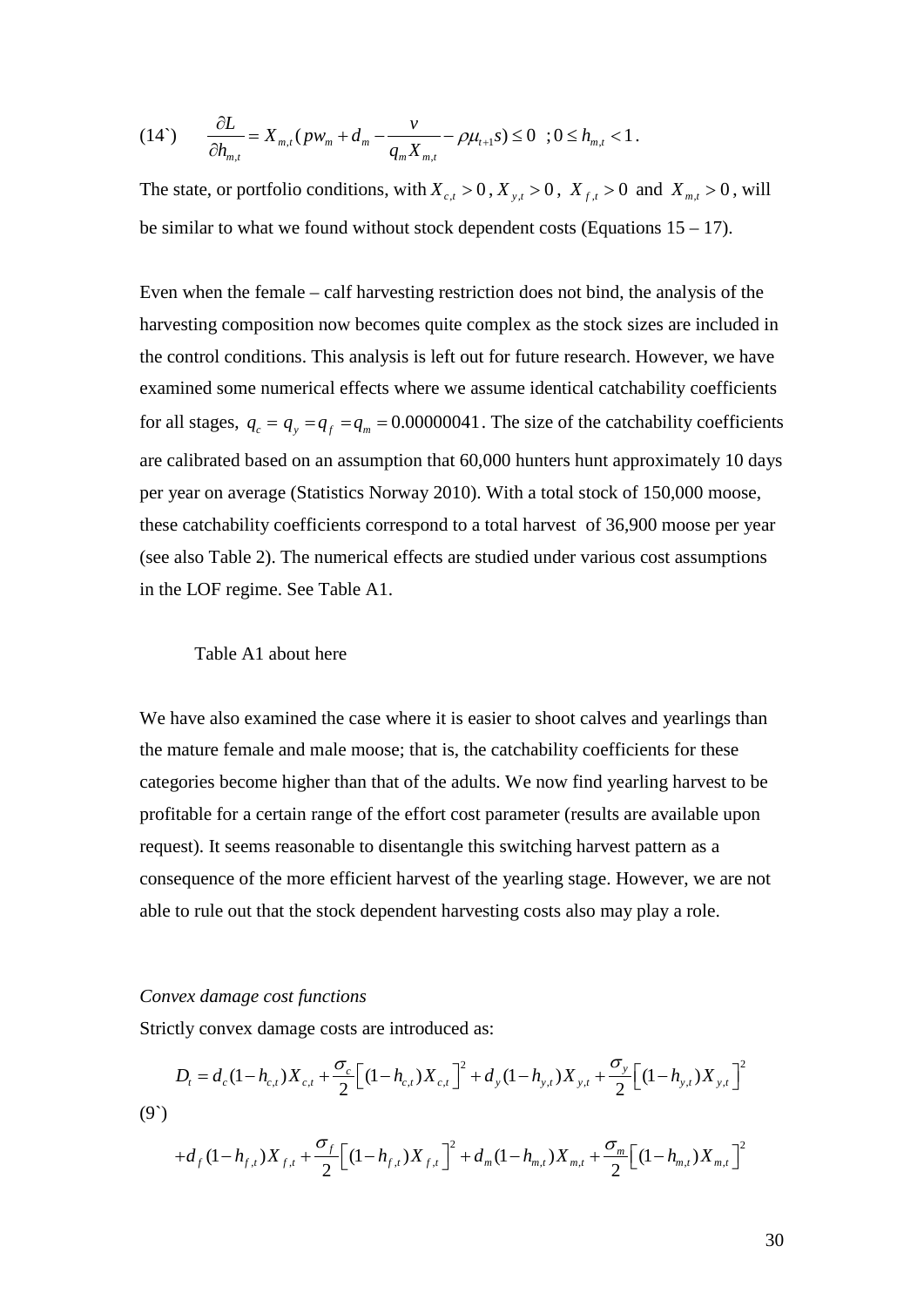with  $\sigma_i > 0$  ( $i = c, y, f, m$ ). The harvest and stock composition results for different values of  $\sigma_i$  are shown for the LOF regime in Table A2 where the main section baseline values of *d*, are assumed. Not surprisingly, the stocks reduce compared to the linear damage cost case. On the other hand, the harvest composition changes only slightly (Table 2, main text).

Table A2 about here

# **Literature**

Caswell, H., 2001. *Matrix Population Models: Construction, analysis and interpretation* (2th. Ed.). Sinauer, Boston.

Clark, C., 1990. Mathematical Bioeconomics. Wiley, New York.

Direktoratet for Naturforvaltning, 2010. Strategi for forvaltning av hjortevilt, DNrapport-8-2009. (http://www.dirnat.no/content.ap?thisId=211).

Ericsson, G., Bomann, M., and Mattsson, L., 2000. Selective versus random moose Harvesting: Does it pay to be a prudent predator? Journal of Bioeconomics 2, 117-- 132.

Gandolfo, G., 1996. Economic Dynamics. Springer, Berlin.

Getz, A., Haigh, R. G., 1989. Population Harvesting. Princeton University Press, Princeton.

Glomsfjord-Spildra Storvald, 2009. Bestandsplan for Glomsfjord-Spildra Storvald 2009-2011,

(http://www.meloy.kommune.no/nordland/meloy/k2post.nsf/viewAttachmentsMail/C 1256D11002BF5F9C12575A7002B0657/\$FILE/09009107.PDF).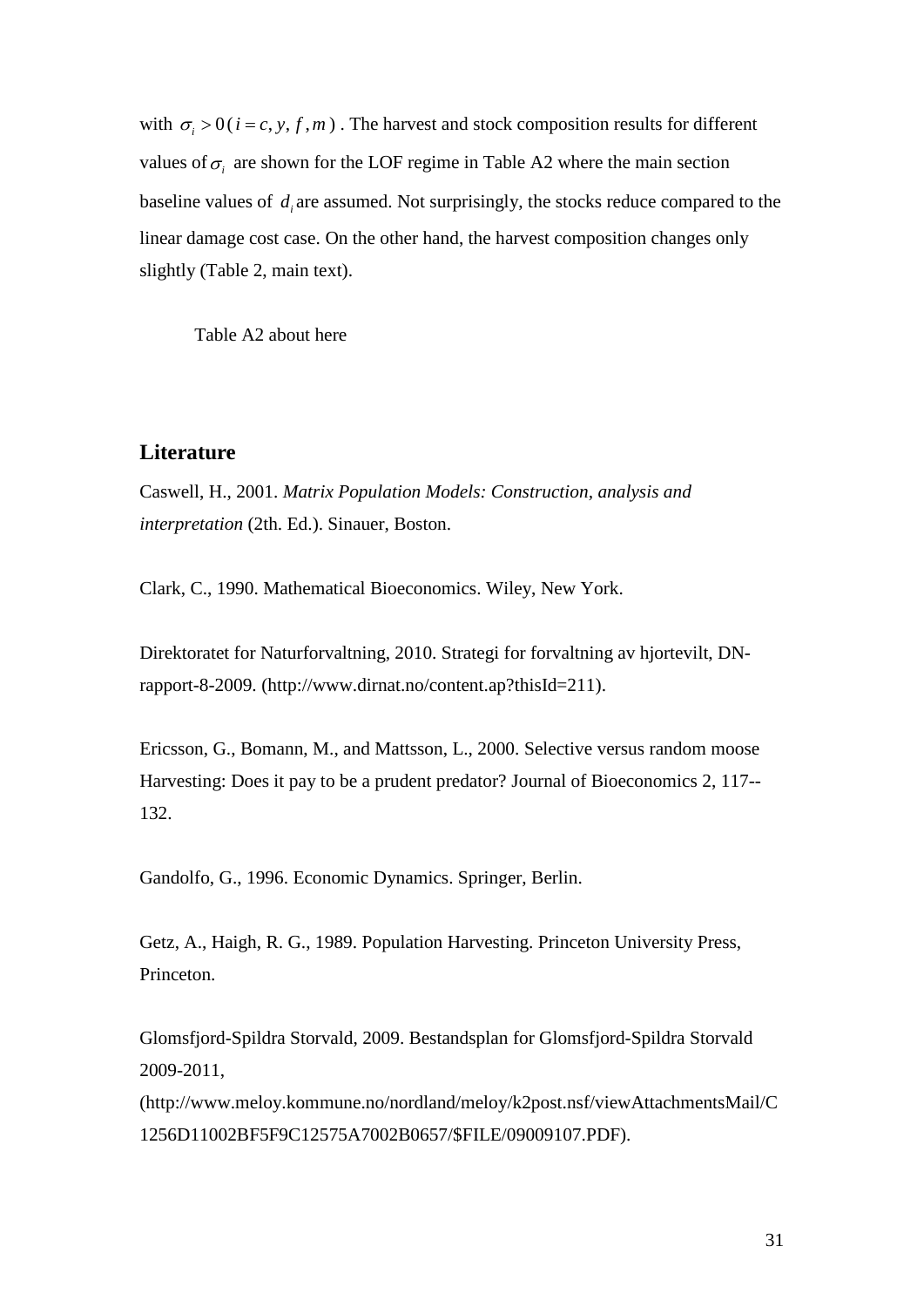Hussain, A. and Tschirhart, J. I., 2010. Optimal harvest licensing when harvest success is uncertain. American Journal of Agricultural Economics 92, 125--140.

Ingemarson, F., Claesson, S., and Thuresson, T., 2007. Âlg- och rådjurstammarnas kostnader och värden. Skogstyrelsen Rapport 3 2007, Skogstyrelsens Forlag.

Lande, R., Engen S., and Sæther, B-E., 2003. Stochastic Population Dynamics in Ecology and Conservation. Oxford University Press.

Larsen, S. M., 2007. Forvaltning av elg; hosting, beiteskader og predasjon. Master thesis, Norwegian University of Science and Technology.

Naevdal, E,, Olaussen, J. O. and Skonhoft, A., 2010. A bioeconomic model of trophy hunting. Working Paper Department of Economics NTNU.

Nilsen, E., Pettersen, T., Gundersen, H., Mysterud, A., Milner, J., Solberg, E., Andreassen, H., and Stenseth, N.C., 2005. Moose harvesting strategies in the presence of wolves. Spatially structured populations. Journal of Applied Ecology 42, 389--399.

Reed, W., 1980. Optimal age-specific harvesting in a nonlinear population model. Biometrics 36, 579--593.

Saether, B-E., Solbraa, K., Sødal, D. P., and Hjeljord, O., 1992. Sluttrapport Elg-Skog-Samfunn. Forskningsrapport nr. 28 NINA, Trondheim.

Skogforsk, 2009. Älgskadorna kostar en miljard per år, Press Release, (http://www.skogforsk.se/templates/sf\_NewsPage.aspx?id=10501).

Skonhoft, A., Yoccoz, N., and Stenseth, N.C. 2002. Management of chamois (*Rupicapra rupicapra)* moving between a protected core area and a hunting area. Ecological Applications 12, 1199--1211.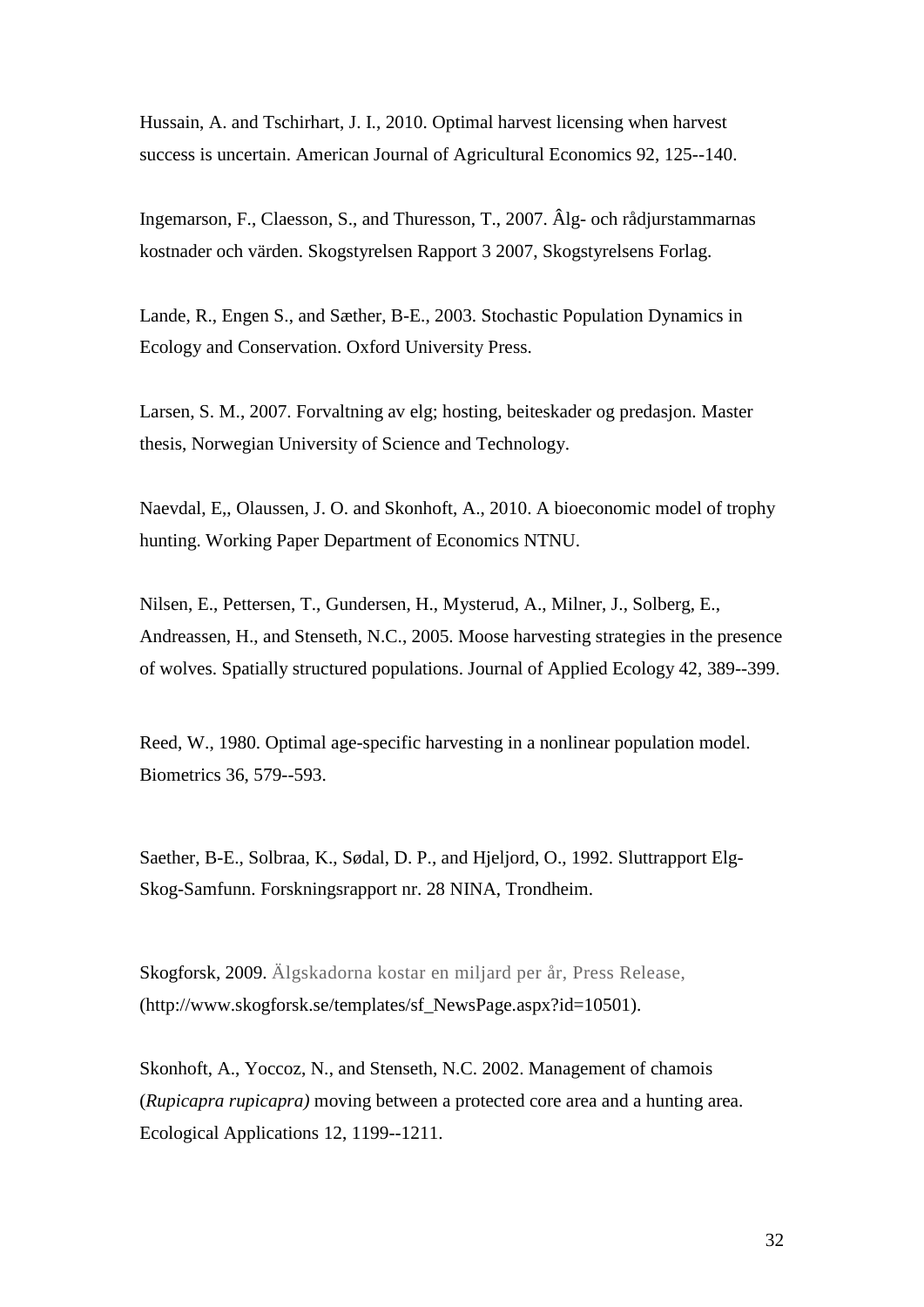Skonhoft, A., Olaussen, J.O., 2005. Managing a migratory species that is both a value and pest. Land Economics 81, 34--50.

Solberg, E.J., Røed, K.H., Flagstad, Ø., Sæther, B.-E., Heim, M., Andersen, R., Rolandsen, C.M., 2009. The genetic structure of moose in Norway. NINA Report 467.

Solberg, E. J., 2009. Personal communication, email 12.06.2009.

Solbraa, K., 1998.Elg og Skogbruk, biologi, økonomi, beite, taksering, forvaltning. Skogbrukets Kursinstitutt, Biri.

Solstad, J.T, 2007. The distributional aspect of scarcity. Doctoral thesis NTNU 2007: 216.

Storaas, T., Gundersen, H., Henriksen, H., and Andreassen, H., 2001. The economic value of moose in Norway. Alces 37, 34--50.

SSB, Statistics Norway, 2009. Hunting Statistics, (http://www.ssb.no/jakt\_fiske/).

Svenska Jägerforbundet, 2009. Viltet. (http://www.jagareforbundet.se/viltvetande/artpresentation/alghistorik.asp and http://www.jagareforbundet.se/Viltet/Viltovervakningen/Algavskjutning/)

Tahvonen, O., 2009. Economics of harvesting age-structured fish populations. Journal of Environmental Economics and Management 58, 281—299.

Wam, H.K., Hofstad, O., 2007. Taking timber browsing damage into account: A density dependent matrix model for the optimal harvest of moose in Scandinavia. Ecological Economics 62, 45--55.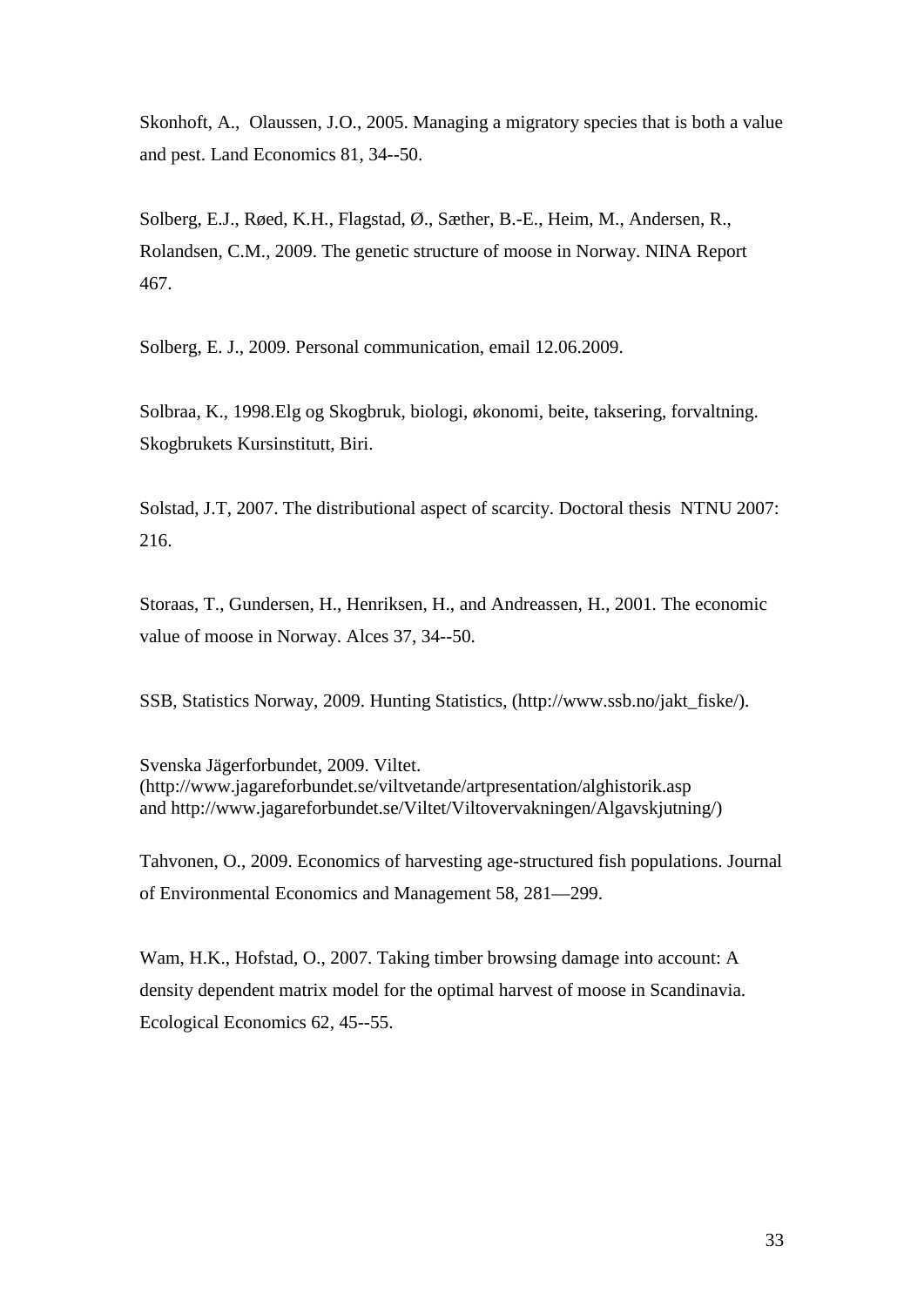

**Figure 1:** Number of hunted moose Norway and Sweden 1952 -2008. Source: SSB, Statistics Norway (2009) and Svenska Jägerforbundet (2009).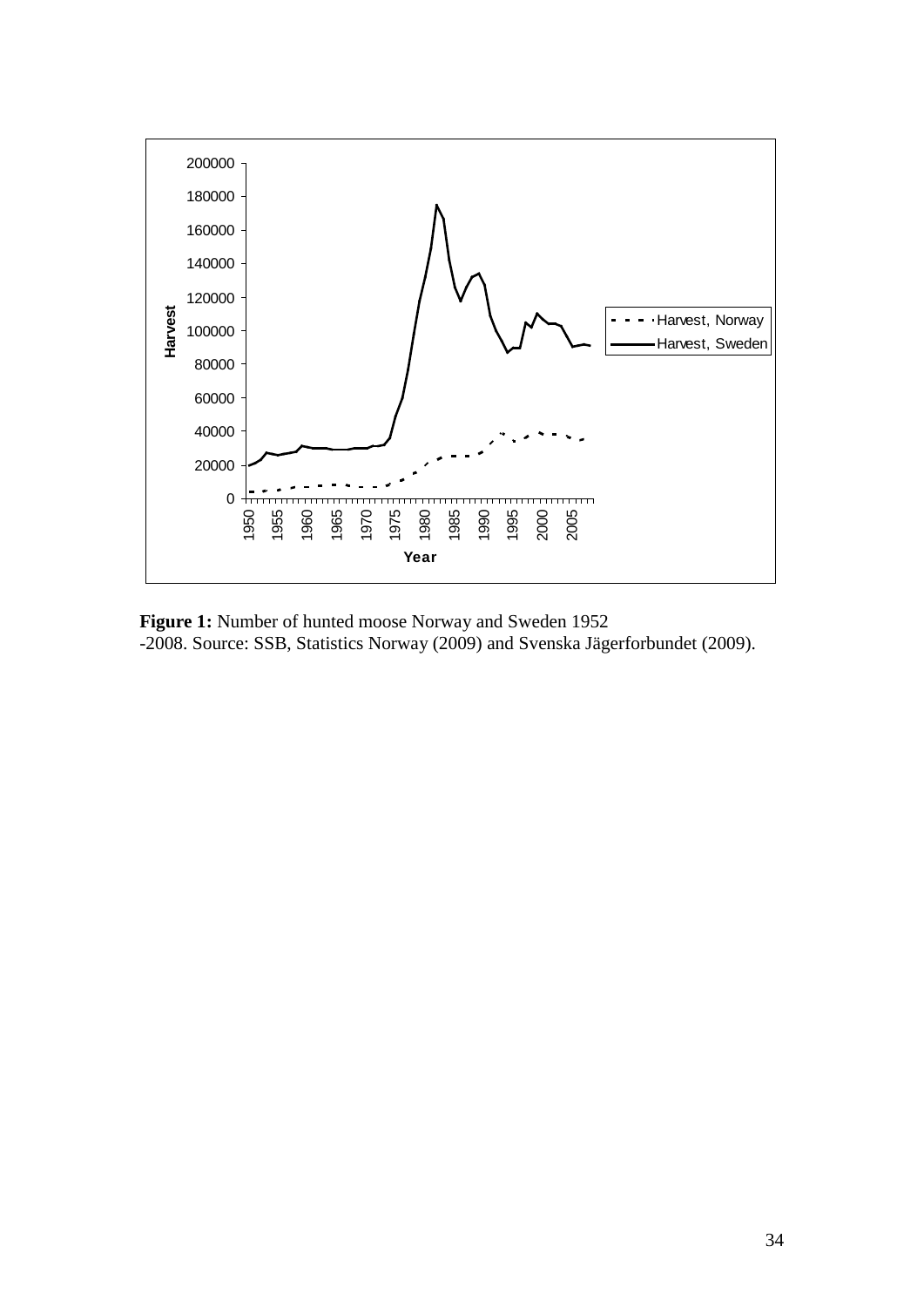

Figure 2: Seasonal pattern and course of major events Scandinavian moose.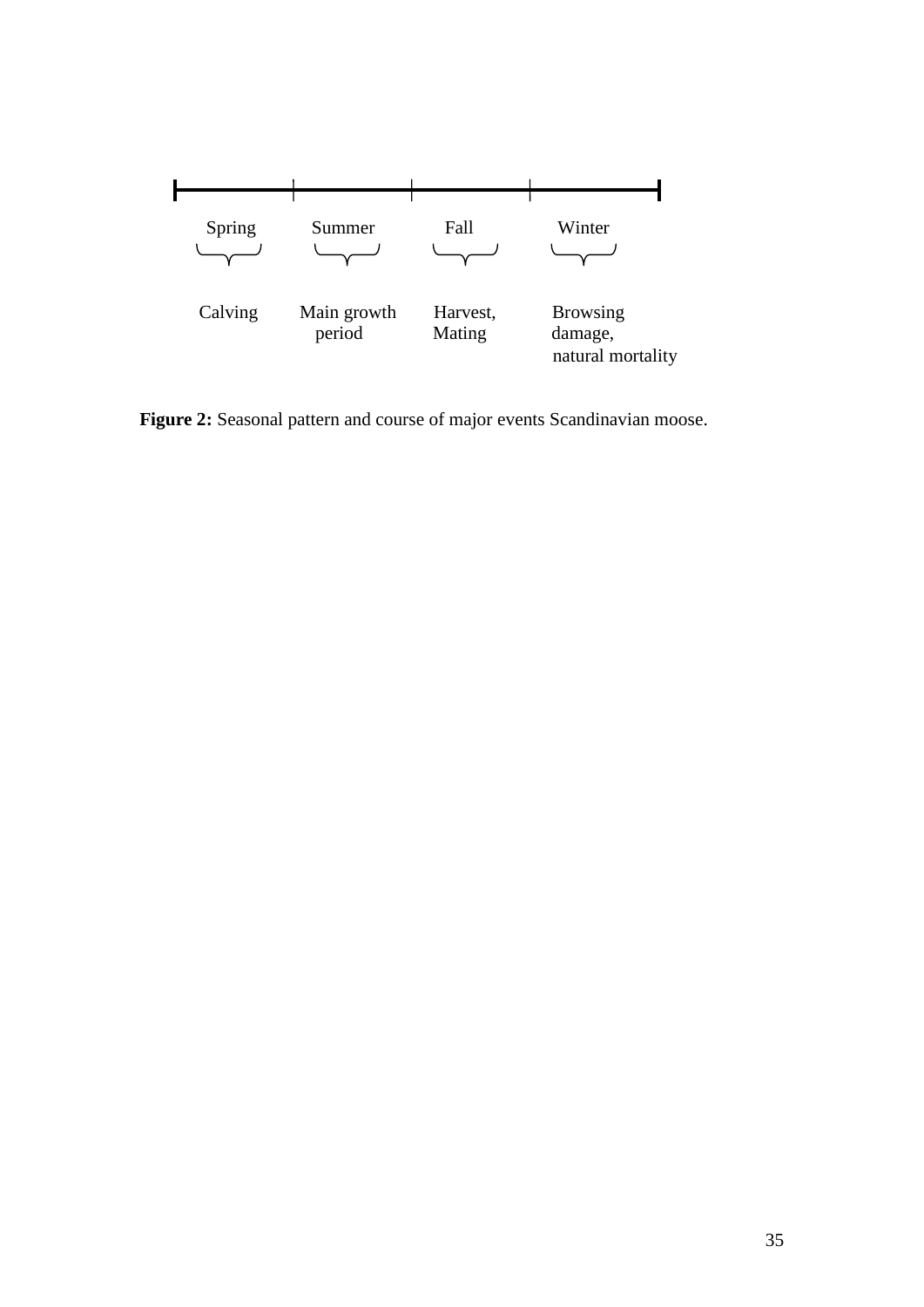

**Figure 3:** Biological equilibrium male ( $X_m$ ) and female ( $X_f$ ) population stages. Fixed harvest rates.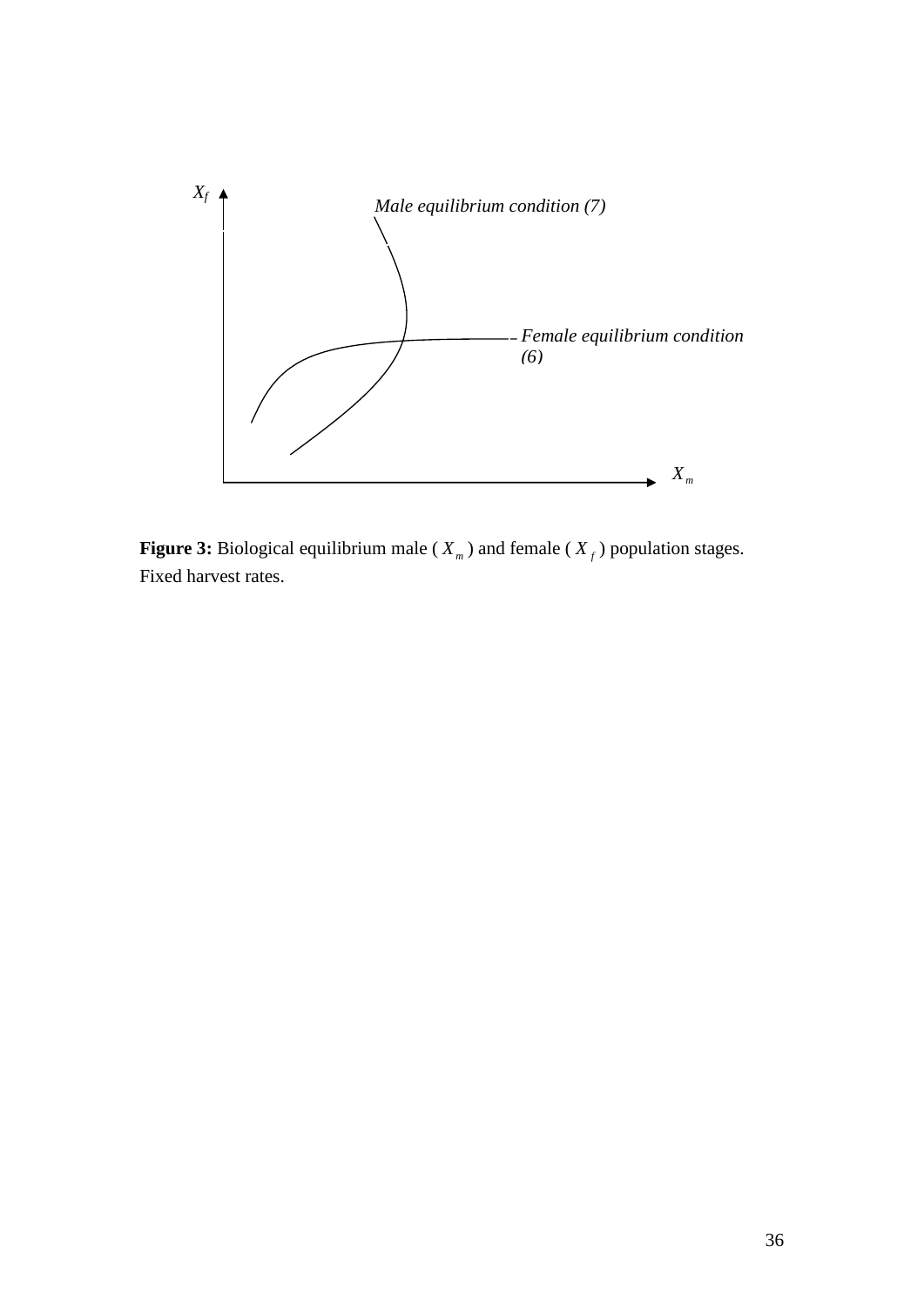

**Figure 4:** Harvest rates overall management scenario (OM). Baseline parameter values. Yearlings harvest rate all the time zero.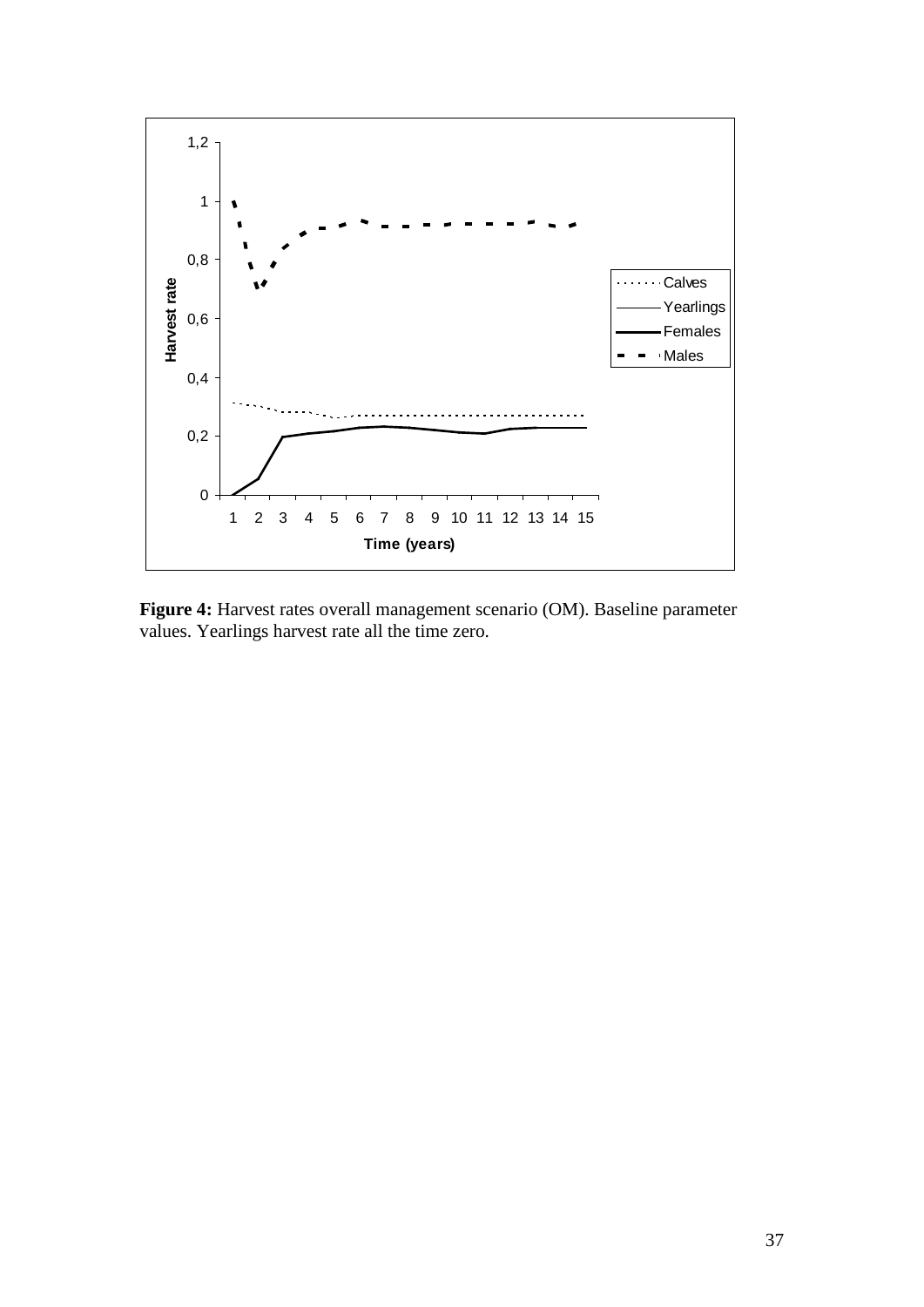| Parameters        | Description                                                                                      | Value             | Reference/source      |
|-------------------|--------------------------------------------------------------------------------------------------|-------------------|-----------------------|
| $\tilde{r}$       | maximum specific growth rate                                                                     | 1.15              | Nilsen et al. (2005), |
| K                 | female stock level where<br>density dependent factors<br>dominate density independent<br>factors | 80,000 animal     | Calibrated            |
| $\mathfrak a$     | male density recruitment<br>factor                                                               | 0.00024           | Calibrated            |
| $\boldsymbol{b}$  | density compensation<br>parameter                                                                | $\overline{2}$    | Nilsen et al. (2005)  |
| $W_c$             | average weight calve                                                                             | 65 kg/animal      | SSB (2004)            |
| $W_{\rm V}$       | average weight young                                                                             | 135 kg/animal     | SSB (2004)            |
| $W_f$             | average weight female                                                                            | 150 kg/animal     | SSB (2004)            |
| $W_m$             | average weight male                                                                              | 170 kg/animal     | SSB (2004)            |
| $S_{\mathcal{C}}$ | natural survival rate calf                                                                       | 0.90              | Nilsen et al. (2005)  |
| $S_{y}$           | natural survival rate young                                                                      | 0.95              | Nilsen et al. (2005)  |
| $\boldsymbol{S}$  | natural survival rate female<br>and male                                                         | 0.95              | Nilsen et al. (2005)  |
| $\boldsymbol{p}$  | meat price                                                                                       | 75 NOK/kg         | Storaas et al. (2001) |
| $d_c$             | marginal browsing damage<br>calf                                                                 | 250 NOK/calf      | Larsen $(2007)$       |
| $d_{\rm v}$       | marginal browsing cost<br>yearling                                                               | 500 NOK/yearling  | Larsen $(2007)$       |
| $d_f$             | marginal browsing cost female                                                                    | 750 NOK/female    | Larsen (2007)         |
| $d_m$             | marginal browsing cost male                                                                      | 750 NOK/male      | Larsen $(2007)$       |
| $t_c$             | marginal traffic cost calf                                                                       | 800 NOK/calf      | Solstad (2007)        |
| $t_{\rm v}$       | marginal traffic cost yearling                                                                   | 1,700NOK/yearling | Solstad (2007)        |
| $t_f$             | marginal traffic cost female                                                                     | 1,900 NOK/female  | Solstad (2007)        |
| $t_m$             | marginal traffic cost male                                                                       | 2,100 NOK/male    | Solstad (2007)        |
| $\delta$          | discount rate                                                                                    | $\boldsymbol{0}$  |                       |

*Table 1: Baseline biological and economic parameter values*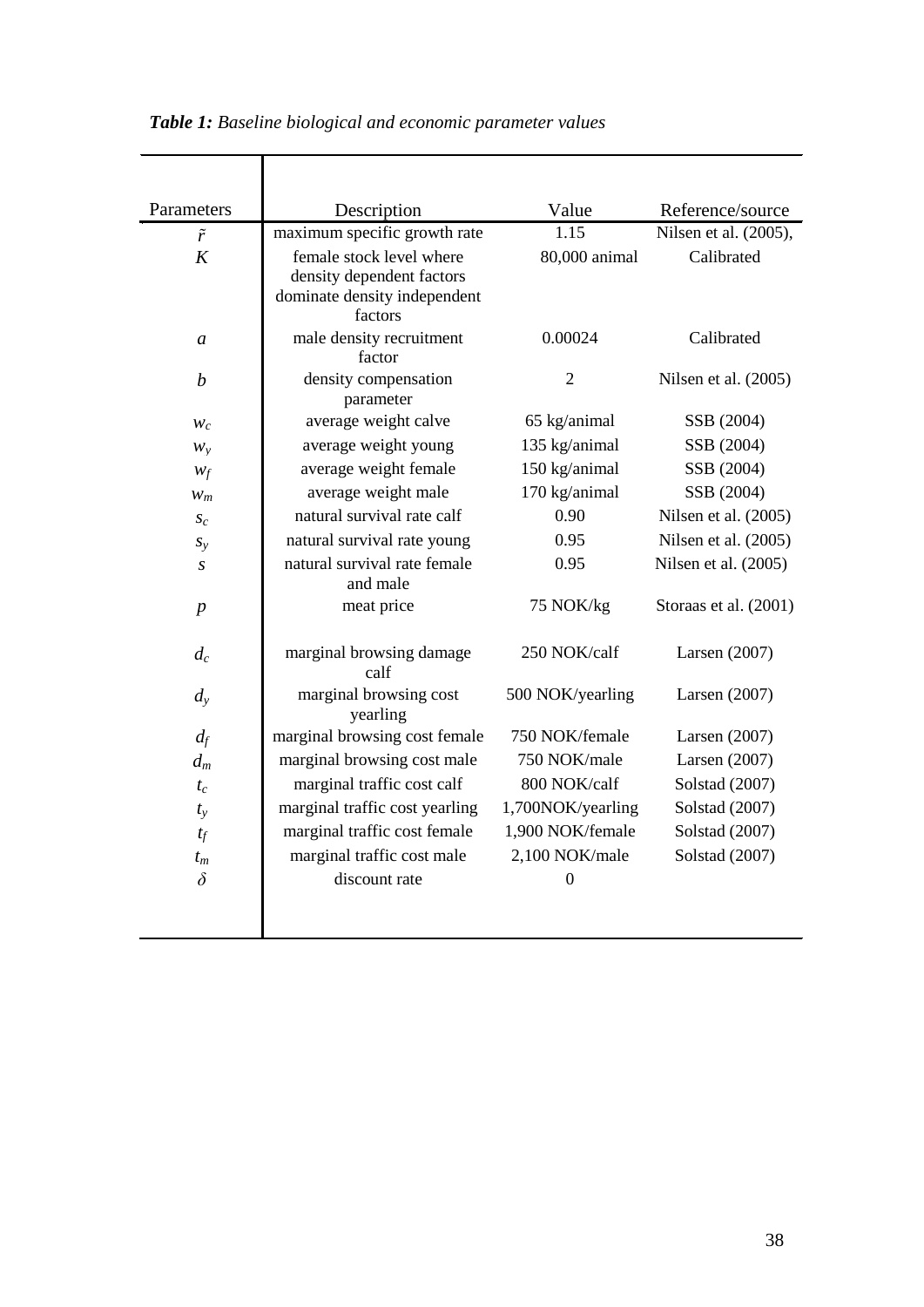*Table 2: Steady state different management regimes, baseline parameter values. LO landowner exploitation, LOF landowner exploitation taking forest browsing damage into account and OM overall management taking both browsing costs and traffic damage costs into account. Current reflects actual harvesting data.*  $X_c$ , *number of calves,*  $X_y$  *number of yearlings, Xf number of adult females, Xm number of adult males, X total number of animals, H<sub>c</sub> number of calf harvest,*  $H<sub>y</sub>$  *number of yearling harvest,*  $H<sub>f</sub>$  *number of female harvest,*  $H<sub>m</sub>$ *numner of male harvest and H total harvest. Corresponding harvest rates in brackets.*

|           | $X_c$  | $X_{v}$ | $X_f$  | $X_m$  | X       | $H_c$                     | $H_{v}$                   | $H_f$                     | $H_m$                  | H      |
|-----------|--------|---------|--------|--------|---------|---------------------------|---------------------------|---------------------------|------------------------|--------|
| LO        | 45,580 | 41,020  | 74,520 | 20,860 | 181,980 | $\mathbf{0}$<br>$(h_c=0)$ | 33,190<br>$(h_v=0.81)$    | $\mathbf{0}$<br>$(h_f=0)$ | 2.816<br>$(h_m=0.14)$  | 36,006 |
| LOF       | 44,450 | 29,740  | 65,790 | 17,480 | 157,460 | 11,420<br>$(h_c=0.26)$    | $\mathbf{0}$<br>$(h_v=0)$ | 11.380<br>$(h_f=0.17)$    | 13,950<br>$(h_m=0.80)$ | 36,750 |
| Current   | 44.510 | 32,620  | 65,660 | 17,960 | 160.750 | 8.279<br>$(h_c=0.19)$     | 9.166<br>$(h_v=0.28)$     | 8.273<br>$(h_f=0.13)$     | 10.780<br>$(h_m=0.60)$ | 36,498 |
| <b>OM</b> | 39,010 | 25,800  | 48,530 | 13,040 | 126.380 | 10,340<br>$(h_c=0.27)$    | $\mathbf{0}$<br>$(h_y=0)$ | 10.340<br>$(h_f=0.24)$    | 12.210<br>$(h_m=0.94)$ | 32,890 |

Table note:  $H_c$  may differ slightly from  $H_f$  due to rounding errors.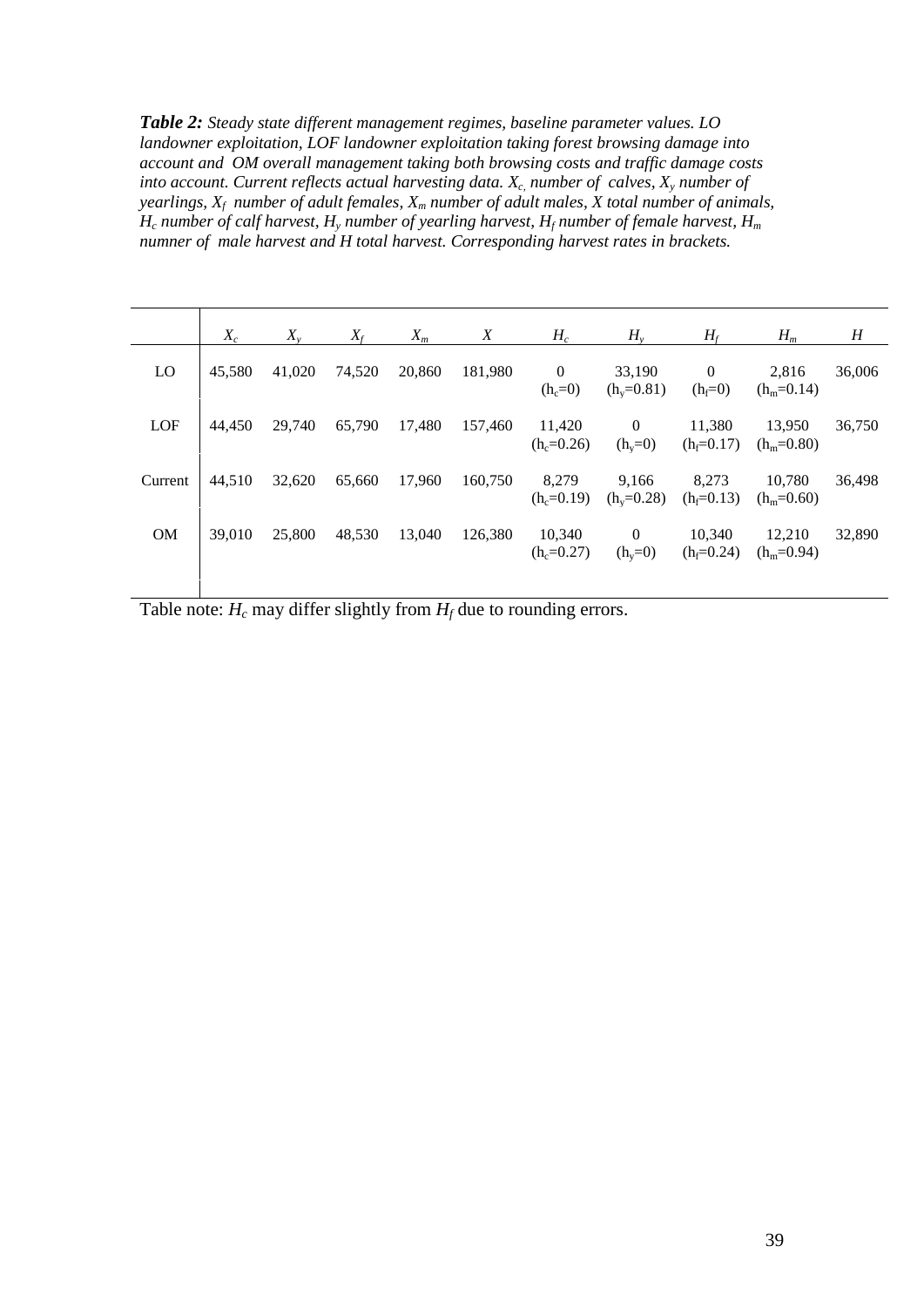*Table 3*: *Steady state different management regimes, baseline parameter values. LO landowner exploitation, LOF landowner exploitation taking browsing damages into account and OM overall management taking both forest browsing and traffic damage costs into account. Current reflects actual harvesting data. D is total forest browsing damage cost, T is total traffic damage cost and Q is hunting value. All values in thousand yearly NOK.* 

|         | D      | T       | Q       | $(Q - D -$<br>T) |
|---------|--------|---------|---------|------------------|
| LO      | 84,740 | 229,300 | 371,900 | 57,860           |
| LOF     | 66,580 | 187,800 | 361,600 | 107,220          |
| Current | 69,210 | 193,000 | 363,600 | 101,390          |
| OМ      | 49,340 | 141,100 | 322,300 | 131,860          |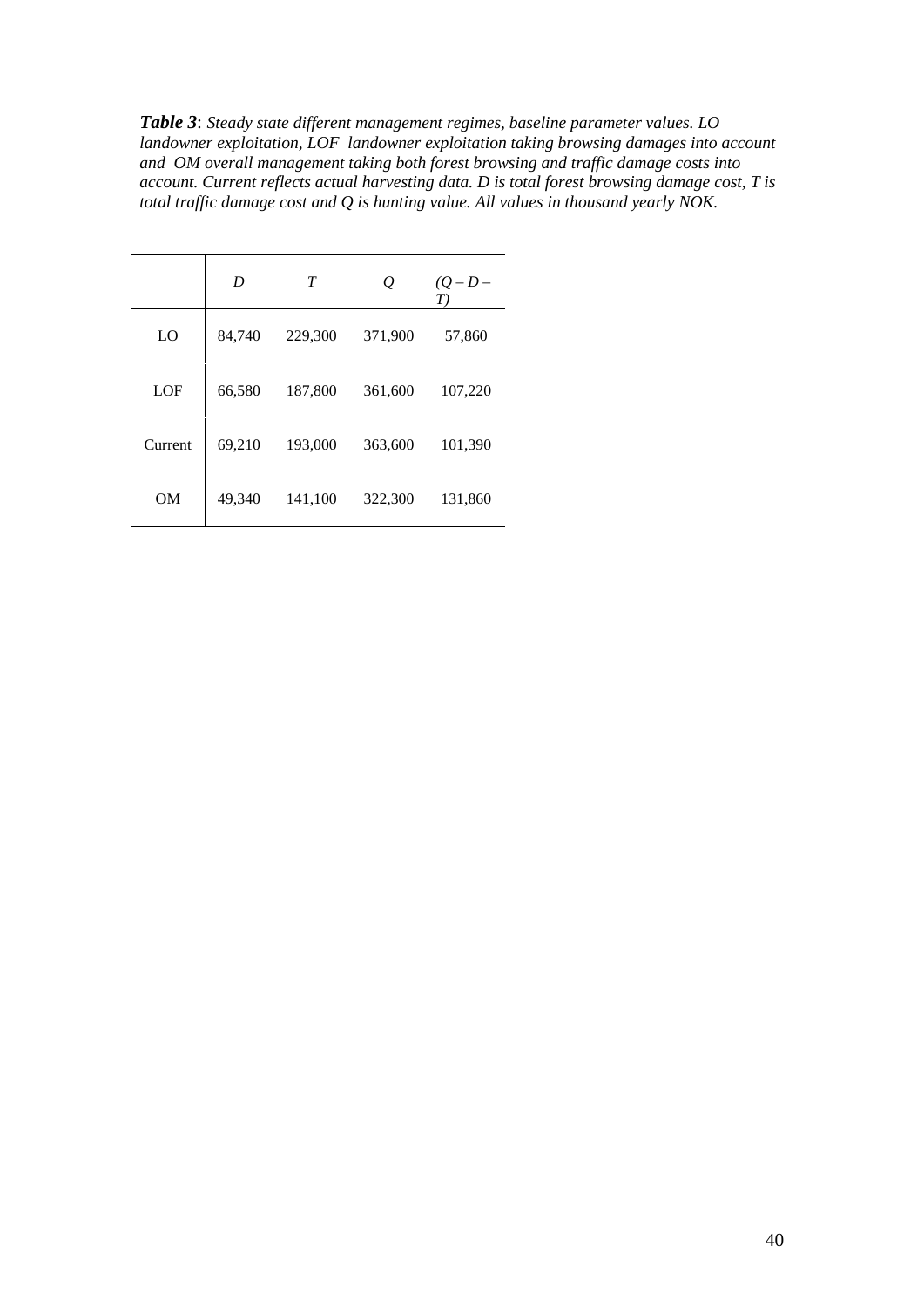*Table 4: Steady state different management regimes, 10% increase of traffic and damage costs compared to baseline parameter values. LO landowner exploitation, LOF landowner exploitation taking browsing damages into account, Current reflects actual harvesting data, OM overall management taking both browsing costs and traffic damage costs into account.*   $X_c$ , *number of calves,*  $X_v$  *number of yearlings,*  $X_f$  *number of females,*  $X_m$  *number of males,*  $X$ *total number of moose,*  $H_c$  *harvest of calves,*  $H_v$  *harvest of young,*  $H_f$  *harvest of females,*  $H_m$ *harvest of males, and H total harvest. Corresponding harvest rates in brackets.* Table note:  $H_c$  may differ slightly from  $H_f$  due to rounding errors.

| $X_c$  | $X_{\rm v}$ | $X_f$  | $X_m$  | X       | $H_c$                       | $H_{v}$                   | $H_f$                     | $H_m$                  | H      |
|--------|-------------|--------|--------|---------|-----------------------------|---------------------------|---------------------------|------------------------|--------|
| 45,580 | 41,020      | 74,520 | 20,860 | 181,980 | $\overline{0}$<br>$(h_c=0)$ | 33,190<br>$(h_v=0.81)$    | $\mathbf{0}$<br>$(h_f=0)$ | 2,816<br>$(h_m=0.14)$  | 36,006 |
| 44.310 | 29,630      | 65,010 | 17,250 | 156,200 | 11,390<br>$(h_c=026)$       | $\mathbf{0}$<br>$(h_y=0)$ | 11,380<br>$(h_f=0.18)$    | 13.900<br>$(h_m=0.81)$ | 36,670 |
| 44.510 | 17,960      | 65,660 | 32,620 | 160,750 | 8,279<br>$(h_c=0.19)$       | 9.166<br>$(h_v=0.28)$     | 8.273<br>$(h_f=0.13)$     | 10.780<br>$(h_m=0.60)$ | 36,498 |
| 38,000 | 25,110      | 46,430 | 12,610 | 122,140 | 10,120<br>$(h_c=0.27)$      | $\theta$<br>$(h_y=0)$     | 10,110<br>$(h_f=0.22)$    | 11.890<br>$(h_m=0.94)$ | 32,120 |
|        |             |        |        |         |                             |                           |                           |                        |        |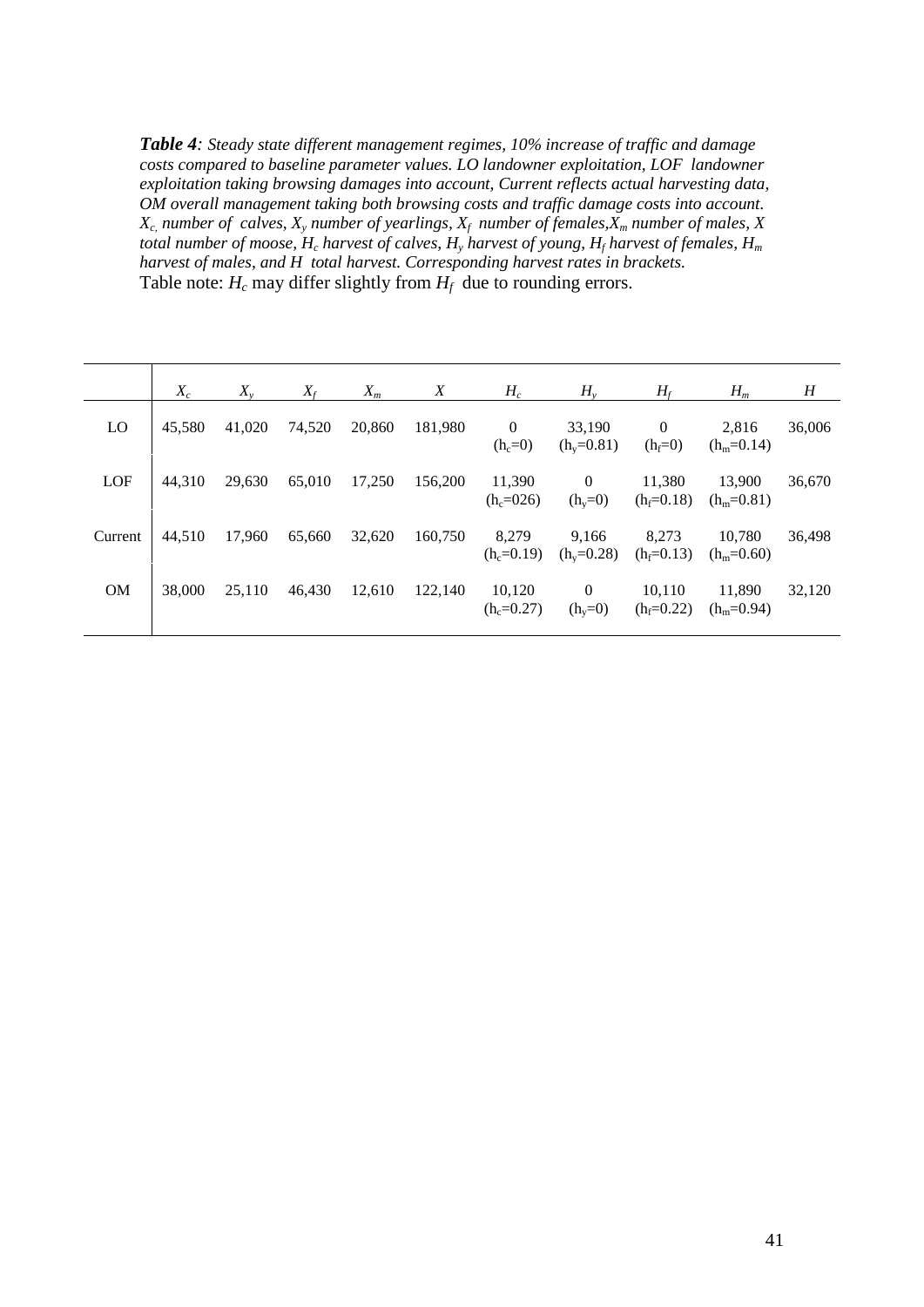*Table 5*: *Steady state different management regimes, 10% increase of traffic and damage costs compared to baseline parameter values. LO landowner exploitation, LOF landowner exploitation taking browsing damages into account, Current reflects actual harvesting data, OM overall management taking both browsing costs and traffic damage costs into account. D is total forest browsing damage costs, T is total traffic damage costs, Q is meat value, OS is overall surplus taking hunting income, traffic damage and browsing damage costs into account. All values in thousand yearly NOK.* 

|         | D      | T       |         | T)      |
|---------|--------|---------|---------|---------|
| LO      | 93,210 | 252,200 | 371,900 | 26,490  |
| LOF     | 72,360 | 204,200 | 360,800 | 84,240  |
| Current | 76,130 | 212,300 | 363,600 | 75,170  |
| OМ      | 52,030 | 149,100 | 314,800 | 113,670 |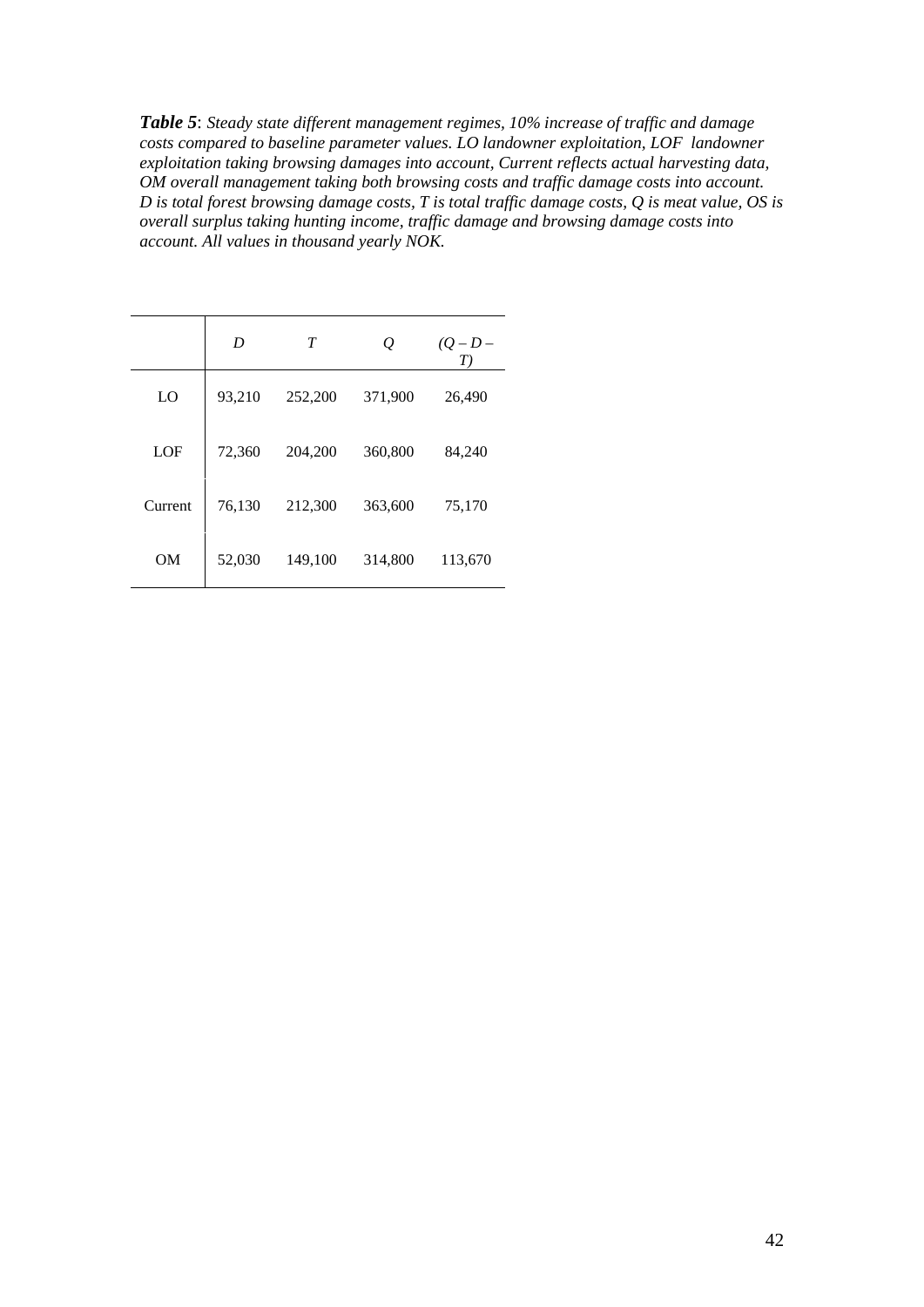*Table 6*: *Steady state different management regimes, baseline parameter values uniform harvest rates. LO landowner exploitation, LOF landowner exploitation taking forest browsing damage into account and OM overall management taking both browsing costs and traffic damage costs into account. Xc, number of calves, Xy number of yearlings, Xf number of adult females, Xm number of adult males, X total number of animals, Hc number of calf harvest, Hy number of yearling harvest,*  $H_f$  *number of female harvest,*  $H_m$  *number of male harvest and H total harvest. Corresponding harvest rates in brackets.*

|           | $X_c$  | $X_{\rm v}$ | $X_f$  | $X_m$  | Χ       | $H_c$           | $H_{v}$         | $H_f$            | $H_m$            | H                |
|-----------|--------|-------------|--------|--------|---------|-----------------|-----------------|------------------|------------------|------------------|
| LO        | 45,700 | 34,810      | 71,360 | 71,360 | 232,200 | 7,040<br>(0.15) | 5,360<br>(0.15) | 10,990<br>(0.15) | 10,990<br>(0.15) | 34,380<br>(0.15) |
| LOF       | 43,570 | 32,230      | 57,390 | 57,390 | 190,600 | 7,760<br>(0.18) | 5,740<br>(0.18) | 10,220<br>(0.18) | 10,220<br>(0.18) | 33,940           |
| <b>OM</b> | 29.480 | 20,610      | 29,040 | 29,040 | 108,200 | 6,570<br>(0.22) | 5,000<br>(0.22) | 6,480<br>(0.22)  | 6,480<br>(0.22)  | 24,530           |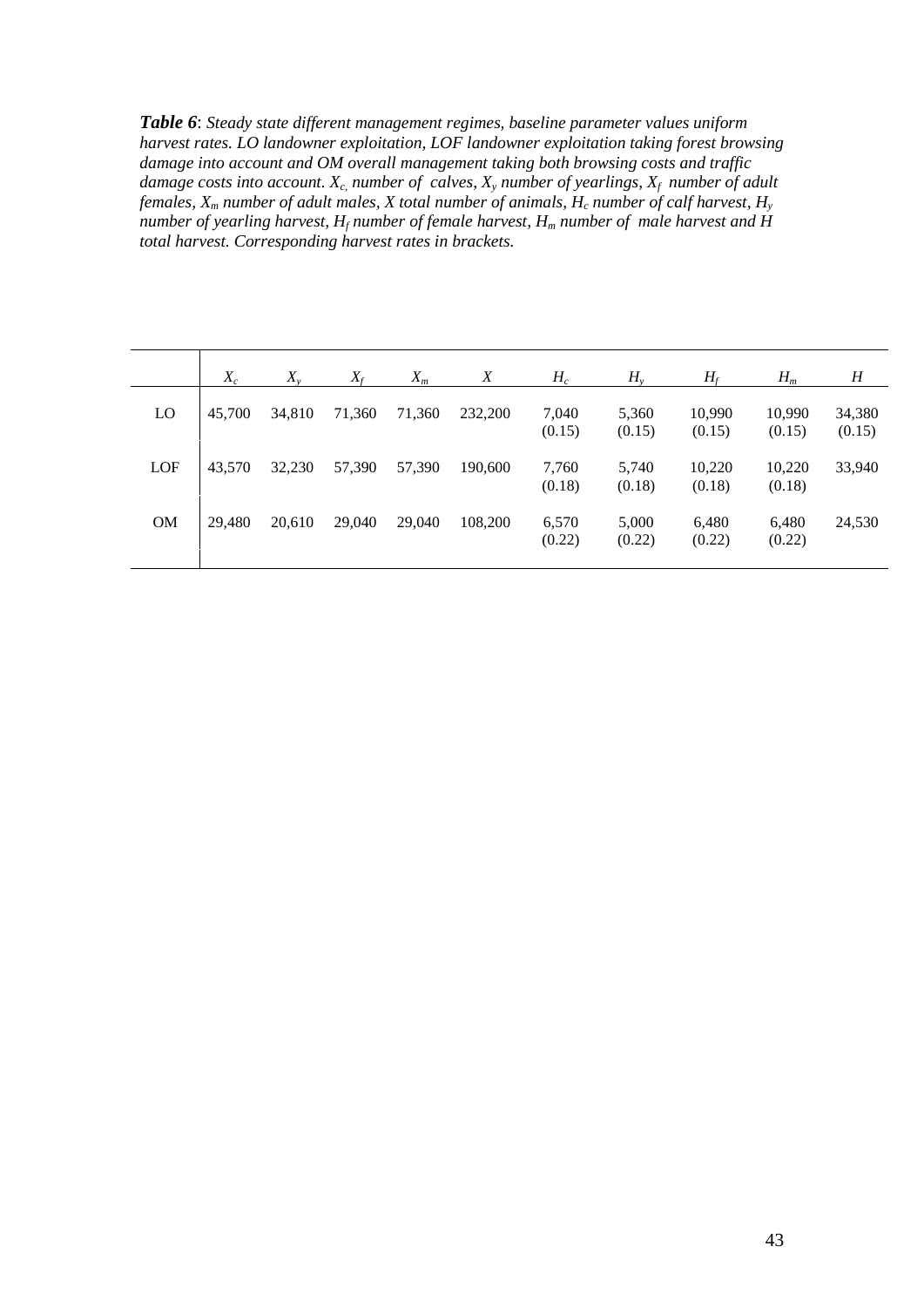*Table A1: Steady state under different stock dependent harvest costs, LOF landowner exploitation taking forest browsing damage into account Xc, number of calves, Xy number of yearlings, Xf number of adult females, Xm number of adult males, X total number of animals, H<sub>c</sub> number of calf harvest, H<sub>y</sub> <i>number of yearling harvest, H<sub>f</sub> number of female harvest, H<sub>m</sub> number of male harvest and H total harvest. Corresponding harvest rates in brackets.* 

|          | $X_c$  | $X_{\nu}$ | $X_f$  | $X_m$  | X       | $H_c$                  | $H_{v}$                       | $H_f$                  | $H_m$                  | H      |
|----------|--------|-----------|--------|--------|---------|------------------------|-------------------------------|------------------------|------------------------|--------|
| LOF      | 44,450 | 29,740    | 65,790 | 17,480 | 157,460 | 11,420<br>$(h_c=0.26)$ | $\mathbf{0}$<br>$(h_y=0)$     | 11,380<br>$(h_f=0.17)$ | 13,950<br>$(h_m=0.80)$ | 36,750 |
| $LOF^*$  | 44,860 | 30,000    | 66,010 | 20,830 | 161,700 | 11,530<br>$(h_c=0.26)$ | $\mathbf{0}$<br>$(h_y=0)$     | 11,550<br>$(h_f=0.18)$ | 13,910<br>$(h_m=0.67)$ | 36,990 |
| $LOF**$  | 45,410 | 30,420    | 68,210 | 35,810 | 179,850 | 11,620<br>$(h_c=0.26)$ | $\mathbf{0}$<br>$(h_y=0)$     | 11,600<br>$(h_f=0.17)$ | 13,320<br>$(h_m=0.37)$ | 36,540 |
| $LOF***$ | 45,760 | 30,770    | 72,290 | 50,690 | 199,510 | 11,580<br>$(h_c=0.25)$ | $\mathbf{0}$<br>$(h_y=0)$     | 11,570<br>$(h_f=0.16)$ | 12,720<br>$(h_m=0.25)$ | 35,870 |
| $LOF***$ | 45,970 | 31,060    | 77,380 | 62,370 | 216,780 | 11,450<br>$(h_c=0.25)$ | $\boldsymbol{0}$<br>$(h_y=0)$ | 11,450<br>$(h_f=0.15)$ | 12,220<br>$(h_f=0.20)$ | 35,120 |

Table note:  $H_c$  may differ slightly from  $H_f$  due to rounding errors.

LOF: Baseline with zero stock dependent harvest costs (cf. main text Table 2).

LOF<sup>\*</sup>: Stock dependent unit harvest costs  $v = 10$  (NOK/hunting day)

LOF<sup>\*\*</sup>: Stock dependent unit harvest costs  $v = 50$ 

LOF<sup>\*\*\*</sup>: Stock dependent unit harvest costs  $v = 100$ 

LOF\*\*\*\*: Stock dependent unit harvest costs  $v = 150$